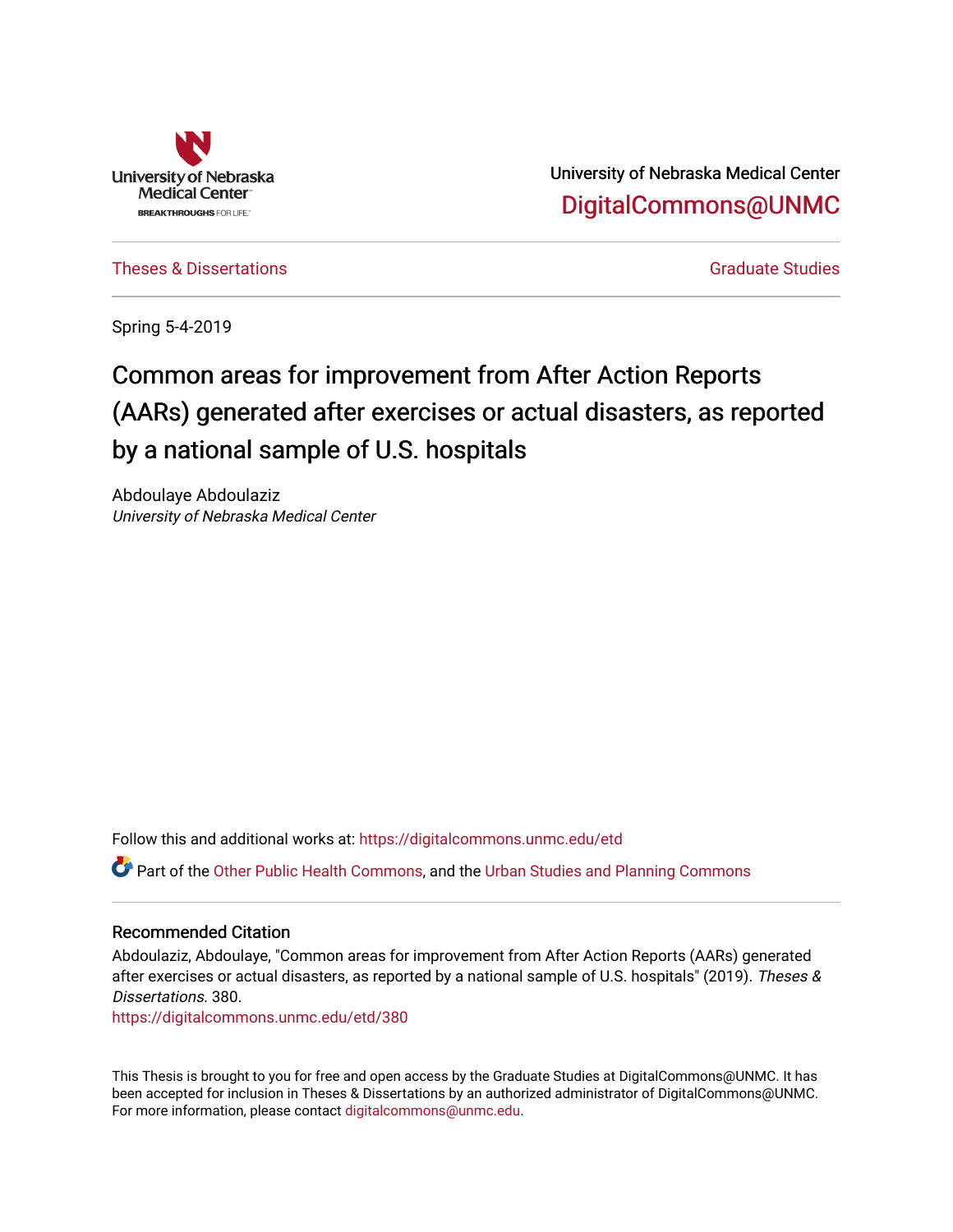Common areas for improvement from After Action Reports (AARs) generated after exercises or actual disasters, as reported by a national sample of U.S. hospitals

By

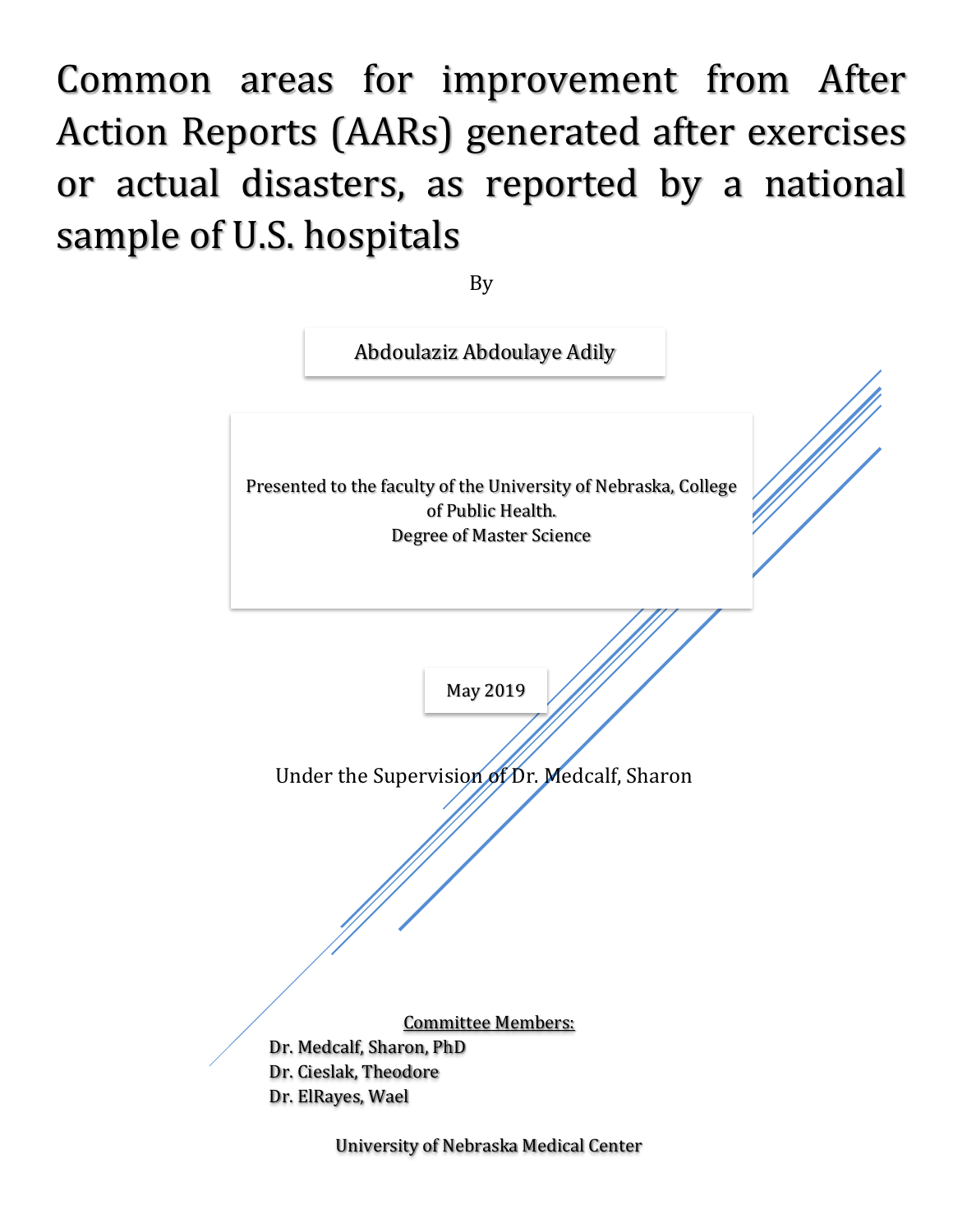# **Table of Contents**

# **CHAPTER PAGE**

| i.                                    | 1.<br>2. |  |
|---------------------------------------|----------|--|
|                                       |          |  |
|                                       |          |  |
| i.<br>ii.<br>iii.                     |          |  |
|                                       |          |  |
| i.<br>ii.<br>iii.<br>iv.<br>V.<br>vi. |          |  |
|                                       |          |  |
| $\mathbf{i}$ .                        |          |  |
|                                       |          |  |
|                                       |          |  |
|                                       |          |  |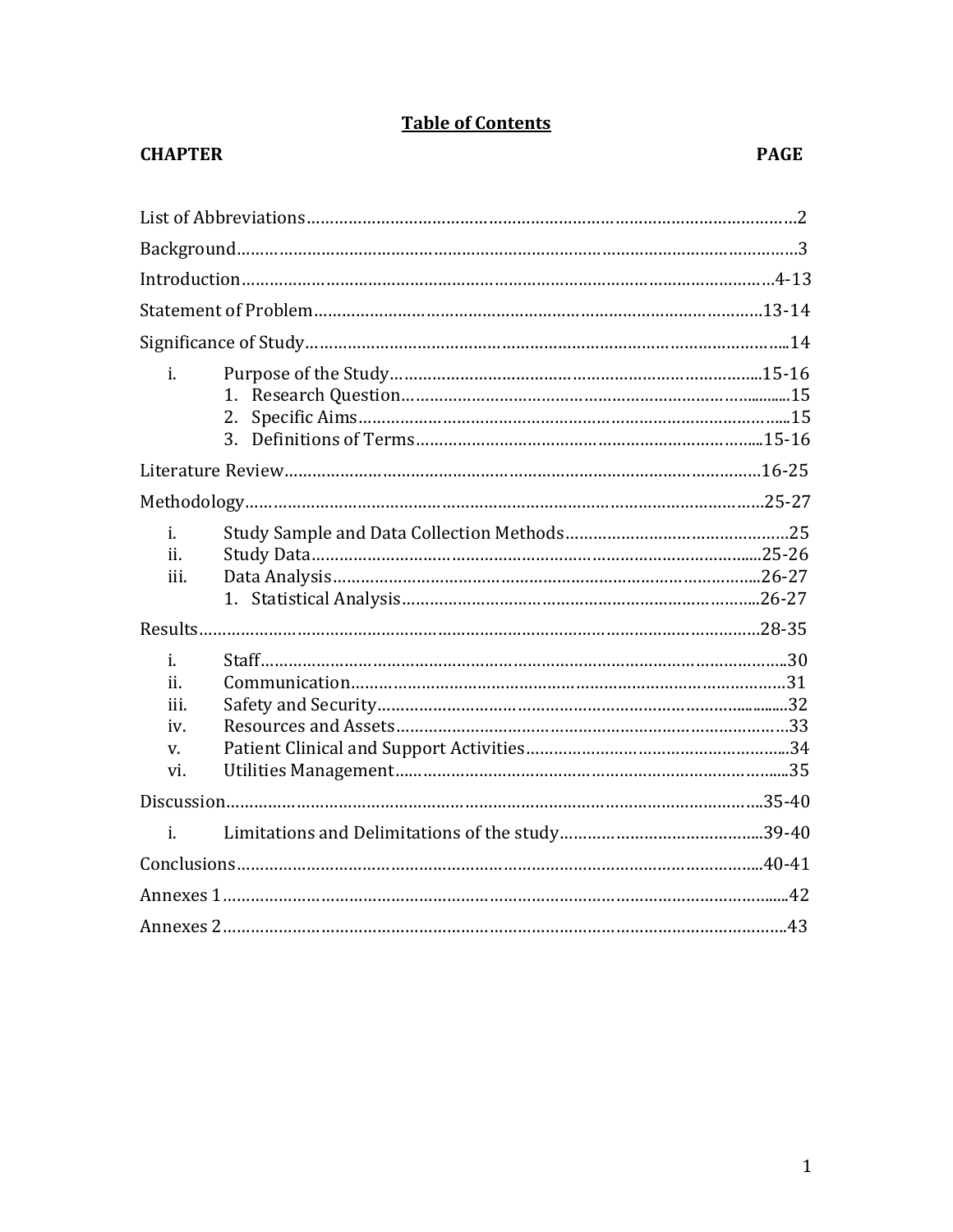# **List of Abbreviations**

| AAR          | <b>After Action Report</b>                          |
|--------------|-----------------------------------------------------|
| <b>BWH</b>   | Brigham and Women's Hospital                        |
| <b>CT</b>    | Computerized Tomography                             |
| <b>DHS</b>   | Department of Homeland Security                     |
| <b>EMS</b>   | <b>Emergency Medical Services</b>                   |
| <b>ESF</b>   | <b>Emergency Support Function</b>                   |
| <b>IOM</b>   | <b>Institute of Medicine</b>                        |
| IP           | <b>Improvement Plan</b>                             |
| <b>FEMA</b>  | <b>Federal Emergency Management Agency</b>          |
| <b>PHEP</b>  | <b>Public Health Emergency Preparedness</b>         |
| <b>HPP</b>   | <b>Hospital Preparedness Program</b>                |
| <b>HIS</b>   | <b>Hospital Safety Index</b>                        |
| <b>NDMS</b>  | National Disaster Medical System                    |
| <b>NHSS</b>  | National Health Security Strategy                   |
| <b>NEP</b>   | National Exercise Program                           |
| <b>HHS</b>   | <b>Health and Human Services</b>                    |
| <b>MMRP</b>  | Metropolitan Medical Response Program               |
| <b>MCE</b>   | <b>Mass Casualty Emergency</b>                      |
| <b>NBHPP</b> | National Bioterrorism Hospital Preparedness Program |
| <b>PAHPA</b> | Pandemic and All-Hazards Preparedness Act           |
| <b>ASPR</b>  | Assistant Secretary for Preparedness and Response   |
| <b>HCC</b>   | <b>Health Care Coalitions</b>                       |
| <b>CDC</b>   | <b>Center for Disease Control and Prevention</b>    |
| <b>JCAH</b>  | Joint Commission for Accreditation Hospitals        |
| EM           | <b>Emergency Management</b>                         |
| <b>HSEEP</b> | Homeland Security Exercise and Evaluation Program   |
| <b>RCA</b>   | <b>Root Cause Analysis</b>                          |
| <b>SWAT</b>  | <b>Special Weapons and Tactics</b>                  |
| <b>WHO</b>   | World Health Organization                           |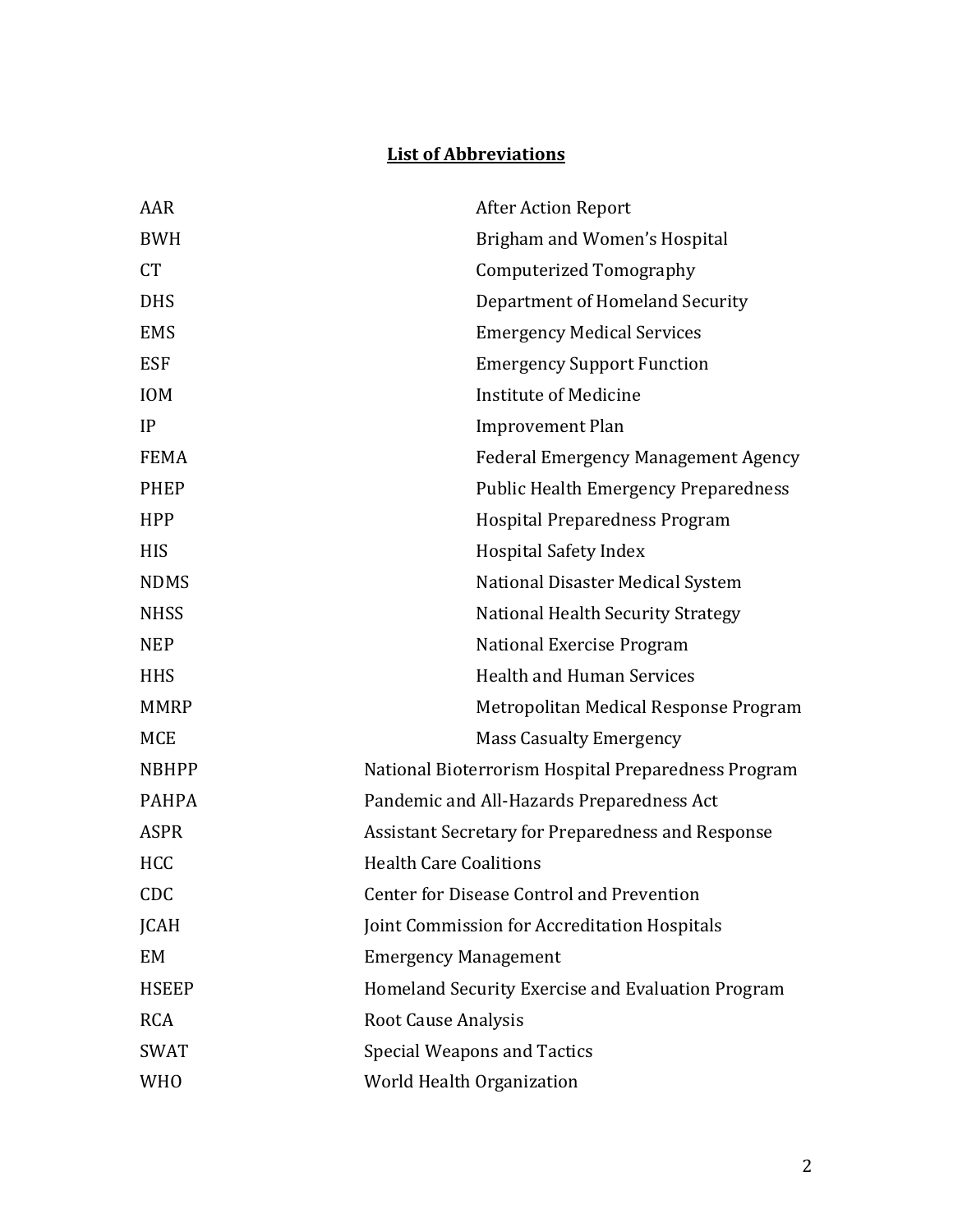#### **Background**

Recent acts of international terrorism, the increased frequency of extreme weather events and newly emerging health threats highlight the need to develop effective emergency response plans and capabilities for responding to all types of disasters. Many countries recognize the importance to consider emergency preparedness as the key health planning activity. Since the September 11th, 2001 terrorist attacks, and the devastation of Hurricanes Rita and Katrina, the United States have extensively reinforced hospital disaster preparedness and response.

Although since the major disasters, hospitals have implemented and continuously tested their emergency operation plans, recent studies reported existing confusion over roles and responsibilities, poor communication, lack of planning, suboptimal training, and a lack of hospital integration into community disaster planning. Therefore, it is important that further studies are conducted in order to capitalize on lessons learned from previous real-incidents and emergency response exercises.

Many hospitals conduct exercises every year, and they conclude the process with an After-Action Report and Improvement Plan. Therefore, there are thousands of AAR/IP's across the country with limited opportunity to compare them or to learn from them collectively. Our project has gathered Improvement Plans (IP's) and conducted a qualitative analysis which determined whether the "lessons learned" can be categorized into common themes.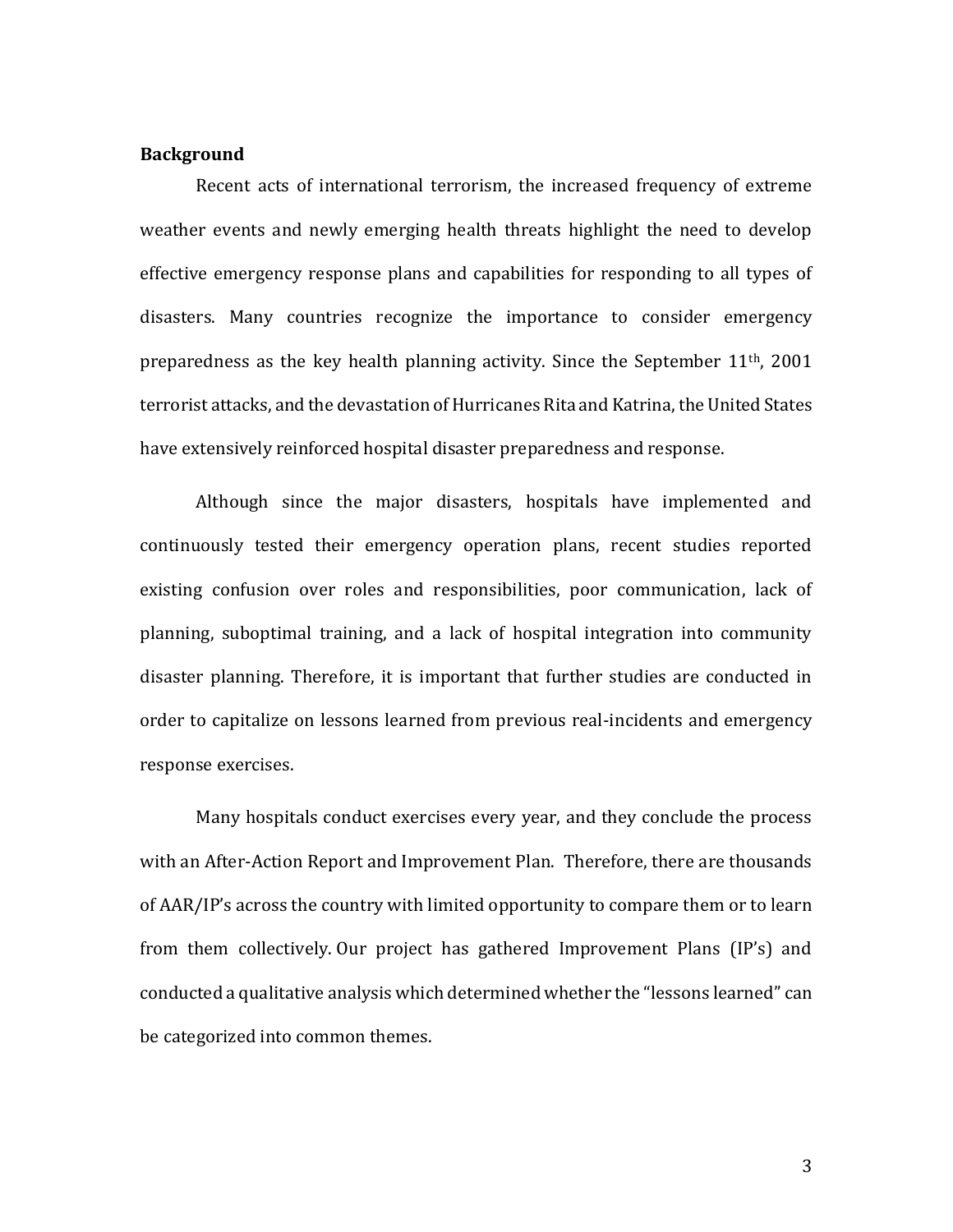### **Introduction**

Since the terrorist attacks of September 2001, anthrax attacks, Hurricane Katrina of August 2005, and the flu vaccine shortage of 2004-2005, the United States (US) has considerably strengthened its public health emergency preparedness (PHEP) (Seid et al., 2007). To effectively respond to the dramatic increase in the frequency and intensity of natural disasters (Yu, Zhong, Pei, Bian, & Heilman, 2016), infectious disease, technological, and human-caused disasters, multiple resources were allocated and directed to enhance U.S. public health system and address gaps in emergency preparedness operations (Der-Martirosian et al., 2017). However, the experience of the 2017 Hurricane Harvey showed that disasters continue to cause loss of human life, environmental damage, disruption of infrastructure, and economic loss. At the same time, terrorists are using new technologies and militarized tactics to cause maximum terror among unprotected civilians (Bobko et al., 2018). Therefore, concerns remain about the ability of the public health system to promptly and effectively respond to disasters (Seid et al., 2007). Studies of previous disasters have documented that hospitals located in disaster areas are not well prepared and most of the time experience poor emergency response performance due to functional collapse (Nekoie-Moghadam et al., 2016). Preparing hospitals for disasters has become a national security priority (Toner, 2017). Therefore, hospitals should implement actions, programs, and systems that improve their capabilities and capacities to provide essential healthcare while minimizing the negative effects of the disaster (Djalali et al., 2014).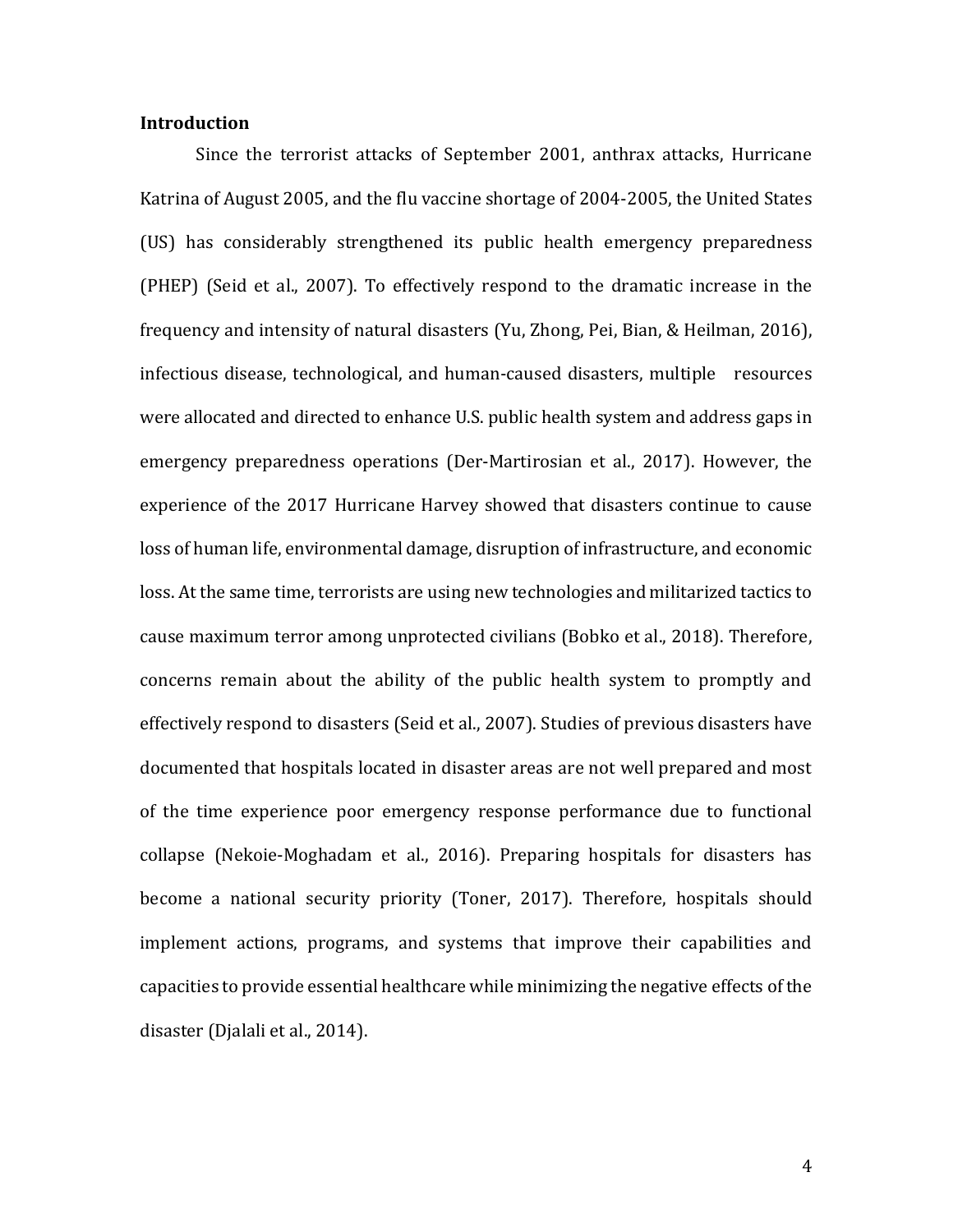As an important component of the public health preparedness system, hospitals require a continuous process of planning and exercising while measuring performance through indicators and metrics, and implementing and testing improvements (Jenkins, Kelen, Sauer, Fredericksen, & McCarthy, 2009; Shine, Hill, Pope, & Altevogt, 2008). Hospital surge capacity is based on the hospital's ability to meet a sudden and unusual spike in demand for resources (Waxman et al., 2017). Maintaining high-level emergency preparedness for hospitals is challenging as the process requires resources that many hospitals may lack (Adini, Laor, Hornik-Lurie, Schwartz, & Aharonson-Daniel, 2012). A multitude of intractable disasters tests the ability of hospitals to effectively manage emergencies situations. Confusion over roles and responsibilities, poor communication, lack of planning, suboptimal training, and lack of hospital integration into community disaster planning can lead to poor readiness (Nekoie-Moghadam et al., 2016). There is a significant urgent need for reliable and valid methods to measure hospital preparedness capabilities in order to ensure their resiliency, continuity, and rapid recovery (Der-Martirosian et al., 2017). Valid and standardized assessment tools are required to evaluate the correlation between the level of preparedness and the efficacy of response performance (Djalali et al., 2014).

Effective management of disaster operations will improve readiness, decrease response time, and facilitate recovery (Altay & Green III, 2006). Planning and training for disasters will reduce both human and property loss, and improve the rapid recovery from the disaster (Singleton, DeBastiani, Rose, & Kahn, 2014). However, planning and training might not be sufficient if valuable lessons learned from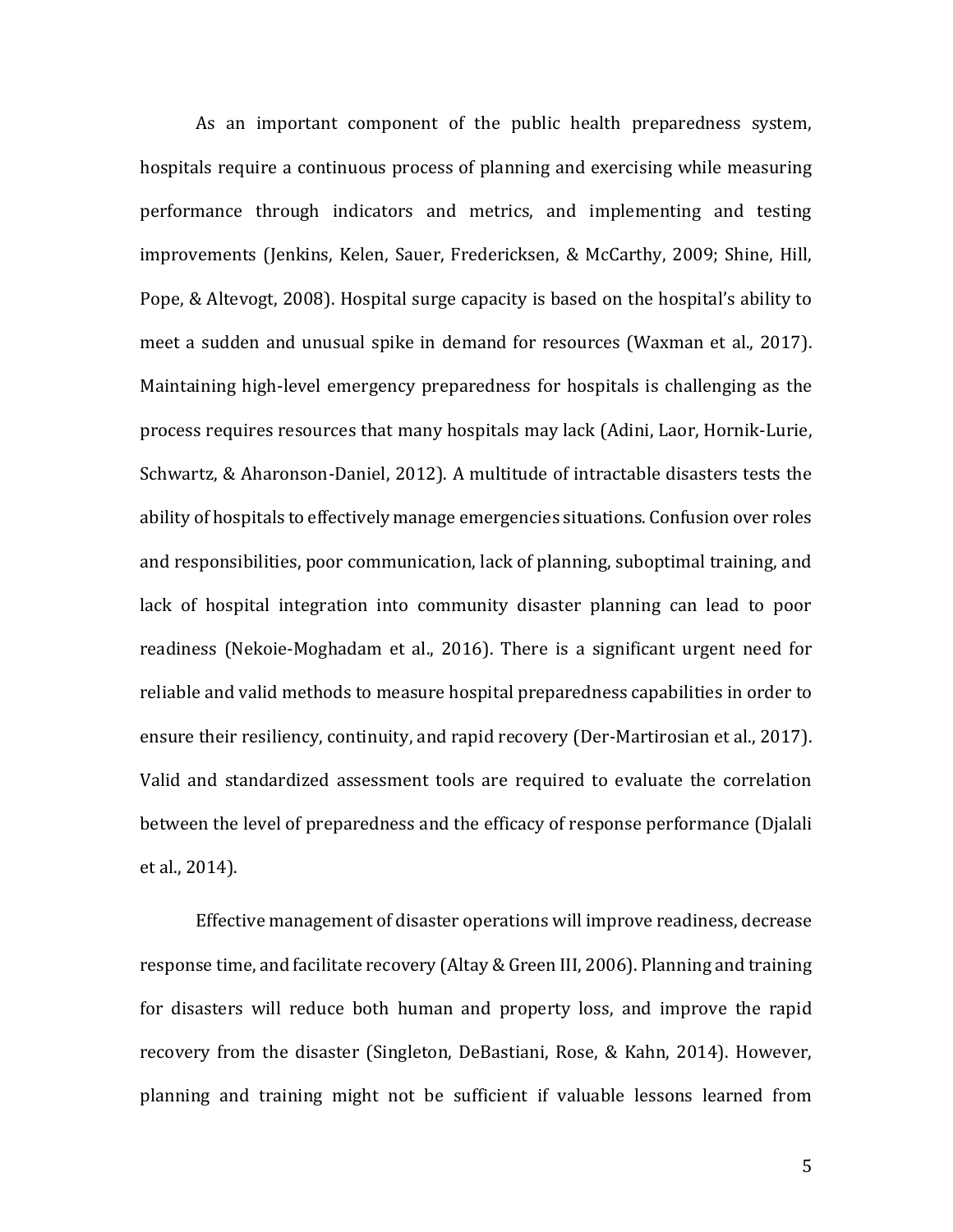disasters and exercises are not used to anticipate response challenges (der Heide, 2006). The World Association of Disaster Medicine has highlighted the need for a more scientific approach to all aspects of disaster medicine and has noted the lack of standardized methods to assess mass casualty incident responses (Ingrassia et al., 2010). In the United States, the Hospital Preparedness Program (HPP) has evolved in developing core capabilities to support hospital emergency readiness (Morris, 2016; Toner, 2017; Waxman et al., 2017).

The National Disaster Medical System (NDMS), which has existed since the Cold War, is designated as the primary federal response mechanism for mass casualty situations (Toner, 2017). Originally designed to respond to large numbers of military casualties from foreign battlefields, the NDMS's mission has evolved toward civilian medical support (Franco, Toner, Waldhorn, Inglesby, & O'Toole, 2007). Due to increasingly frequent terrorist activities, the Metropolitan Medical Response Program (MMRP) was created at the Health and Human Services (HHS) (Toner, 2017). The MMRP was eventually transferred to the Department of Homeland Security (DHS) until the program became defunded in 2011 (Toner, 2017; Waxman et al., 2017). At the Hospital level, much stricter Joint Commission standards for emergency preparedness were released in early 2001(Morris, 2016). But the September 2001 terrorist attacks led to major transformation regarding the Joint Commission standards due to the creation of the Office of Public Health Preparedness (Toner, 2017).

The new office created the National Bioterrorism Hospital Preparedness Program (NBHPP) whose mission was to prepare the country's 5,000 hospitals for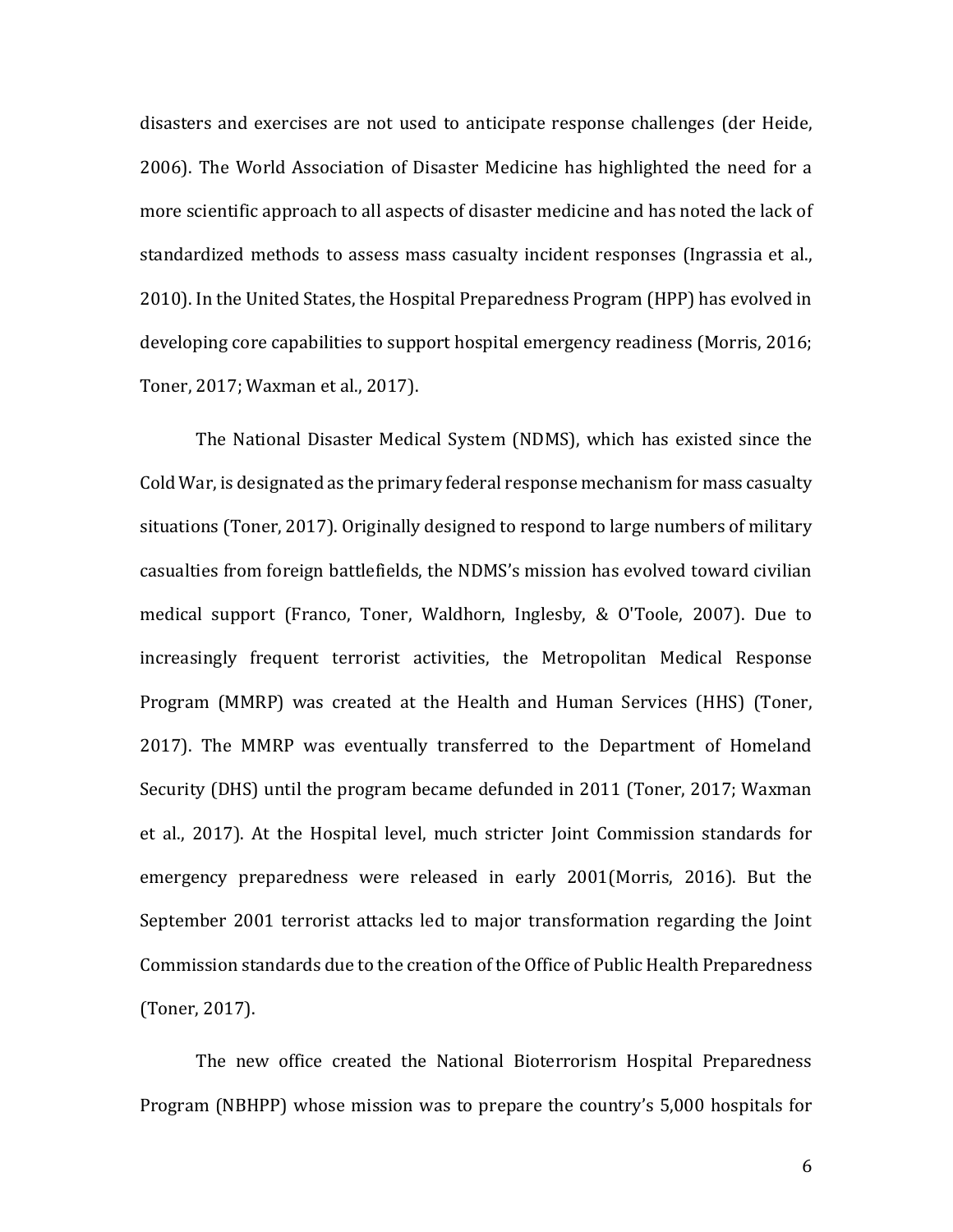expected bio-attacks (Franco et al., 2007). In 2006, the Pandemic and All-Hazards Preparedness Act (PAHPA) was signed, replacing the Office of Public Health Preparedness with the new Office of the Assistant Secretary for Preparedness and Response (ASPR) (Morris, 2016; Toner, 2017). After the creation of ASPR, the NBHPP was changed to the Hospital Preparedness Program (HPP), whose mission involves all-hazard healthcare preparedness (Toner, 2017). The HPP has continued to evolve and has increasingly focused on the development of healthcare coalitions (HCC) designed to increase emergency preparedness collaboration among hospitals and between hospitals and public health agencies, emergency management agencies, and emergency medical services (Toner, 2017). In parallel with the HPP, in 2002, the Center for Disease Control and Prevention (CDC) launched the Public Health Emergency Preparedness (PHEP) cooperative agreement to effectively prepare territorial, tribal, local, and state public health departments (Toner, 2017). On the other hand, the Joint Commission has continued to evolve by ensuring that health professions are committed to a high quality of patient care.

The frequency and magnitude of medical errors and deadly disaster in the US have increased awareness about the need for effective medical processes and emergency preparedness responses (Devkaran & O'Farrell, 2015). Therefore, the Joint Commission has developed Emergency Management (EM) processes to allow hospitals to plan to respond to the effects of potential emergency events that could disrupt normal healthcare capabilities (Joint Commission, 2014). To effectively respond to an emergency, the JCAH has developed six critical areas that hospitals can consider to address a range of incidents (Joint Commission, 2014).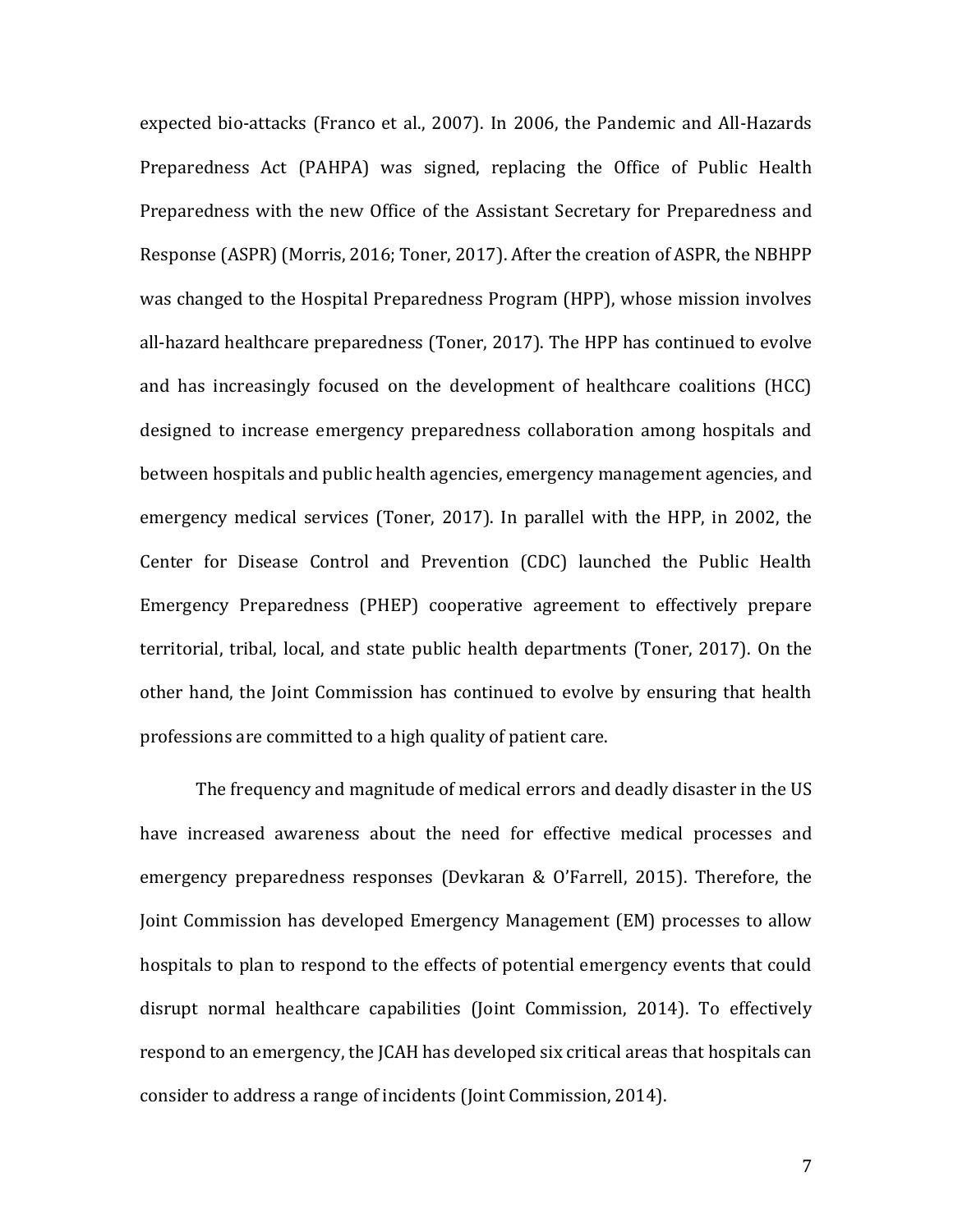Although numerous planners and responders have documented lessons learned during emergency responses (Djalali et al., 2014), the review of the literature highlighted that many challenges experienced during planning and real-events seem to repeat themselves disaster after disaster (der Heide, 2006). There is a lack of standards for defining and measuring preparedness, and for effectively incorporating lessons learned from past experience and implementing systematic changes (Nekoie-Moghadam et al., 2016; Seid et al., 2007). Whether from real events or simulations, public health and healthcare organizations recognized the need to use a lessonslearned approach to identify and disseminate the experience gained over time (Savoia, Agboola, & Biddinger, 2012). It is important that lessons learned are transferred from individuals directly involved in emergency operations to systematic changes within the entire organization (Seid et al., 2007). An objective method for assessment should determine strengths and weaknesses in the disaster response and provide information that could ultimately lead to improvements in the response system (Ingrassia et al., 2010). Systematically collected data from disasters or fictional exercises might help emergency planners to avoid common disaster response pitfalls (der Heide, 2006). Therefore, it is useful for emergency preparedness planners to implement formal tools for identifying, documenting and disseminating corrective actions before a response to disasters and simulations.

After-Action Reports (ARRs)/Improvement Plan (IP) guidelines are designed to document the exercise planning, execution, and analysis that have become the implementation requirements for the Department of Homeland Security' State Homeland Security Grant Program, the Department of Health and Human Services,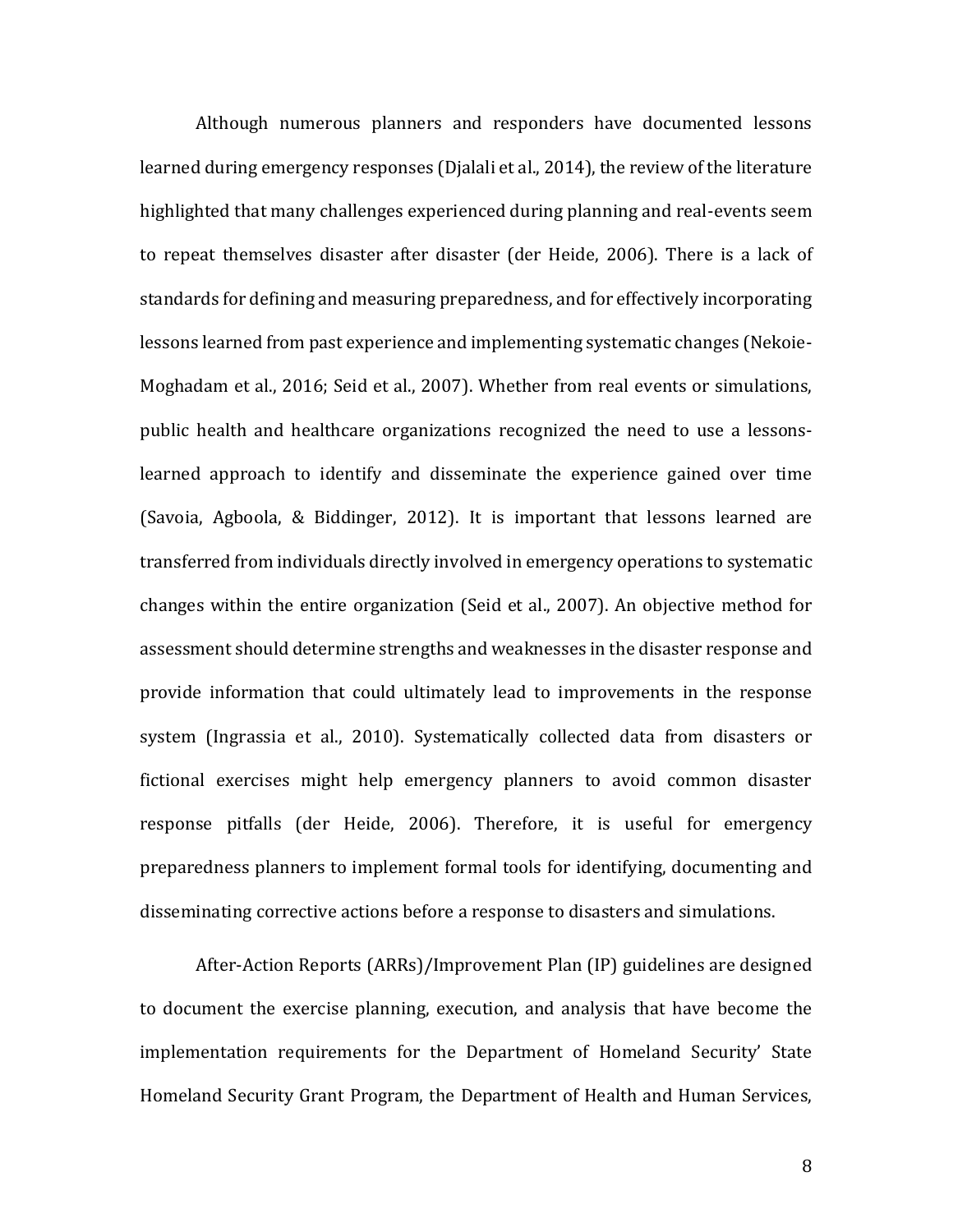the Center for Disease Control and Prevention's Public Health Emergency Preparedness Grant Program, and the Urban Area Security Initiative (Singleton et al., 2014). The use of AAR templates became strongly recommended in several federal funding agencies' capability and exercise guidance. Therefore, the Homeland Security Exercise and Evaluation Program (HSEEP) AAR/IP template is considered the primary tool of the National Exercise Program materials and improvement process (Norige, Yenson, Elkin, Mapar, & Legary, 2012; Singleton et al., 2014).

The HSEEP provides a set of guidelines and principles for exercise programs to effectively manage preparedness simulations, design and develops exercises, evaluate outcomes, and improve planning (Norige et al., 2012). The Joint Commission requires healthcare institutions to conduct and maintain emergency operations plan, and to conduct exercises and drills at least twice a year (Ferrer, Ramirez, Sauser, Iverson, & Upperman, 2009). Exercises and drills are key components of national preparedness as they provide the opportunity to shape planning, assess and validate capabilities, and address areas for improvement (Norige et al., 2012). Preparedness exercises play a vital role in national preparedness by allowing whole community stakeholders to test and validate plans and capabilities. Exercises enable the identification of both capability gaps and areas for improvement in order to strengthen whole community efforts to prevent, protect against, mitigate, respond to, and recover from all disasters (Norige et al., 2012). The National Exercise Program (NEP) is consistent with the HSEEP methodology because in that it provides tools and guidelines that are flexible, scalable, and adaptable to all mission areas (such as prevention, protection, mitigation, response, and recovery) (Norige et al., 2012). The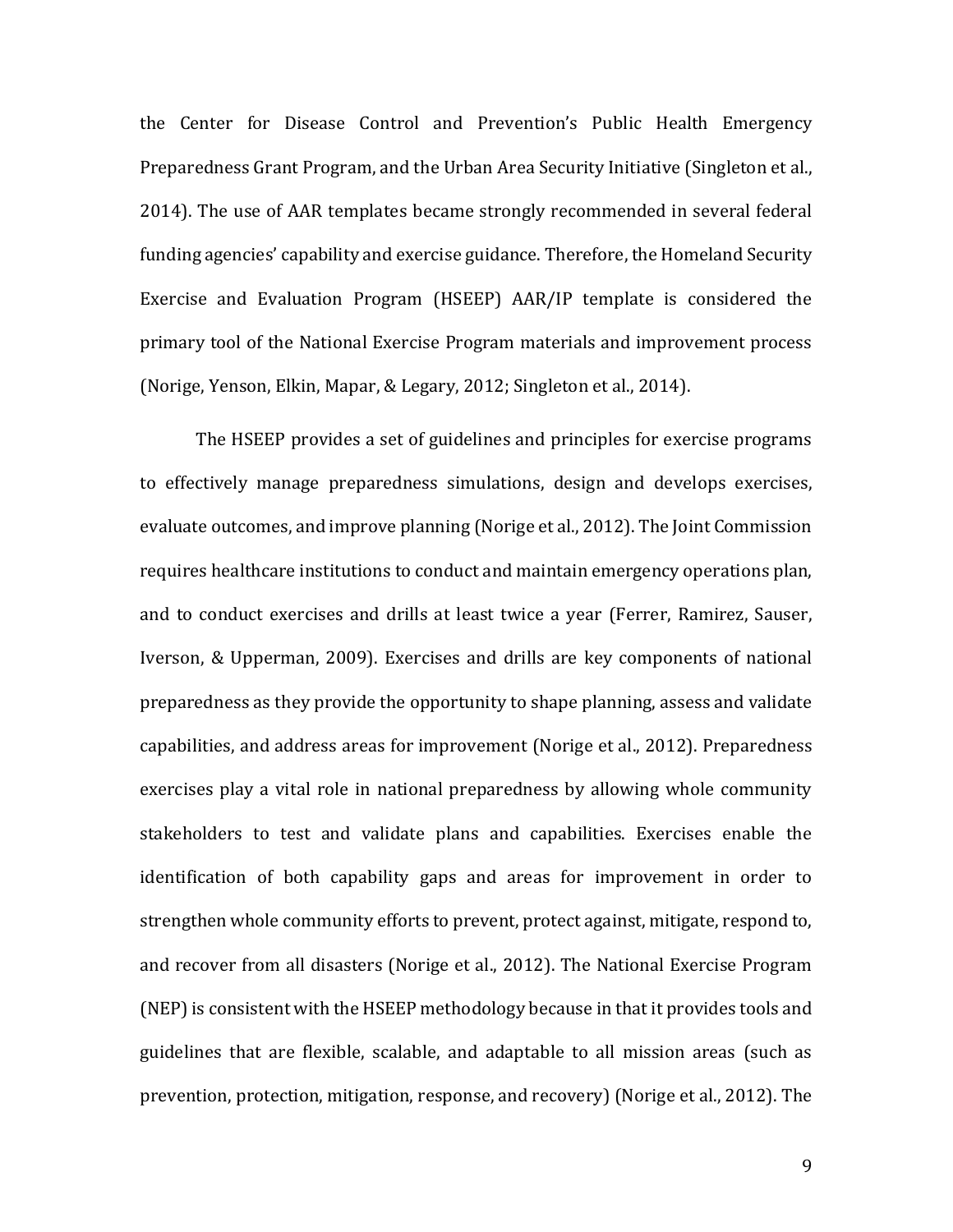HSEEP methodology is based on an exercise cycle which involves design and development, conduct, evaluation, and improvement planning (Norige et al., 2012). Immediately after the conduct of the exercises, a "hot wash" session provides an opportunity to discuss strengths and areas for improvement (Norige et al., 2012). Information collected during Hot Wash, the debriefing, and completed participant feedback forms can be used to generate the AAR/IP to ensure future exercise improvements (Norige et al., 2012).

The HSEEP developed the After-Action Report/Improvement Plan (AAR/IP) to provide a template and guidance to evaluate exercise objectives and capabilities (Norige et al., 2012). Preparedness exercises test the knowledge, skills, and abilities that are likely to be needed during emergency situations (Ingrassia et al., 2010). AAR/IP is used to document strengths, areas for improvement, core capability performance, and corrective actions (Norige et al., 2012). They summarize key information related to the evaluation of the exercises and their length, format, and development timeframe depend on the exercise type and scope. AARs are emergency preparedness tools for collecting and documenting evaluations of key processes during the response to both simulations and real emergency situations (Savoia et al., 2012). The HSEEP AAR/IP templates are the standards for reporting preparedness exercises, real incidents, and continuous quality improvement across various federal agencies on disaster management (Singleton et al., 2014). AARs are routinely generated after drills or exercises to assess improvements (Seid et al., 2007). In fact, formal AARs are now required by public health and healthcare agencies and organizations such as the Centers for Disease Control and Prevention (CDC), the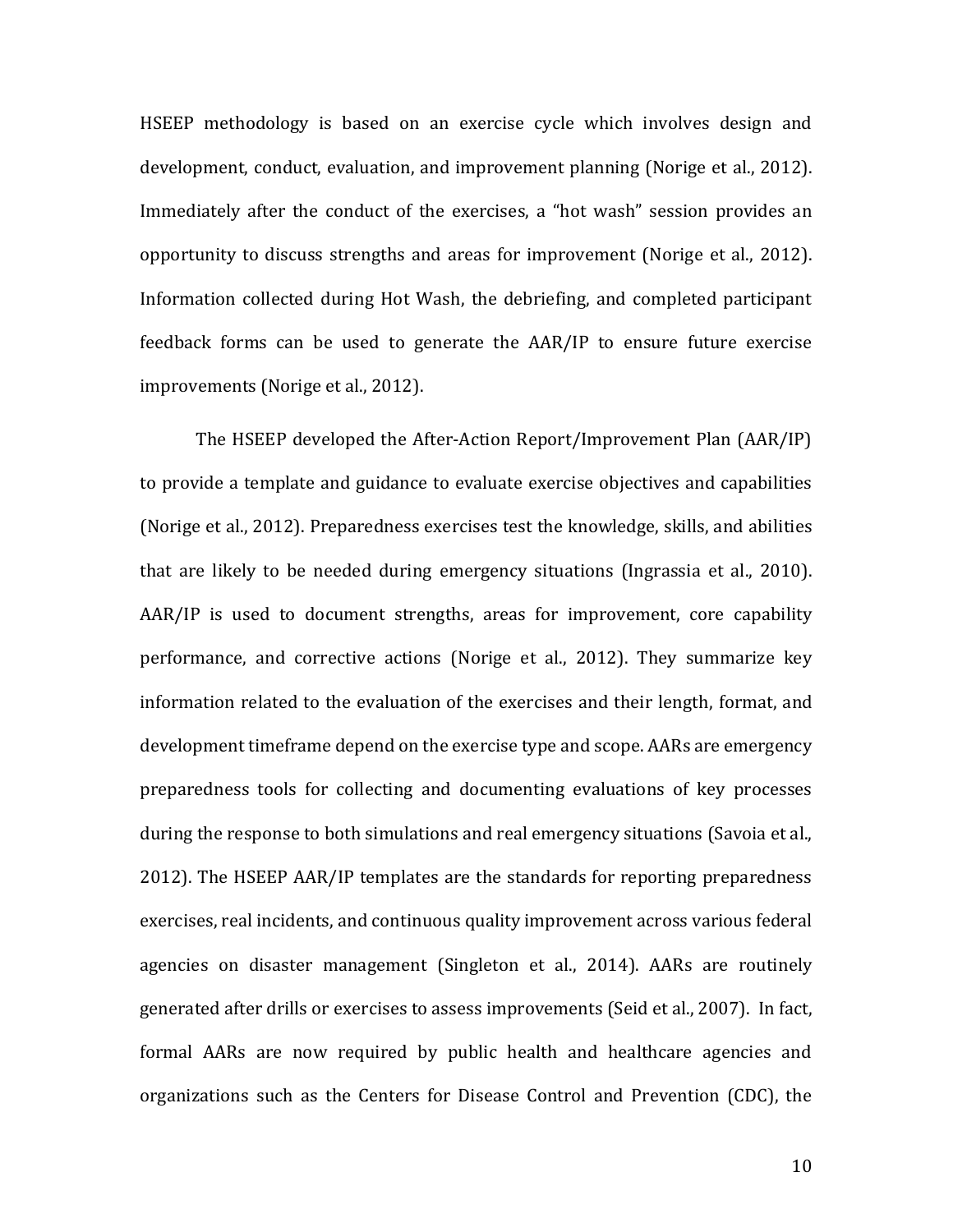Assistant Secretary for Preparedness and Response (ASPR), and the Joint Commission (Morris, 2016; Savoia et al., 2012; Waxman et al., 2017). The AAR templates are intended to assist in identifying lessons learned from disaster preparedness exercises in order to facilitate the quality improvement of the response process (Norige et al., 2012; Singleton et al., 2014). They contain basic information, such as the exercise name, the type of exercise, dates, location, participating organizations, mission areas, specific threat or hazard, a brief scenario description, and the name of the exercise sponsor (Mast et al., 2016; Norige et al., 2012).

The main focus of the AARs is the analysis of core capabilities which involves the collection of sufficient relevant data to support effective evaluation and improvement planning (Mast et al., 2016; Norige et al., 2012). Hospital emergency preparedness planning is done based on core capabilities that are listed in the HPP (Toner, 2017). The AARs should provide an overview of performance related to each exercise objective and associated core capability while highlighting strengths, as well as areas for improvement (Norige et al., 2012). Areas for improvement requiring corrective actions are those that will continue to seriously impede capability performance if left unresolved. It is important to provide useful information as to how quality improvement aspects are built into AARs to better implement corrective actions. After the identification of strengths and areas for improvement that directly addresses core capability gaps, improvement planning should be done to implement concrete corrective actions (Norige et al., 2012).

Improvement planning is the final phase of the preparedness exercise as it involves the qualitative assessment of actionable recommendations that are intended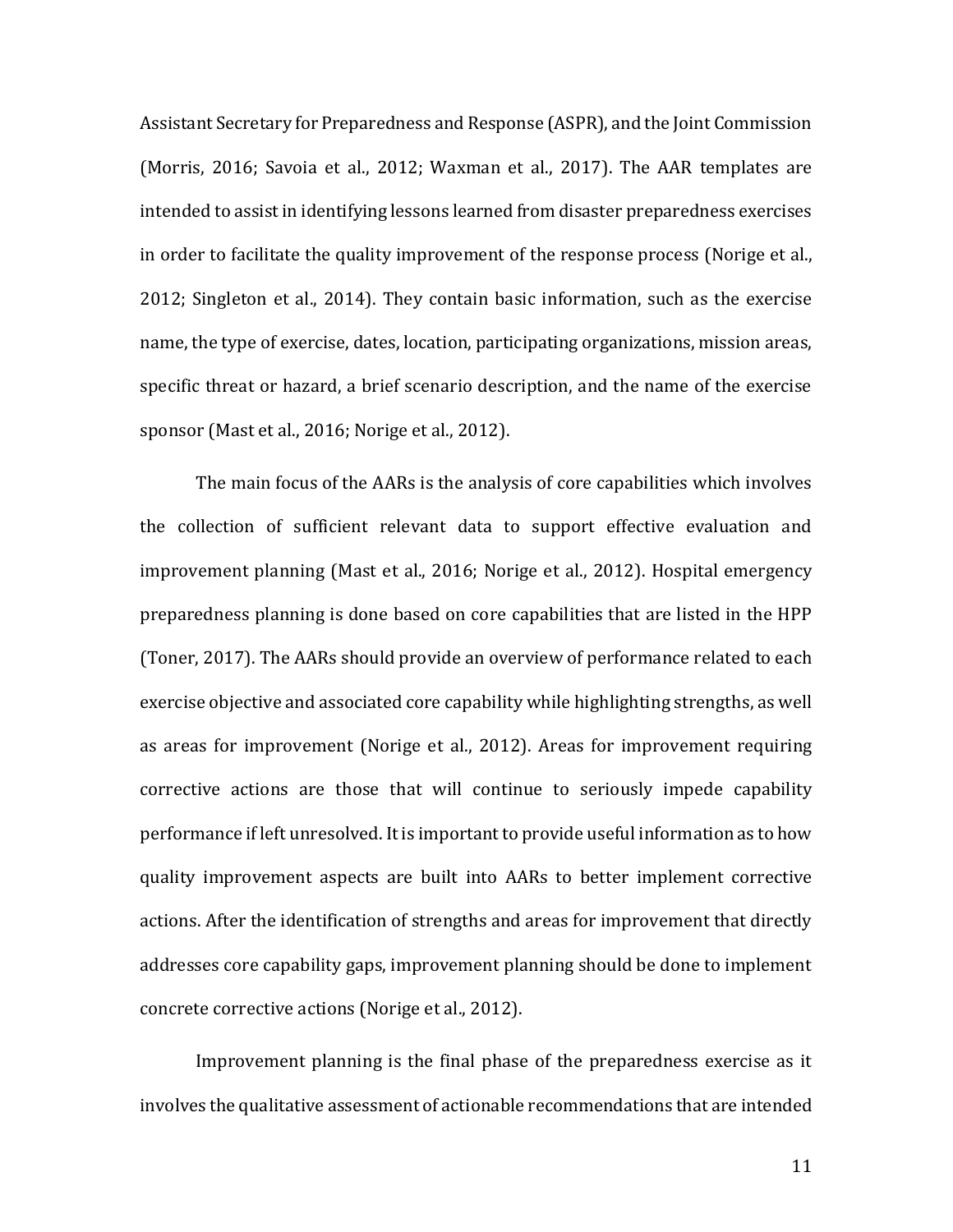to resolve capability gaps and issues identified during the exercises or real-world disasters (Norige et al., 2012). Corrective actions documented in the AAR/IP should be monitored and continually reported until fully completed (Norige et al., 2012). However, most of the time lessons learned embodied in AARs are not acted on and sit on shelves due to unclear expectations and measures (Seid et al., 2007).

Hospitals play a major role in emergency response because a disaster can create medical needs that are beyond their normal capabilities. They are an important link in the chain of disaster response (Nekoie-Moghadam et al., 2016). There is a need to improve hospital preparedness that addresses a full range of potential disasters (Jenkins et al., 2009). Achieving and maintaining a high level of emergency preparedness is very challenging for hospitals because of the complex role they play during disaster response (Der-Martirosian et al., 2017). It is equally challenging to evaluate hospital emergency readiness to effectively respond during disasters (Der-Martirosian et al., 2017). Evaluation and reporting tools should be included in hospital disaster plans in order to recognize potential gaps and weaknesses (Nekoie-Moghadam et al., 2016). AARs in hospitals are a fundamental part of emergency preparedness and quality improvement (Brunner et al., 2014). For instance, during the April 2013 Boston Marathon attack, the Brigham and Women's Hospital (BWH) called for a substantial volume of radiological imaging, taxing their capacity to perform such studies (Tobert, von Keudell, & Rodriguez, 2015). Due to the severity of physical injuries, the BWH AAR revealed that greater use of computerized tomography (CT) scans should have been anticipated in the disaster planning (Brunner et al., 2014). Another example included a tabletop exercise that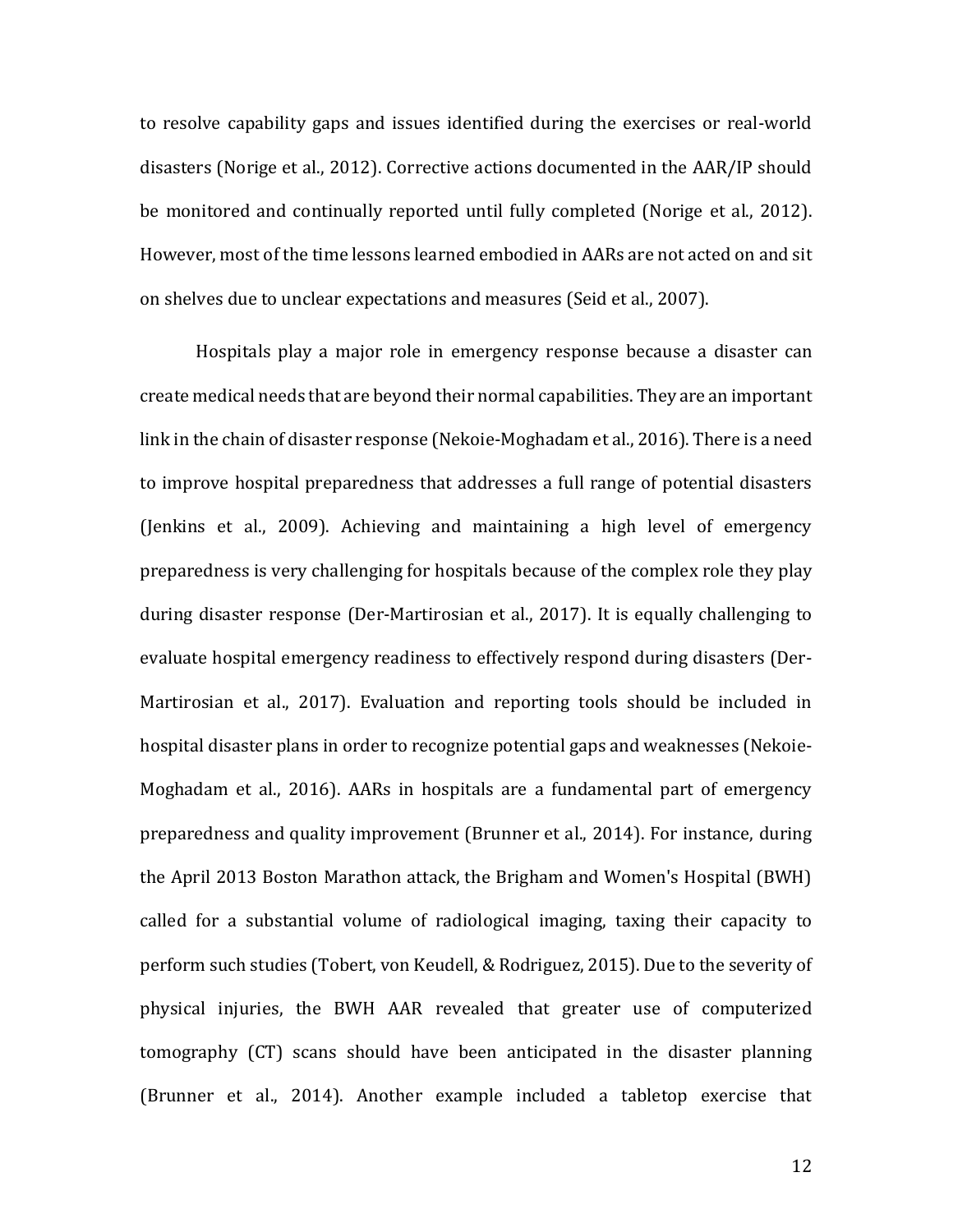acknowledged that adult patient hospitals are lacking pediatric supply caches (Ferrer et al., 2009). Other important ethical issues were raised regarding whether or not adult general surgeons were allowed to operate on pediatric patients during emergency situations (Ferrer et al., 2009).

#### **Statement of the Problem**

In recent years, communities throughout the United States and other countries have experienced large-scale disasters that challenged the capacity of response (Ferrer et al., 2009). Despite multiple attempts to document and learn from previous emergency responses and scenario-based exercises, the challenges experienced in planning and responding to disasters seem to be persistent (der Heide, 2006; Savoia et al., 2012). Improvement areas keep repeating themselves in AARs because corrective actions are not implemented due to unclear expectations and measures. Lessons learned embodied in the improvement matrix are not acted on and sit on shelves due to unclear expectations and measures (Seid et al., 2007). For instance, although many hospital's improvement areas keep mentioning the need for effective communication, poor communication systems remain a common concern in disaster preparedness efforts (Ferrer et al., 2009). Systems-level learning remains challenging to accomplish, therefore, review of incidents and the identification of lessons should be more readily performed (Savoia et al., 2012). Nationally aggregated pools of AARs should be used to collect the most common response challenges that hospitals are experiencing routinely and proven problematic (Savoia, Agboola, & Biddinger, 2012). Accordingly, emergency preparedness and response planners can use data collected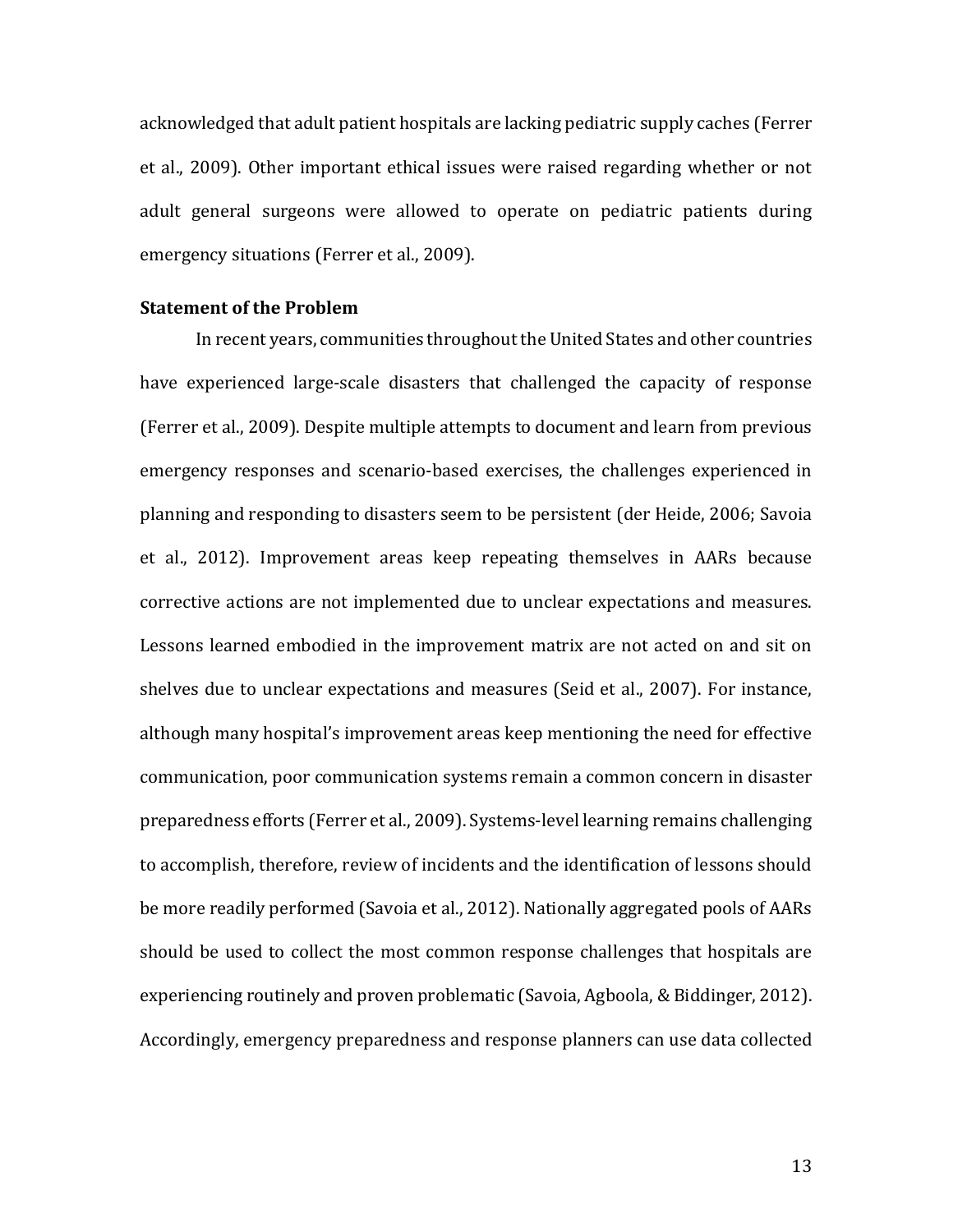when drafting their training programs, so that the challenges could be included, and hopefully not occur again.

This project will endeavor to perform a qualitative review of hospital AARs in order to catalog the most common corrective actions identified during real-incidents or simulations. The project also strives to identify the link between the improvement efforts and the core capabilities to maximize knowledge management and quality improvement practices. With our results, we will attempt to identify most common improvement efforts which can be translated into concrete actions to be incorporated into the design of future emergency preparedness planning and training.

### **Significance of study**

Preparing hospitals for disasters has become a national security priority because the US has experienced large-scale emergencies that caused the death of large numbers of people (Toner, 2017). Despite a large amount of approximately \$300 million spent yearly in hospital emergency preparedness program (Lindsay, 2017), hospital's preparedness improvement areas continue to repeatedly document common pitfalls in their AARs (Waxman et al., 2017). It is important that educational and training programs focus on common concerns in disaster preparedness efforts as well as challenges that were experienced during actual disaster responses. Thus, funding could be directed to assist in solving the common problems which may save lives and money or at least generate a better return on investment in the long term.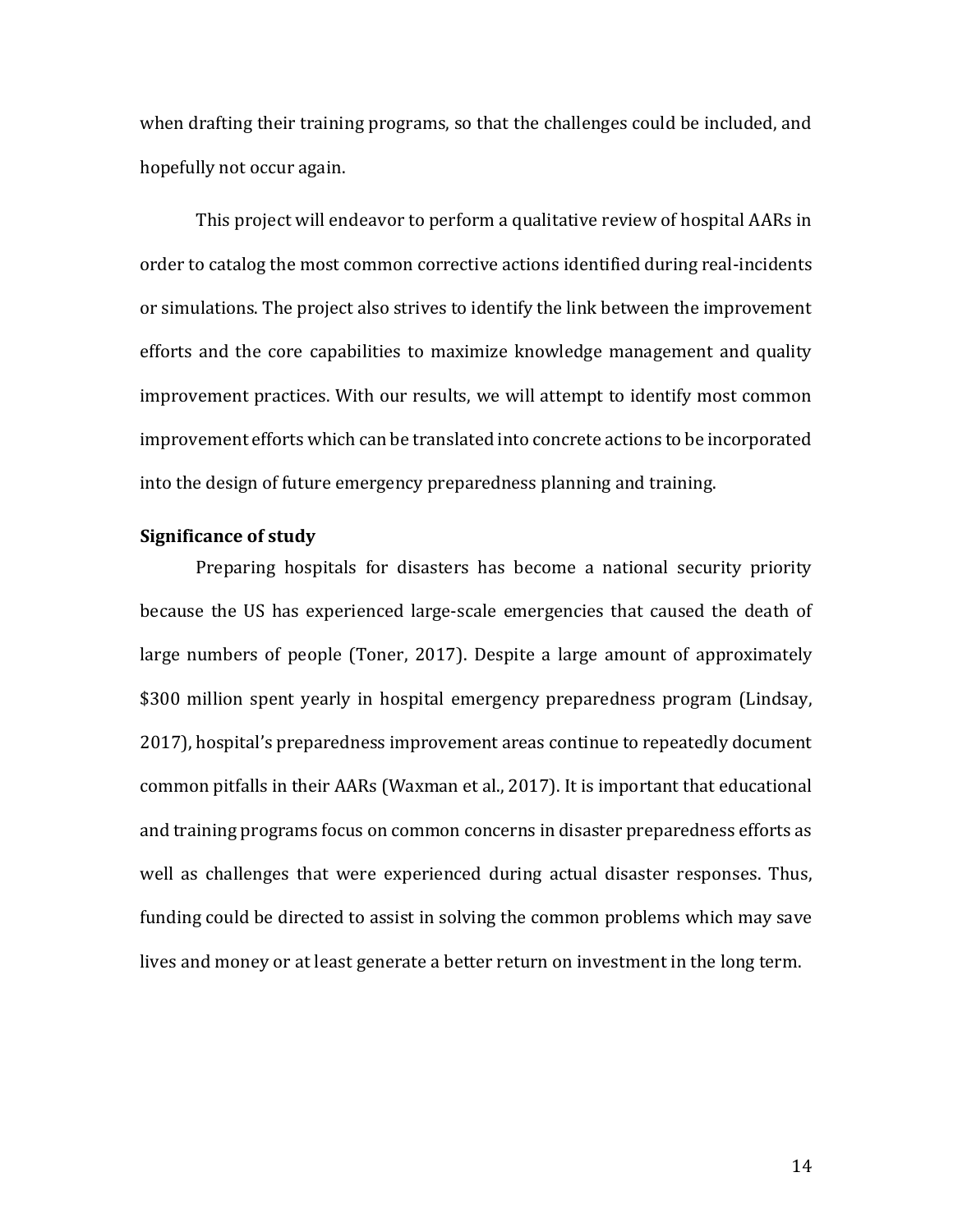#### i. Purpose of the study

1. Research question

What are the most common areas for improvements identified during preparedness exercises or real disaster responses, as reported by a national sample of U.S. hospitals?

#### 2. Specific Aims

To identify common themes in a sample of Improvement Matrices from US hospitals in order to categorize the correctives actions.

### 3. Definitions of terms

We believed that it is important to define certain terms used in our study to ensure common understanding. Therefore, we have attempted to define the following terms:

- The term "code" is often considered to be a system of words, letters, figures, or other symbols substituted for other word, letters, etc., especially for the purpose of secrecy. In our study the term "code" refers to an analytical process in which data are categorized to facilitate analysis;
- The term "segment" is often associated with parts into which something is or may be divided. Our study has associated "segment" to a portion of statement that has been coded;
- The terms "elements of performance" generally mean work assignments or responsibilities that are used to plan, monitor, and appraise performance. Our study has used the terms "elements of performance" to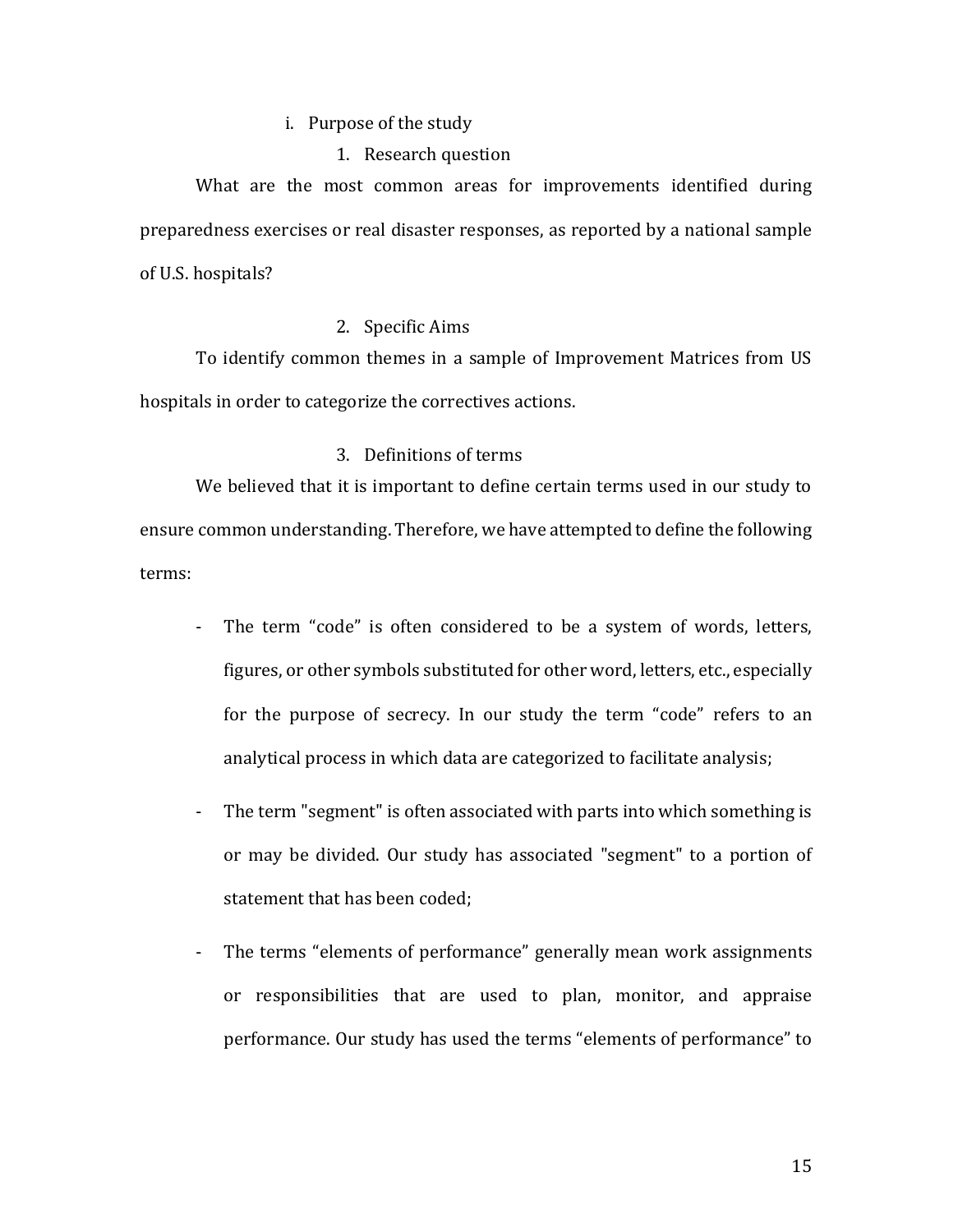categorize the components of the critical areas by which hospital emergency response capabilities can be planned, monitored, and rated;

- The verb "extrapolate" refers to the extension of an application to an unknown situation by assuming that existing trends will continue, or similar methods will be applicable. Our study has used the verb "extrapolate" to link coded segment to its assumed corresponding elements of a performance.

#### 4. Assumptions

The major assumption of the study considered that hospital emergency response readiness does not depend on the size of the hospital. Therefore, the size of hospitals was not controlled during the analysis. Another assumption was made that the sample was a representative of the full scope of threats as data were randomly collected.

#### **2. Literature Review**

The increasing human and economic impact of disasters, the globalization of the terrorist activities, and the declaration of the 1990s as the International Decade of Natural Disaster Reduction are among the reasons for the rise in interest in emergency management (Altay & Green III, 2006). Healthcare systems should prepare effective emergency response models to cope with mass-casualty incidents (Adini et al., 2006). Disaster management involves two stages; pre-event and postevent. Pre-event efforts include predicting and analyzing potential risks and developing strategies for mitigation, while post-event tasks begin during the emergency (Altay & Green III, 2006. Since 2002, the need for pre-event preparedness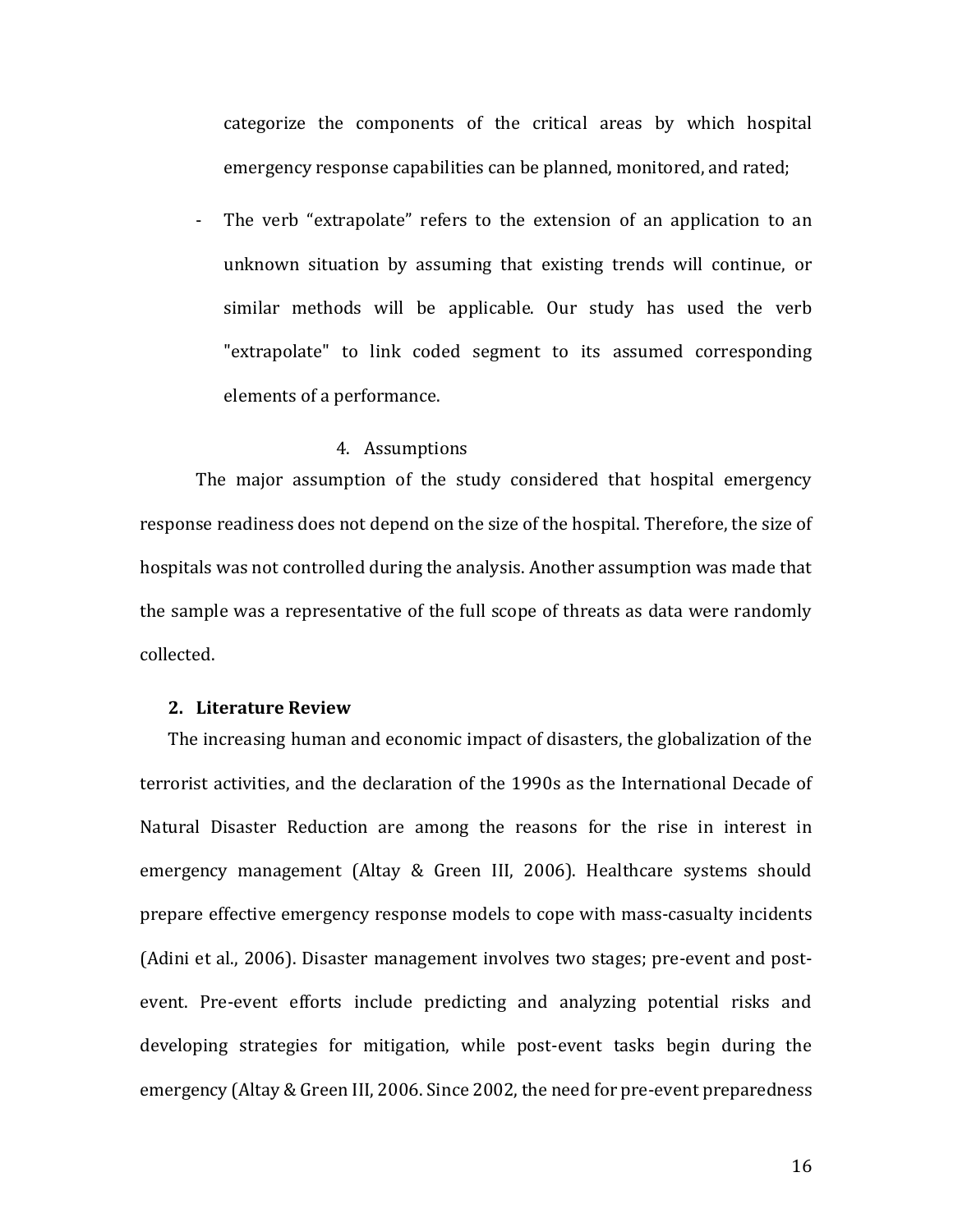has been reinforced by the HSEEP and underlying issues or root causes should be uncovered to develop corrective and actionable solutions to improvement areas (Singleton et al., 2014). Effective emergency management efforts should involve both pre-event and post-event data to locate, allocate, coordinate, and manage available resources (Altay & Green III, 2006). For years, hospital emergency management services have used various modes to collect and disseminate lessons-learned from exercise or real emergency responses (Djalali et al., 2014; Savoia et al., 2012). Specifically, over the past decade, numerous initiatives and preparedness tools have been developed to help hospitals improve their ability to become better prepared for major disasters (Der-Martirosian et al., 2017).

To date, there is limited agreement about indicators that constitute effective hospital emergency preparedness (Adini et al., 2006; Ingrassia et al., 2010; Nekoie-Moghadam et al., 2016) and no largely-accepted, validated instruments to measure readiness exist (Adini et al., 2006; Adini et al., 2012; Der-Martirosian et al., 2017; McCarthy, Brewster, Hsu, Macintyre, & Kelen, 2009). Furthermore, there are a number of differences in the protocols and tools that exist for evaluating hospital's emergency management capabilities (Jenkins et al., 2009; McCarthy et al., 2009; Nekoie-Moghadam et al., 2016). The Hospital Safety Index (HSI) developed by the World Health Organization (WHO) is one of the internationally-accepted and standardized evaluation methods (Djalali et al., 2014). While a number of instruments are hazard-specific, some tools are more comprehensive with the ability to be used to measure hospital all-hazards preparedness (Der-Martirosian et al., 2017). Hospital preparedness evaluations also may include drills and functional exercises to assess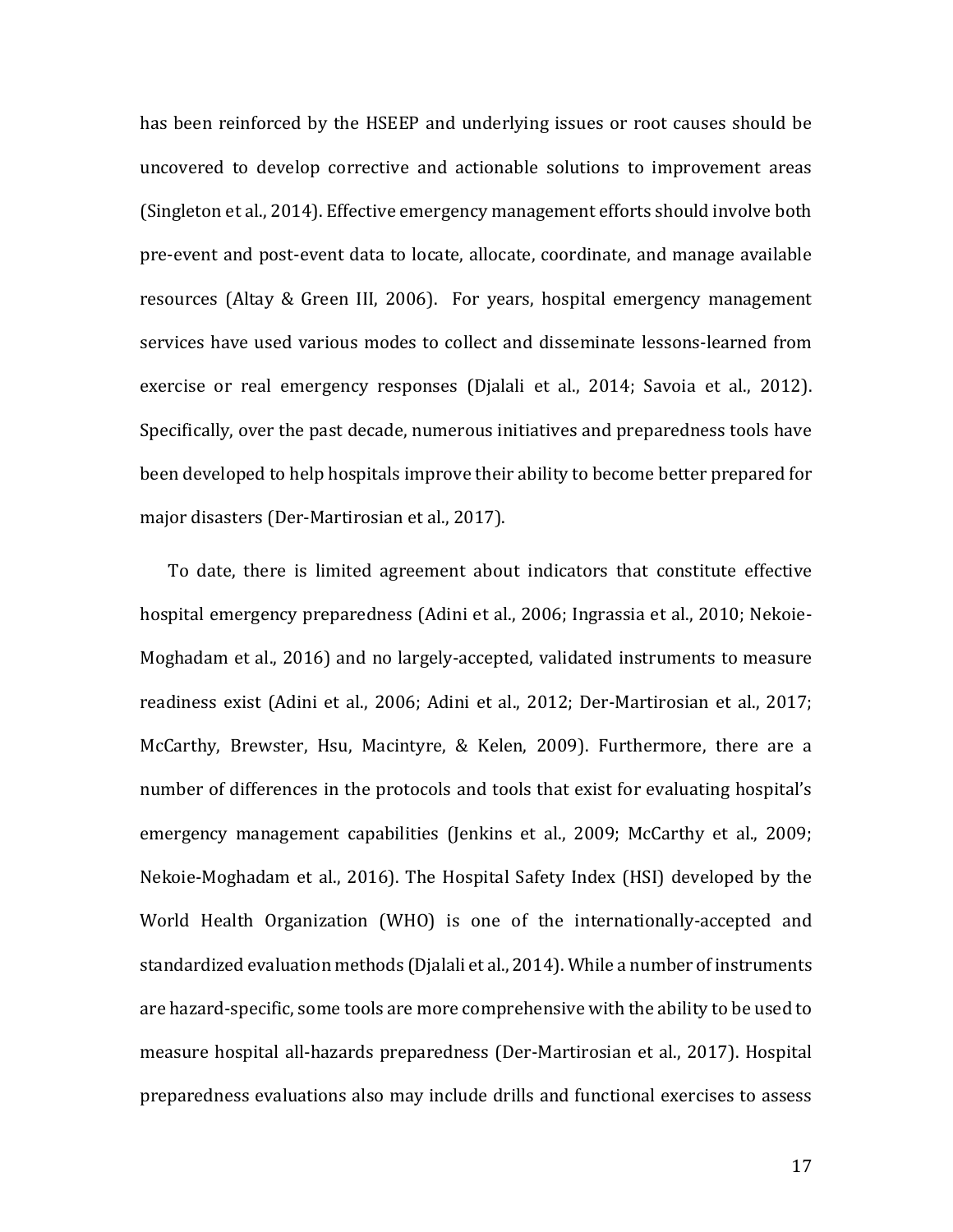performance during a simulated mass-casualty emergency (MCE) (Ingrassia et al., 2010). In the process of building resilient medical systems under the leadership of the HHS Emergency Support Function 8 (ESF8), healthcare coalitions have been established (Lowe, Hansen, Sanger, & Obaid, 2016). For instance, due to key leadership gaps identified in a hospital decision-making capacity, community-wide healthcare coalition-based exercises are being more and more commonly recommended (Lowe et al., 2016). The aim of hospitals is to be prepared to effectively respond to disasters and other potential disruptions to health care service delivery. Based on the National Health Security Strategy (NHSS), the HPP core capabilities were strengthened to improve hospital readiness (Rose, Murthy, Brooks, & Bryant, 2017). In 2012, the National guidance established 10 HPP core capabilities aligned with the 15 PHEP capabilities (Lowe et al., 2016). Based on the 2012 national guidance, the ASPR developed the 2017-2022 Health Care Preparedness and Response Capabilities guidance which outlined four core capabilities (Veenema, 2018). One of the conditions for hospitals to access federal grants is to fully engage themselves in emergency preparedness operations (Barnes, 2017). In 1965, financial incentive approach created by US government is the establishment of the 'deemed status' by which any hospital accredited by the Joint Commission would be deemed to be eligible for the Medicare program (Schyve, 2000). Medicare program represents a large portion of the hospital income and that can contribute in financing emergency preparedness programs.

The story of the Joint Commission started in 1910 and its development has increased with technological progress in the practice of medicine to offer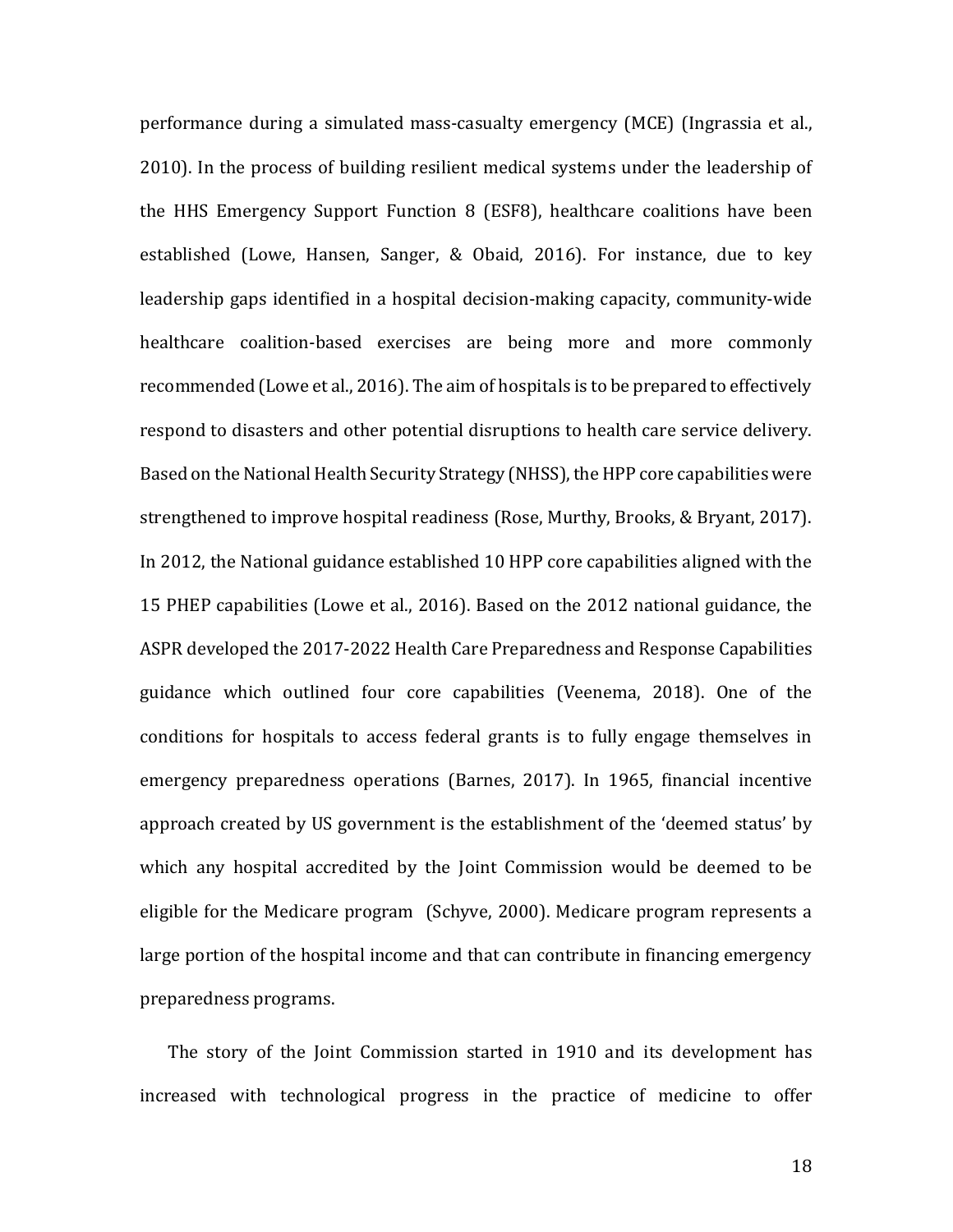considerably safer care for patients (Roberts, Coale, & Redman, 1987). The Joint Commission accredits over 20,000 ambulatory care, behavioral health care, home care, long-term care organizations, hospitals, laboratories, and health care networks (Roaten, Johnson, Genzel, Khan, & North, 2018). Over 96% of hospital beds in the US are in accredited hospitals (Schyve, 2000). The Joint Commission created an Office of Quality Monitoring to effectively handle quality-related issues (Schyve, 2000). To specifically manage an emergency in hospitals, the Joint Commission introduced the six critical areas: communication, resources and assets, safety and security, staff responsibilities, patient clinical and support activities, and utilities (Joint Commission, 2014). Hospitals are encouraged to consider their capabilities in these critical areas in order to improve their emergency response efforts. Therefore, hospitals have started using AARs to summarize lessons learned or recommendations made to improve outcomes (Ross et al., 2008).

Although several disparate forms of debriefing methodologies were used, the AARs were originally developed by the U.S. Army before becoming widely adopted by non-military private institutions, and healthcare organizations (Savoia et al., 2012). The Military AARs were used to provide feedback on the accomplishment of exercises, deployments, or other military operations (Ross et al., 2008). Although the original purpose of HSEEP AAR template was used to better identify and derive critical lessons from preparedness exercises, it is also used to facilitate continuous quality improvement for real disaster reporting (Singleton et al., 2014).

The use of the HSEEP AAR template by all public health services allowed comparisons across jurisdictions for a better understanding of the range of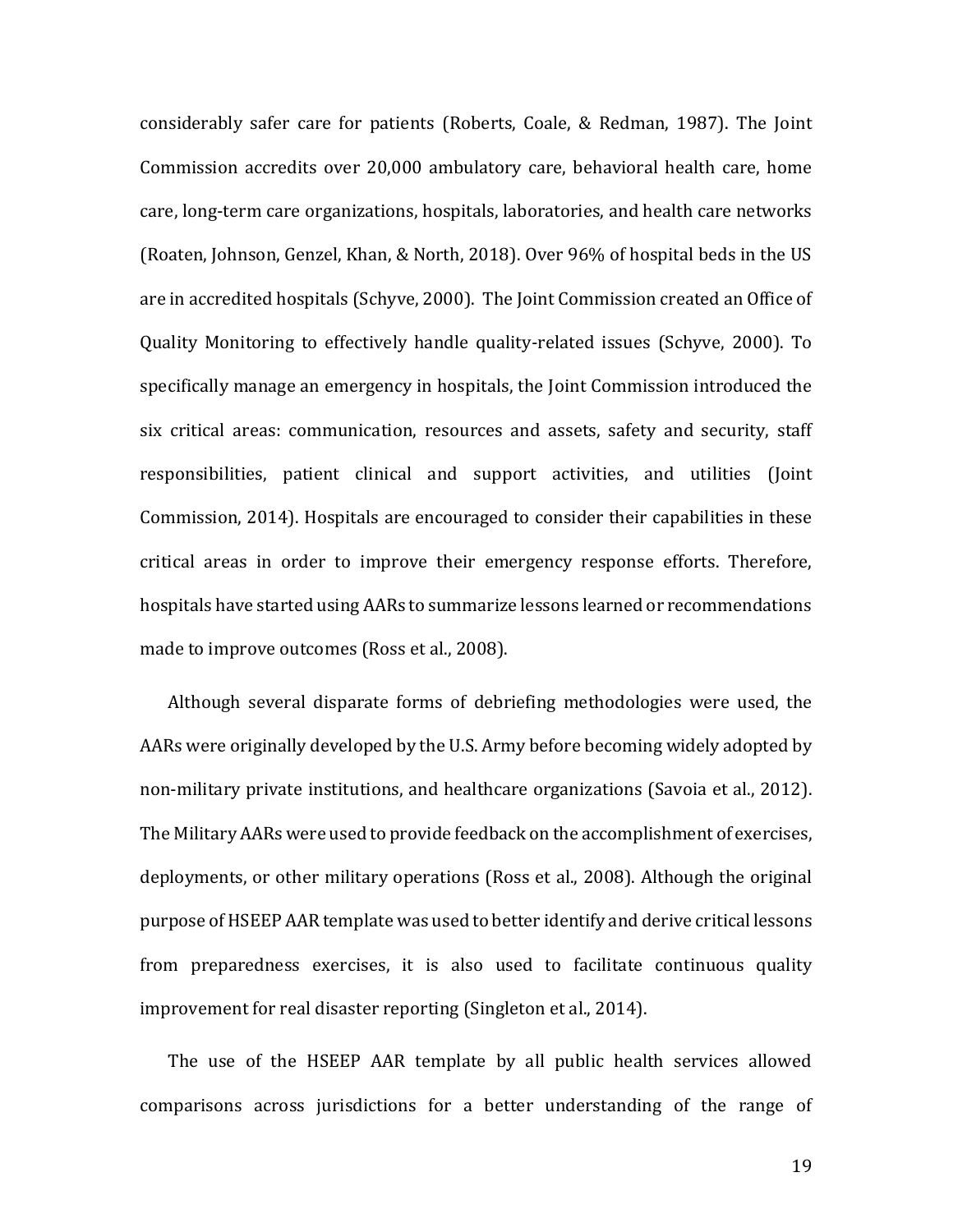jurisdictional capabilities (Singleton et al., 2014). The HSEEP AAR guidelines provide reporting equivalent measures by recommending the use of consistent standards that can be applied to public health services. The HSEEP AAR format created a common approach to exercise preparedness plans while evaluating improvement needs within the emergency preparedness and response communities (Norige et al., 2012; Singleton et al., 2014). Improvement planning involves tracking the implementation of corrective actions to ensure tangible preparedness improvements (Norige et al., 2012). The HSEEP AAR was developed to ensure that a sufficient level of detail needed to improve preparedness capabilities are well reported (Singleton et al., 2014). AARs provide a reservoir of vital information to prepare public health services to effectively perform in a contingency environment (Ross et al., 2008). Yet, despite the large dissemination of the ARRs, variability and variety of healthcare, and public health systems may increase the risk of failure to fully implement the corrective actions (Savoia et al., 2012).

One major challenge was the fact that most operational data collection on disaster medical planning was done on sudden, single impact events such as explosions, tornadoes, or flash floods, and in such conditions, the location of the research could not be selected (der Heide, 2006). The unexpected nature of disasters obliged the data to be collected retrospectively, which leads to challenges in the comparison of predisasters and post-disasters (der Heide, 2006). Previous literature reported various challenges in the after-action reporting process regarding the involvement of healthcare professionals as not everyone has the opportunity to be involved in the after-action review (Ross et al., 2008). Traditionally, the written AAR did not provide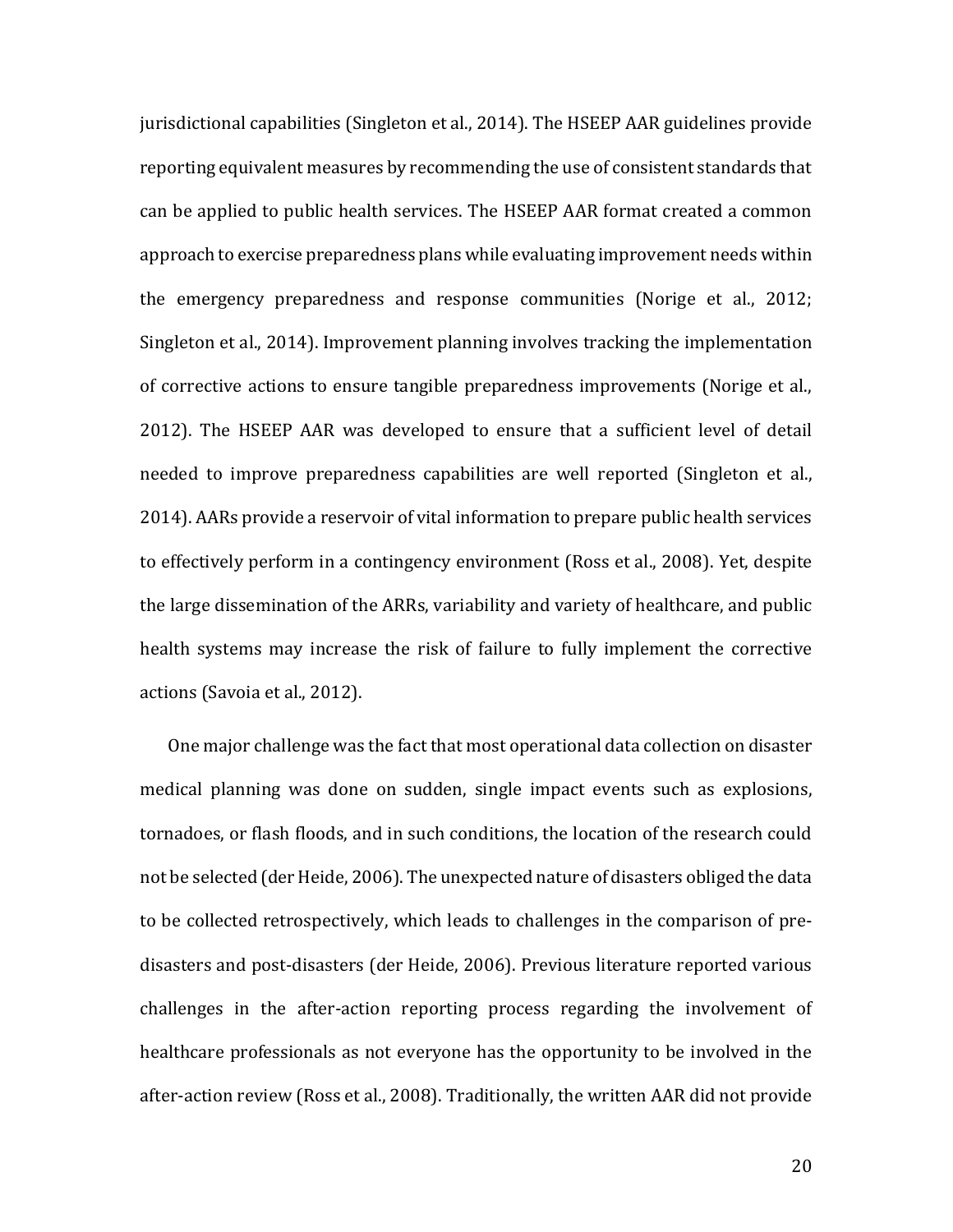an adequate feedback loop, therefore the alternative process involved the use of hot wash meetings, online submissions, e-mail contributions, and verbal debriefings (Ross et al., 2008).

As early as 1988, the Institute of Medicine (IOM) recognized that the public health system is a complex network of individuals and institutions (Curry, 2005; Savoia et al., 2012). The multiplicity of stakeholders involved in the emergency preparedness management effort can be challenging to coordinate and that significantly impact the type and quality of response efforts (Seid et al., 2007). In addition to the complexity of the public health system, disaster preparedness is challenging due to the uniqueness of events, the frequent changes of the environment, and the lack of standardized processes (Seid et al., 2007). Therefore, it can be challenging for public health services to work together to achieve the goal of keeping people secure and healthy (Savoia et al., 2012). To avoid recurring challenges during emergency response, it was important for health institutions to produce generalized recommendations that can be useful in all types of disasters (Altay & Green III, 2006; Savoia et al., 2012). The improvement effort involved the effective connection between the observations of difficulties and the implementation of corrective actions (Savoia et al., 2012; Seid et al., 2007).

The medical emergency planners should address the response problems identified in descriptive disaster studies in order to assess the impact of preparedness and response measures on morbidity and mortality (der Heide, 2006). Therefore, the Federal Emergency Management Agency's (FEMA) Homeland Security Exercise Evaluation Program (HSEEP) requires organizations to link lessons learned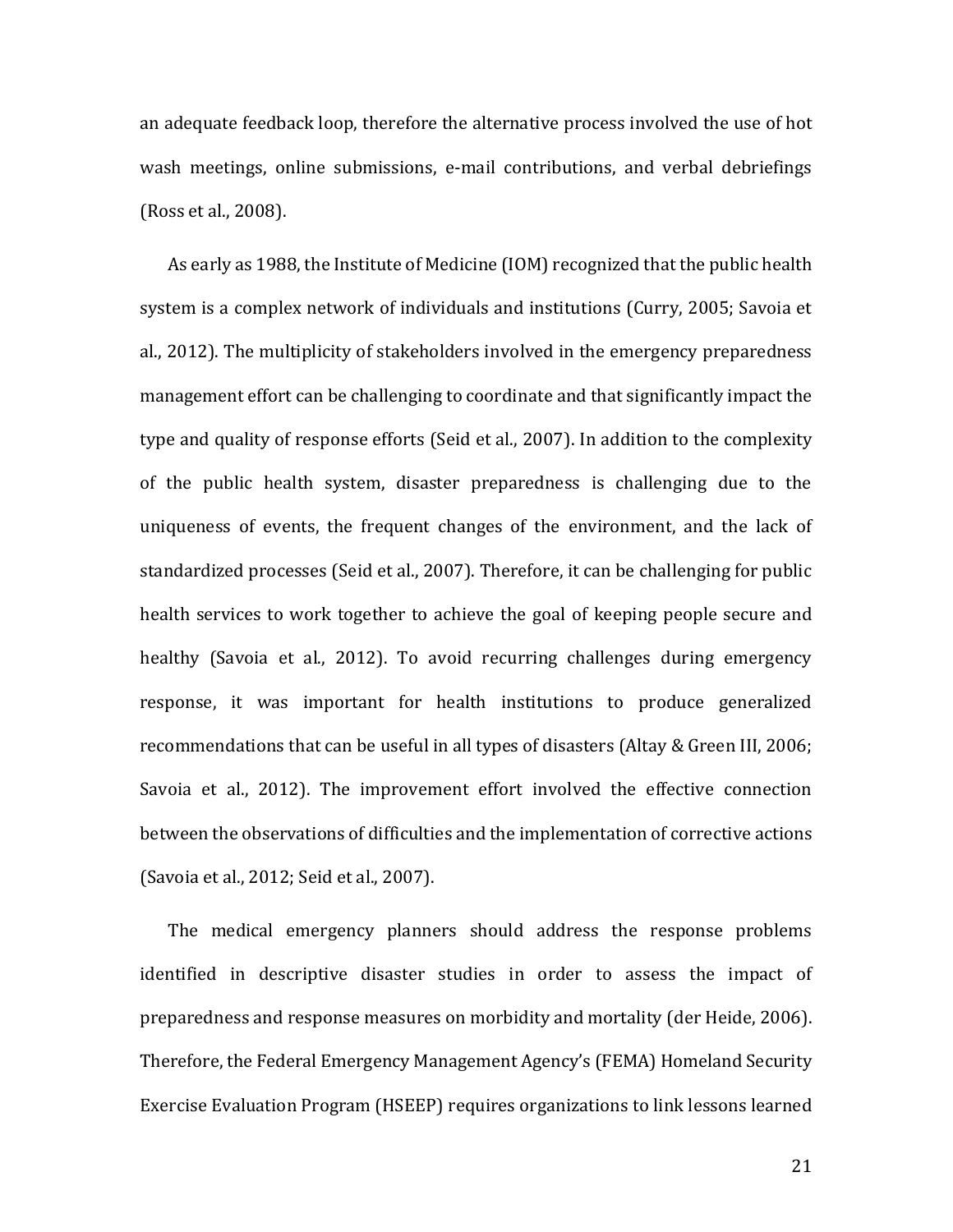to the planned implementation of improvement efforts (Savoia et al., 2012). AARs were designed to accommodate both discussion-based and operations-based exercises as reflected in the Homeland Security Presidential Directive 8 (Norige et al., 2012; Singleton et al., 2014). For instance, during the 2009 Influenza (HINI) pandemic response, all recipients of federal funds were required to use the HSEEP AAR template and guidelines to document their emergency response (Singleton et al., 2014).

The HSEEP guidelines recommended that exercises and drills are performed to test the improvements that are identified in AAR in response to the challenges (Savoia et al., 2012). The AARs which are the final written documents of the after action reviews will be used as quality improvement instruments (Singleton et al., 2014). In addition, AARs data is updated to contain the most representative, recent, and most common response difficulties (Savoia et al., 2012). It is important to implement structures and rigorous information reviews of post-event in order to appropriately make system-wide changes (Szoenyi, Venkateswaran, Keating, & MacClune, 2017). For instance, lessons learned from December 2015, terrorist attack in Southern California has considerably shown that there is a distinct difference between a qualified Police Special Weapons and Tactics (SWAT) paramedic and a paramedic responding as part of the rescue task force (RTF)(Bobko et al., 2018). SWAT paramedics are trained to operate in unsafe zones whereas the EMS personnel are not most of the time trained to provide care under a direct threat (Bobko et al., 2018). Confusion of operational objectives during an emergency response can impact the performance of both Emergency Medical Services (EMS) and their law enforcement partners (Bobko et al., 2018). During an emergency response, hospital staff may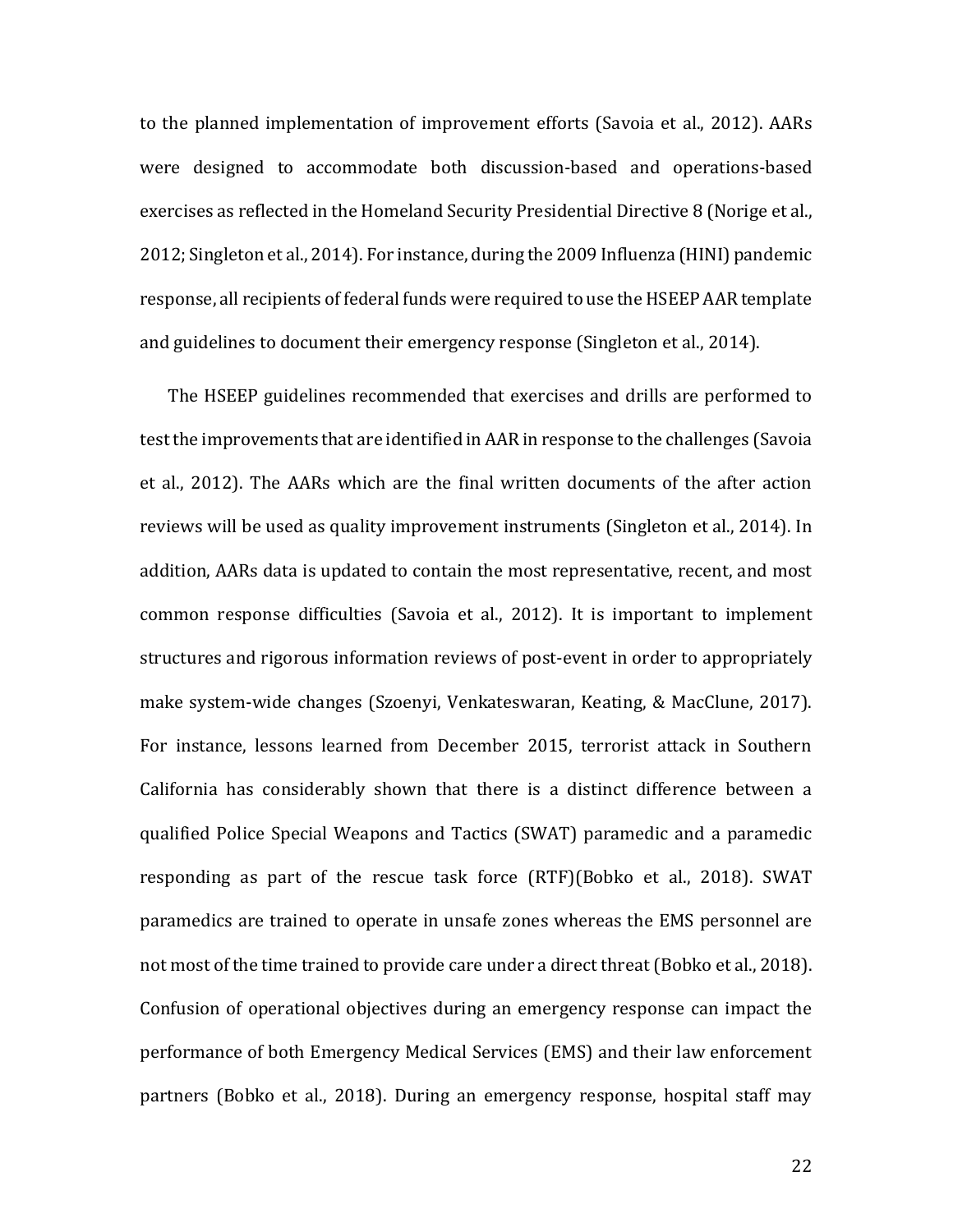encounter challenges regarding altered standards of care (Ferrer et al., 2009). Another example is that, after the 2014-2016 West Africa Ebola response, hospitals in many countries used their AARs to identify gaps in operational interventions in the US(Hurtado, Meyer, Snyder, & Nuzzo, 2018). Some studies suggested the use of Quality Improvement (QI) methods to improve the performance and outcomes of public health systems during emergency preparedness and response (Seid et al., 2007).

QI involves an ongoing multidisciplinary, systems-focused, data-driven method of understanding and improving the efficiency, effectiveness, and reliability of public health practices and processes related to emergency preparedness (Seid et al., 2007; Szoenyi et al., 2017). QI is a pervasive philosophy to ensure that information about past performance should be used to improve the quality of response (Ross et al., 2008). The preparedness process should involve building response capabilities which involve informing, educating, and empowering people while setting goals and measurements to evaluate performance (Seid et al., 2007). Public health organizations should be accountable for implementing the QI methods to identify corrective actions of the AARs (Seid et al., 2007). Since 2005, Root Cause Analysis (RCA) has been an integral component of AARs for more effective analysis of emergency preparedness issues (Singleton et al., 2014).

RCA is a qualitative, retrospective, quality improvement tool used to understand the source of the problem down to the lowest level of the process (Percarpio, Watts, & Weeks, 2008; Singleton et al., 2014; Woodward, 2004). During the after action review, RCA is used to analyze identified issues in order to document successful or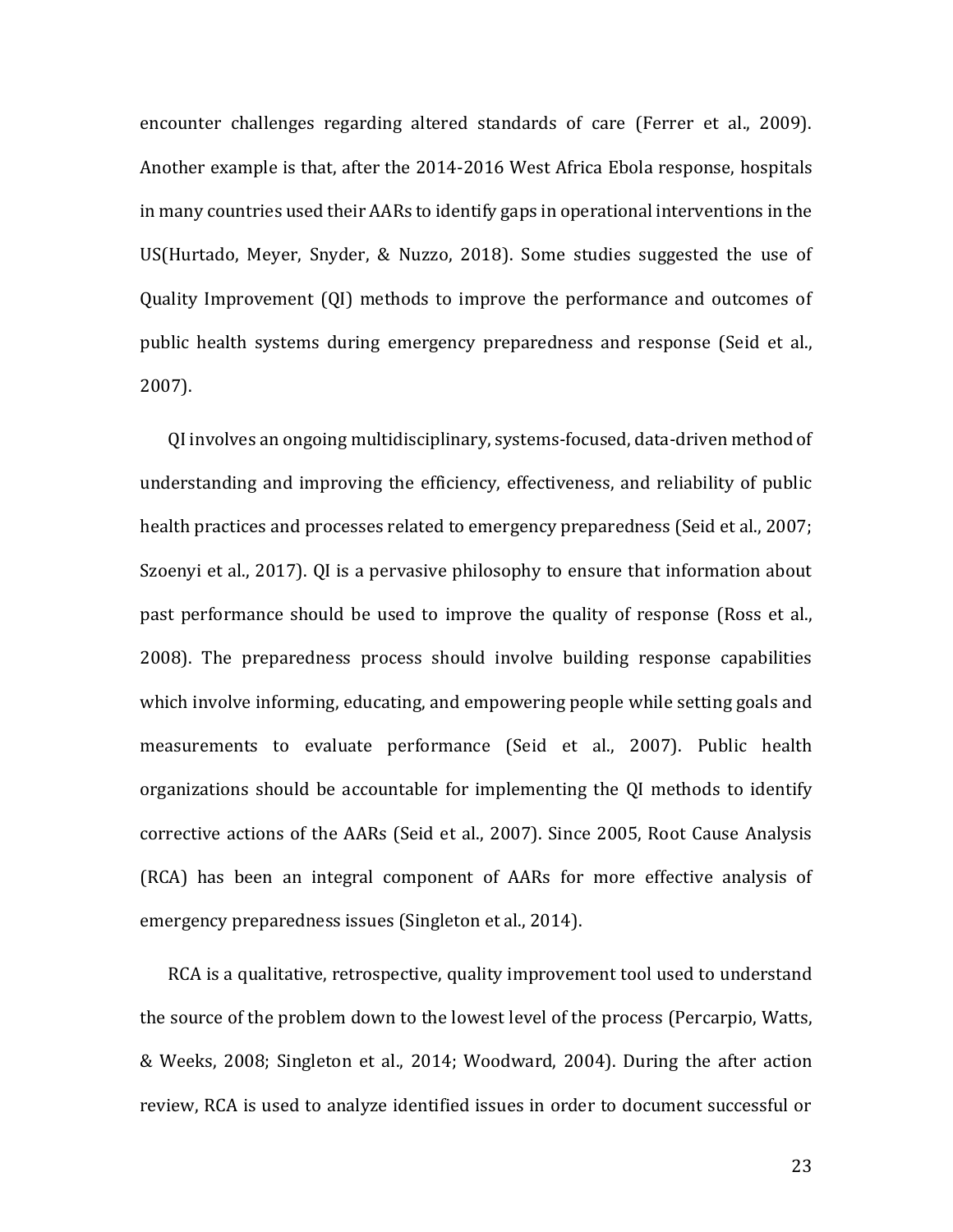promising practices (Singleton et al., 2014). It can provide an appropriate level of needed insight into disaster response successes and challenges (Norige et al., 2012; Singleton et al., 2014). Identifying deficit-based factors will identify changes to be made to prevent the recurrence of problems that were already highlighted (Singleton et al., 2014). Changes will involve corrective actions that contain sufficient detail to be implemented and must be intended to correct the root cause of the issue (Rooney & Heuvel, 2004; Singleton et al., 2014). The HSEEP guidelines involve continuous improvement system through the effective implementation of corrective actions (Norige et al., 2012; Singleton et al., 2014). The corrective actions should be specific in containing enough useful information to clearly state what steps should be taken to effectively address the issue (Singleton et al., 2014; Szoenyi et al., 2017). By including the reason, purpose, or benefit of implementing the corrective actions, improvement recommendations must clearly indicate measurable key performance indicators to gauge progress toward full implementation (Norige et al., 2012; Percarpio et al., 2008; Rooney & Heuvel, 2004; Singleton et al., 2014; Woodward, 2004). AARs that include RCA, as well as corrective actions associated with quality improvement of capabilities will increase the effectiveness in the emergency preparedness efforts.

The aim of this project is to contribute to the maximization of knowledge management and quality improvement practices in hospitals emergency response efforts. Therefore, we have endeavored to analyze improvement plans in order to identify common challenges from real events disasters and emergency preparedness and response exercises. Our study has attempted to describe how hospitals can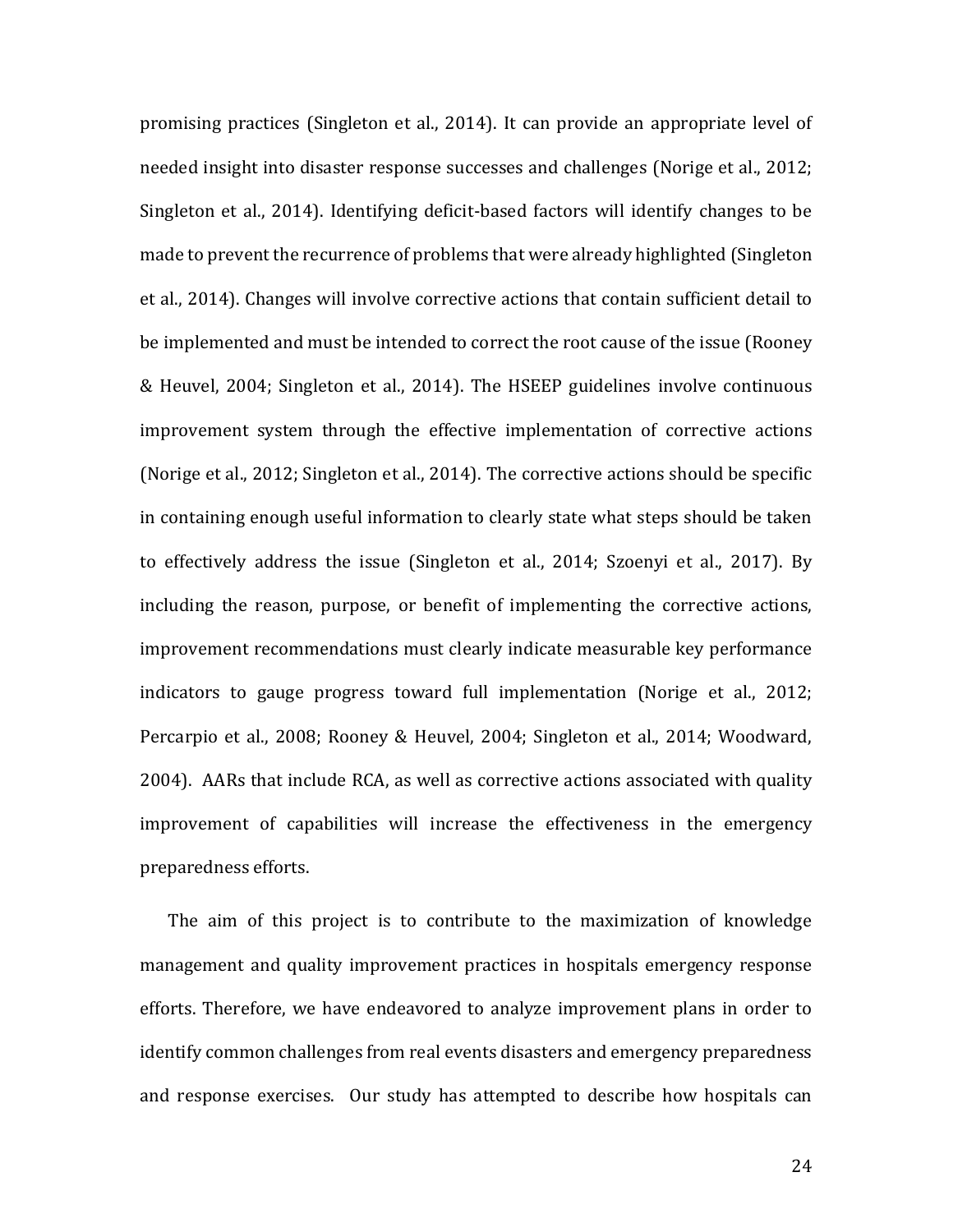mitigate these issues, by suggesting that recurring response challenges are integrated into the design of future emergency operations planning.

#### **3. Methodology**

#### i. Sample population:

Improvement plans will be collected from a convenience sample of approximately 30-50 hospitals, which are actives members of the Association of Healthcare Emergency Preparedness Professionals (AHEPP). The AHEPP was formed in 2014 to provide healthcare preparedness professionals with the best range of strategic, educational, operational, networking, and planning resources. The requests to participate in the study were sent to hospitals with no regards to their size and specialties. The assumption was made that the sample was a representative of the full scope of threats as requests were randomly sent to hospitals that participated to the AHEPP Annual Conference in 2017. We preferred to address hospitals that were members of the AHEPP as we could experience some reticence from hospitals in sharing their confidential documents.

### ii. Data collection methods

We sent a web link to 114 AHEPP's members to request their participation in our study and five hospitals responded favorably. We had a rate of participation of 4.38% of hospitals of size ranging from large to small. AARs were received and deidentified by the AHEPP before sending them to the research team.

Although secondary data were used, our design was based on case study research design by which data will be systematically collected and coded in order to facilitate connection to underlying principles. Based on the request from AHEPP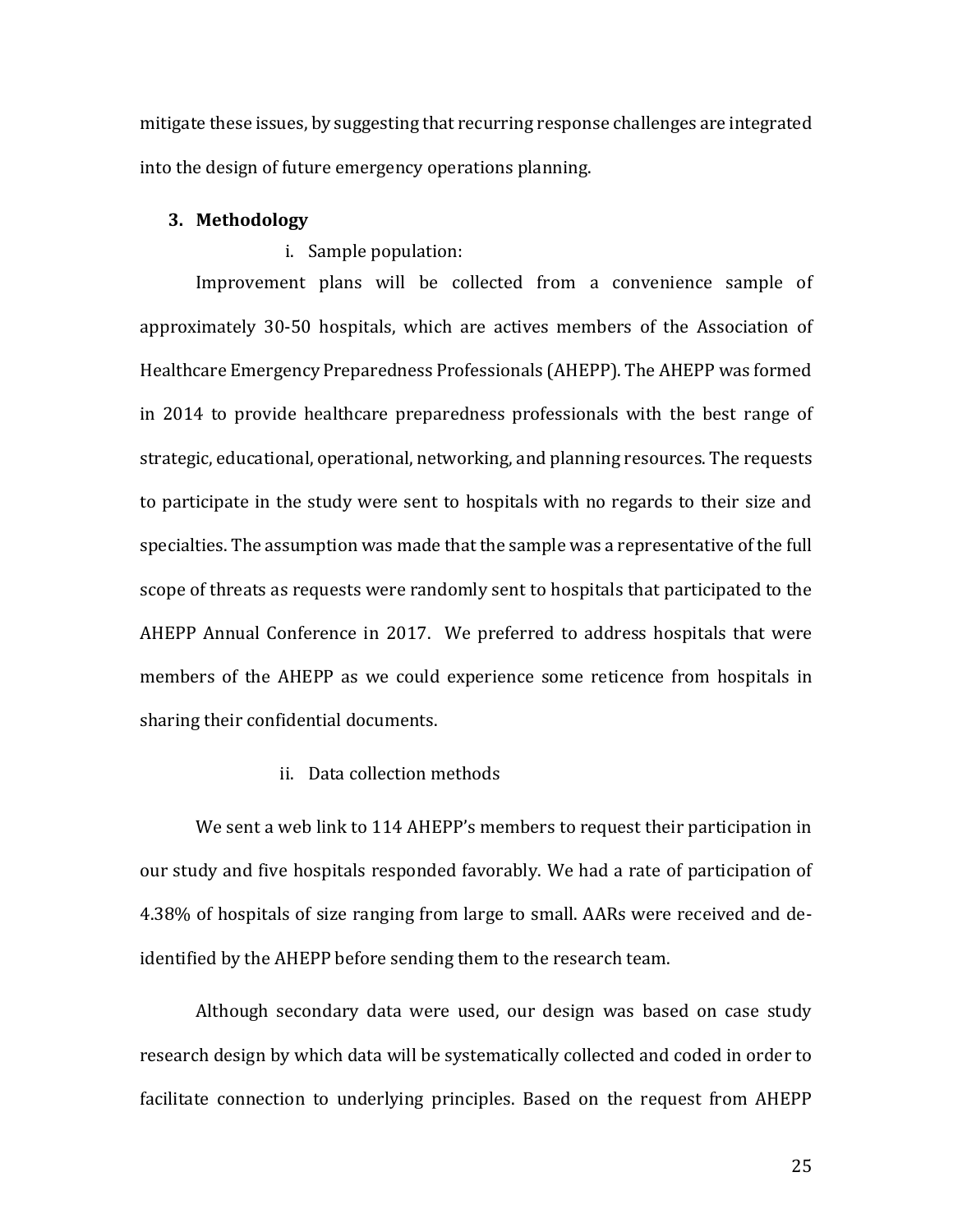leadership, hospitals will have a period of two weeks to share their improvement matrix by e-mail. Data received from hospitals will be redacted and will not contain any identifiers. IRB will not be required given this study is preliminary needs assessment as being part of a quality improvement project for AHEPP.

#### iii. Study data

The study will involve both real-incidents and emergency response exercises reports. The AARs are written in narrative form; thus, the qualitative approach will be used to analyze the content of the improvement plan. Twenty-three reports have been received and all of them will be included in the study.

#### iv. Data analysis

#### 1. Statistical analysis

An integration of both top down and bottom-up qualitative analysis method were used in our study. Improvement matrix received from hospitals were entered into MAXQDA for analysis. MAXQDA version 12 and produced by VERBI GmbH is a software program designed for computer-assisted qualitative and mixed methods data, text and multimedia analysis in academic, scientific, and business institutions. We aimed to perform a content analysis of IPs included in twenty-three AARs. AARs were categorized based on types of incidents and the six Joint Commission critical areas were used to identify the hospital capabilities that are being tested. IPs' content analysis was performed according to thirty-four critical areas 'elements of performance which were retrieved from the Joint Commission hospital accreditation standards.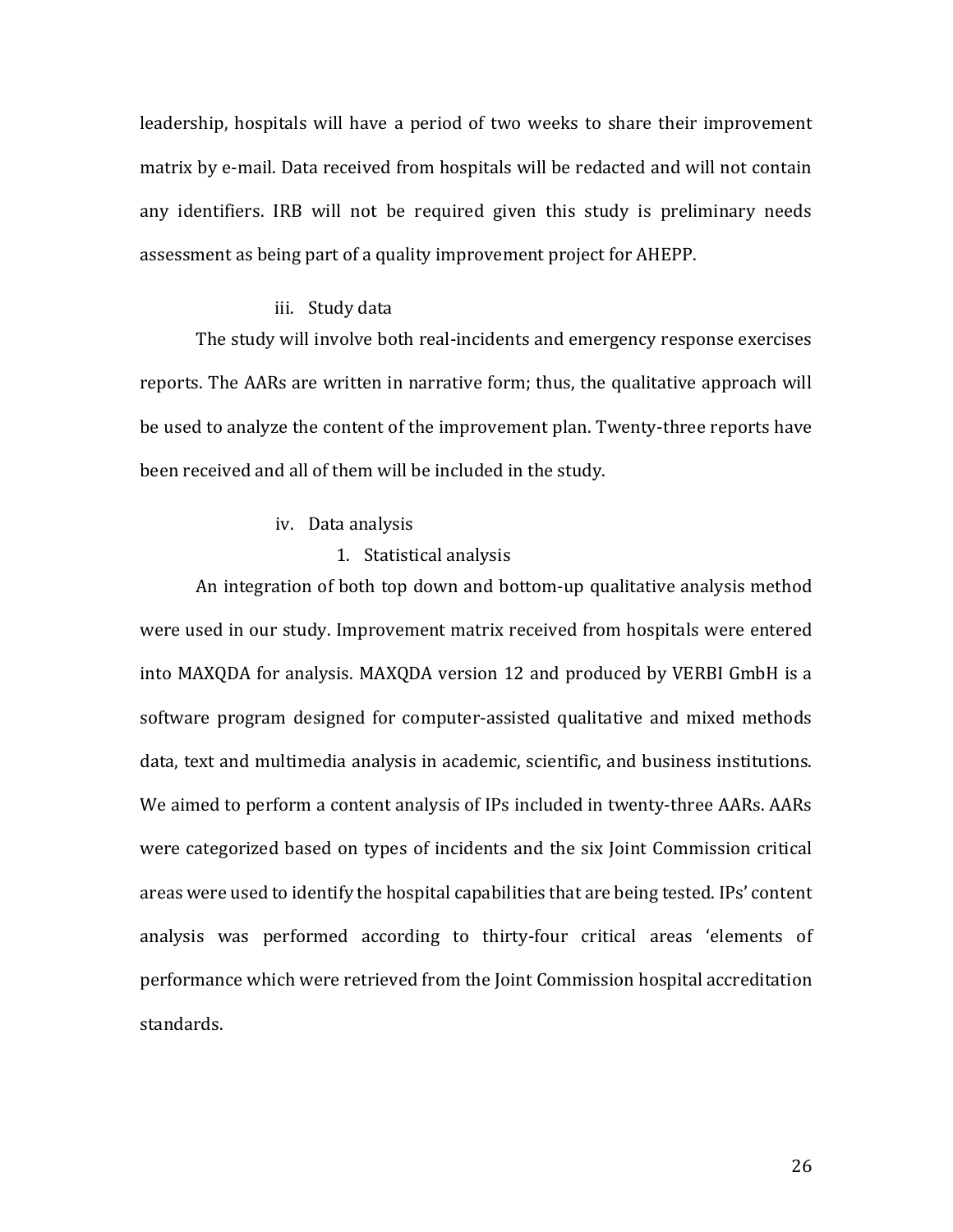Each Improvement Plan is reviewed and coded, and notes were taken in order to categorize the reports into types of incidents. Coded segments were assigned to relevant elements of performance which were sub-coded to the critical areas. MAXQDA will be used to abstract data based on types of event, capability being evaluated, and improvement areas. Descriptive statistics were performed to identify the recurrence of the themes and their frequencies were tabulated from each elements of performance. The first step of our analysis involved the description of differences across types of incidents. Then, we have described variations in capabilities and their corresponding elements of performance.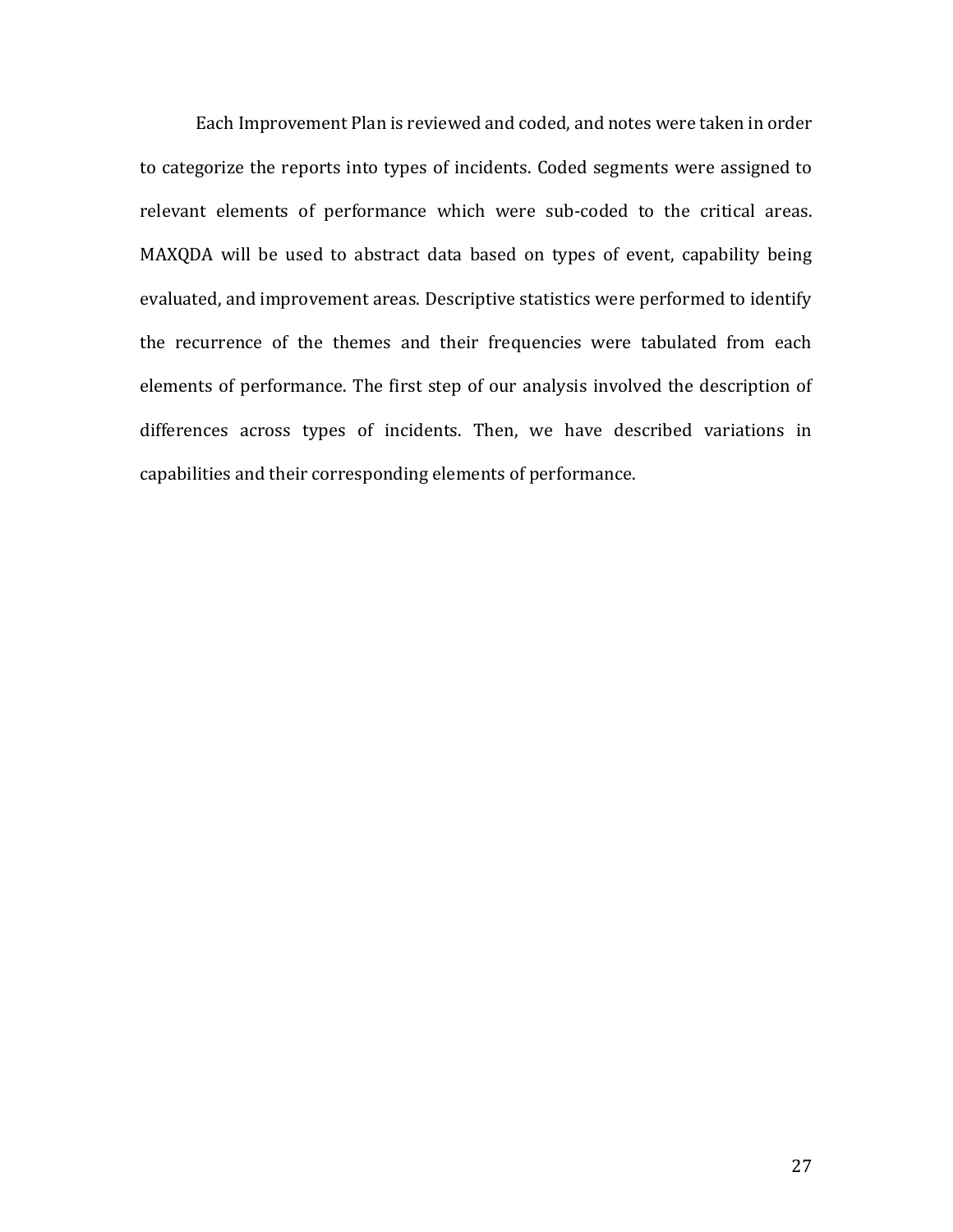# **4. Results**

### **Table 1.** The Occurrence of Improvement Areas Per Critical Areas and Types of Incident.

| <b>Improvement Areas Occurrences Per Threat Category</b> |                                |                                                      |                                |              |                        |                      |       |                   |
|----------------------------------------------------------|--------------------------------|------------------------------------------------------|--------------------------------|--------------|------------------------|----------------------|-------|-------------------|
| <b>Threat Category</b>                                   | Resources and<br><b>Assets</b> | <b>Patient clinical</b><br>and support<br>activities | <b>Utilities</b><br>management | <b>Staff</b> | Safety and<br>security | <b>Communication</b> | Total | Percentage<br>(%) |
| Communication System failure                             | $\theta$                       | $\Omega$                                             | $\mathbf{0}$                   | 10           | $\Omega$               | 8                    | 18    | 3.8               |
| Natural disasters                                        | 14                             | 12                                                   | $\overline{2}$                 | 25           | 18                     | 24                   | 95    | 19.9              |
| Child abduction                                          | $\theta$                       | $\theta$                                             | $\theta$                       | 3            | 3                      | 6                    | 12    | 2.5               |
| Real Event-Road Accident                                 | 4                              | 9                                                    | $\theta$                       | 13           | 4                      | 4                    | 34    | 7.1               |
| <b>Utility Failure</b>                                   | $\overline{4}$                 | $\overline{2}$                                       | $\overline{4}$                 | 2            | 5                      | 4                    | 21    | 4.4               |
| <b>Facility Evacuation</b>                               | 7                              | 12                                                   | $\overline{2}$                 | 31           | 14                     | 24                   | 90    | 18.8              |
| <b>Active Shooter</b>                                    | $\overline{2}$                 | $\theta$                                             | $\boldsymbol{0}$               | 12           | 14                     | 12                   | 40    | 8.4               |
| Hazardous Materials                                      | 12                             | 5                                                    | $\overline{2}$                 | 23           | 10                     | 13                   | 65    | 13.6              |
| Code Bleu: Cardiac or Respiratory arrest                 | 10                             | $\overline{2}$                                       | $\theta$                       | 11           | $\mathbf{1}$           | 6                    | 30    | 6.3               |
| Code Red: Fire or Smoke                                  | $\overline{2}$                 | 3                                                    | 3                              | 16           | 20                     | 29                   | 73    | 15.3              |
| Total                                                    | 55                             | 45                                                   | 13                             | 146          | 89                     | 130                  | 478   |                   |
| Percentage (%)                                           | 11.5                           | 9.4                                                  | 2.7                            | 30.5         | 18.6                   | 27.2                 |       |                   |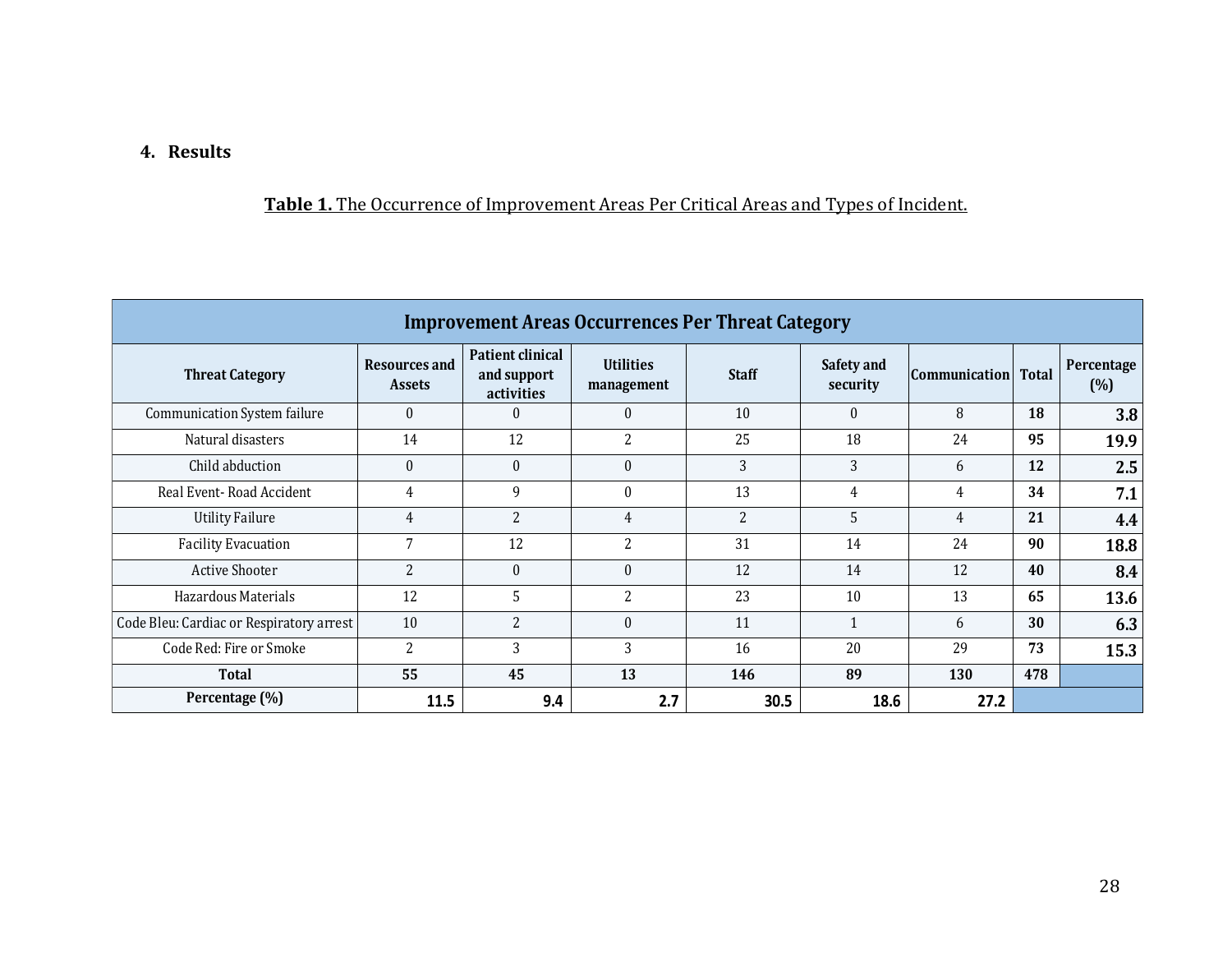Twenty-three AARs were received from hospitals and all of them were included in our study. AARs included in the study had variable volume of information (at least one statement) that were sufficient for the content analysis of hospital emergency preparedness critical areas. Ten types of incidents were identified based on the exercise overview and the real events mentioned in AARs. Of the twenty-three ARRs, two focused on the response to communication failure, four focused on response to natural disasters, one focused on the response to child abduction, two focused on response to utility failure, three focuses on response to facility evacuation, two focused on response to active shooters, five focused on response to hazardous materials, one focused on response to code blue emergency, two focused on response to code red emergency, and one real event road accident. All ARRs involved improvement plans that focused on at least one of the six Joint Commission accreditation critical areas.

All six critical areas and their element of performance were coded according to the improvement plan of each AAR/IP. The number of occurrences of critical areas is shown in table 1. A total number of 478 occurrences of element of performances were coded from the twenty-three AARs, with staff (30.5%) and communication (27.2%) having the highest element of performance. Utility management (2.7%) had the lowest area of improvement as a result of the exercises or real event reports. The element of performances per threat categories has shown higher occurrences during natural disasters (19.8%) and facility evacuations (18.8%). Lower occurrences were observed during code red (15.2%), hazardous materials (13.5%), active shooter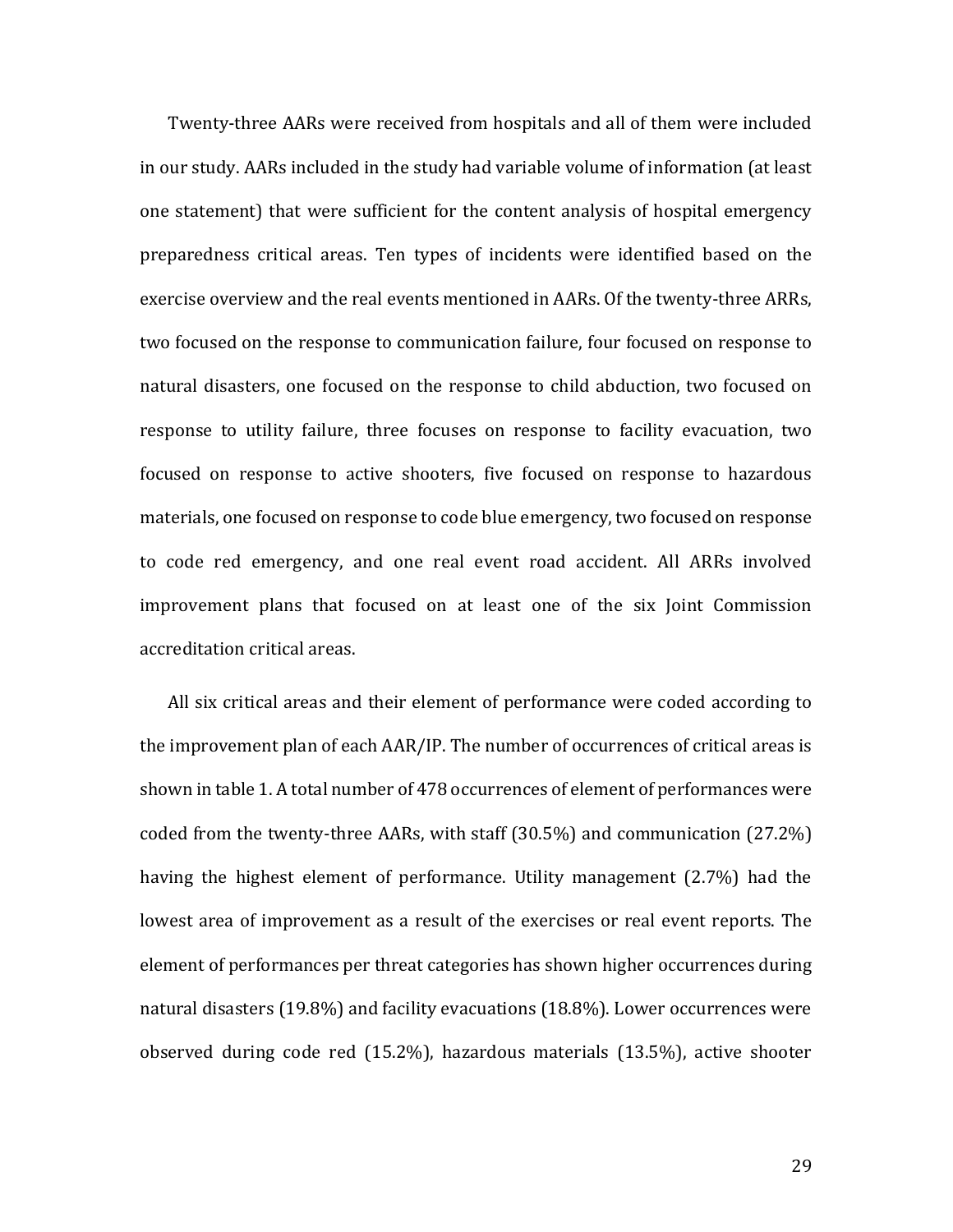(8.3%), road accident (7.1%), code blue (6.2%), utility failure (4.3%), communication system failure (3.7%), and child abduction (2.5%) (see details in table 1).

*i. Staff*

Of the twenty-three AARs describing challenges associated with the capability of staff responsibilities, we were able to extrapolate one-hundred-forty-six different statements. Top three types of incident with improvement areas related to staff involved: facility evacuation (21.2%); natural disasters (17.1%); and hazardous materials (15.7%). The content analysis was done based on elements of performance that were derived from staff capability as shown in table 2.

| <b>Staff primary and</b><br>cross-trained roles<br>and responsibilities                                                                                                                                                                                                                                                                                                                                                        | <b>How staff are</b><br>assigned to all<br>essential functions                                                                                                                                                                                                                                                                | <b>How the emergency</b><br>operation plan<br>describes how to<br>identify licensed<br>independent<br>practitioners, staff,<br>and authorized<br>volunteers                                                                                                                                                                    | <b>How hospital</b><br>identifies individual<br>(s) to whom staff<br>report in the incident<br>command structure                                                                                                                                                                                     |
|--------------------------------------------------------------------------------------------------------------------------------------------------------------------------------------------------------------------------------------------------------------------------------------------------------------------------------------------------------------------------------------------------------------------------------|-------------------------------------------------------------------------------------------------------------------------------------------------------------------------------------------------------------------------------------------------------------------------------------------------------------------------------|--------------------------------------------------------------------------------------------------------------------------------------------------------------------------------------------------------------------------------------------------------------------------------------------------------------------------------|------------------------------------------------------------------------------------------------------------------------------------------------------------------------------------------------------------------------------------------------------------------------------------------------------|
| The Business<br><b>Continuity Plan</b><br>(BCP) was not<br>timely received,<br>even though<br>command<br>implemented a<br>deadline:<br>Staff were<br>$\blacksquare$<br>unfamiliar with<br>hospital<br>incident<br>command<br>system<br>practices.<br>incident<br>response<br>guides, and job<br>action sheets;<br>Some staff were<br>٠<br>not well trained<br>on the<br>utilization of<br>specialized<br>medical<br>equipment. | Confusion on<br>$\blacksquare$<br>appointing<br>roles and what<br>exactly that role<br>entailed;<br>There wasn't<br>$\blacksquare$<br>trained public<br>information<br>officer available<br>is the response<br>team;<br>There was not<br>$\blacksquare$<br>enough staff to<br>effectively<br>search for the<br>missing child. | The hospital<br>$\blacksquare$<br>needed more<br>staff at the<br>entrance<br>throughout the<br>time we were<br>diverting<br>patients;<br>Needed<br>$\blacksquare$<br>someone<br>designated as<br>the family care<br>unit leader;<br>Needed a<br>$\blacksquare$<br>liaison between<br>the nursing and<br>imaging<br>department. | Staff were not<br>٠<br>clear on<br>whether to<br>report to the<br>Incident<br>Command<br>Commander or<br>not:<br>Communications<br>$\blacksquare$<br>unit leader<br>wasn't sure who<br>to call;<br>some patient<br>٠<br>care sections<br>operated<br>independently<br>of the chief of<br>operations. |

| <b>Table 2:</b> Staff Elements of Performance with some of their corresponding improvement areas |  |  |  |
|--------------------------------------------------------------------------------------------------|--|--|--|
|                                                                                                  |  |  |  |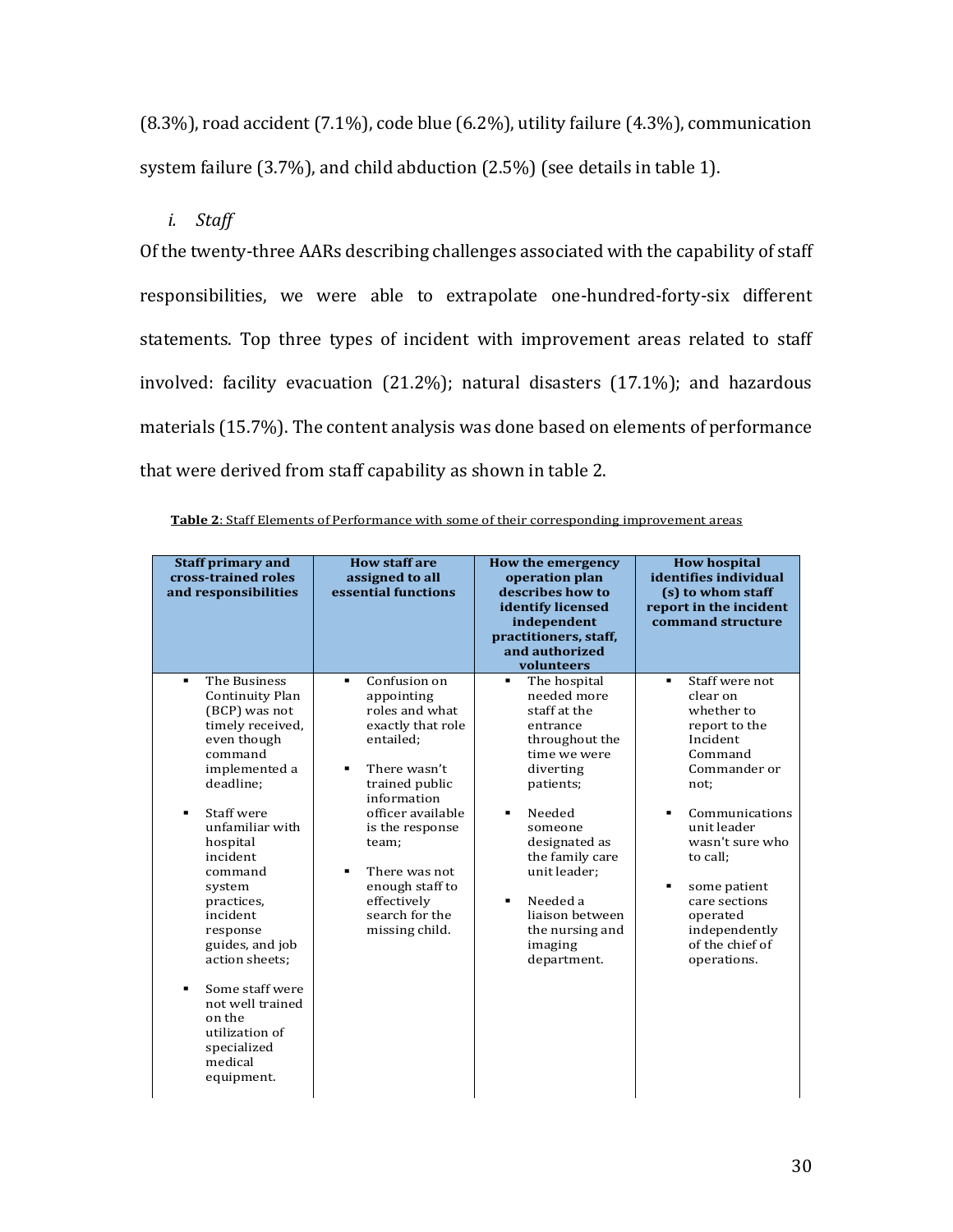#### *ii. Communication*

Challenges associated with communication have been extrapolated hundredthirty times and it was across the ten types of incident. Most communication issues were observed during code red emergencies (22.3%), facility evacuations (18.4%), and natural disasters (18.4%). Elements of performance from the communication capabilities were used to extrapolate areas of improvement from AARs as shown in table 3.

| How an employee will<br>be notified that the<br>emergency response<br>procedures have been<br>initiated.                                                                                                                                                                                                                             | How the hospital will<br>communicate with the<br>patient and their<br>families.                                                                                                                                                                                                                                                                                                                                                                                   | <b>Demonstrate</b><br>successful use of<br>internal and external<br>radios sending and<br>receiving<br>transmissions.                                                                                                                                                                                                                                                                       | <b>Backup systems for</b><br>communications and<br>downtime<br>documentation<br>procedures                                                                                                                                                                     |
|--------------------------------------------------------------------------------------------------------------------------------------------------------------------------------------------------------------------------------------------------------------------------------------------------------------------------------------|-------------------------------------------------------------------------------------------------------------------------------------------------------------------------------------------------------------------------------------------------------------------------------------------------------------------------------------------------------------------------------------------------------------------------------------------------------------------|---------------------------------------------------------------------------------------------------------------------------------------------------------------------------------------------------------------------------------------------------------------------------------------------------------------------------------------------------------------------------------------------|----------------------------------------------------------------------------------------------------------------------------------------------------------------------------------------------------------------------------------------------------------------|
| Not all leaders<br>$\blacksquare$<br>were notified of<br>the event:<br>Staff were<br>٠<br>unable to access<br>the hospital<br>emergency<br>preparedness<br>portal for<br>corporate<br>notification of<br>exercise;<br>Administrators<br>٠<br>On Call (AOC)<br>were not<br>included in the<br>code pink<br>emergency<br>paging group. | There was no<br>$\blacksquare$<br>communication<br>when a patient<br>was dropped off<br>in the front<br>lobby;<br>there was lack<br>$\blacksquare$<br>of verbal call<br>outs and closed-<br>loop<br>communication,<br>and families and<br>friends were<br>not notified of<br>the new<br>location that the<br>patient was<br>relocated to<br>within the<br>hospital;<br>The<br>$\blacksquare$<br>communication<br>plan did not<br>consider<br>external<br>services | Radios were<br>٠<br>requested for<br>the command<br>center but were<br>not utilized;<br>Not all<br>$\blacksquare$<br>information<br>went through<br>the chain of<br>command;<br>Security and<br>٠<br>plant<br>operations were<br>not able to<br>communicate<br>with each other<br>because<br>security went<br>on digital radios<br>while plant<br>operations still<br>using analog<br>ones. | Limited landline<br>٠<br>phones<br>available;<br><b>Public Switched</b><br>٠<br>Telephone<br>Network<br>(PSTN) devices<br>were kept in<br>cabinets:<br>Hospital<br>٠<br>electronic<br>incident<br>command<br>system was<br>having<br>intermittent<br>problems. |

**Table 3**: Communication Elements of Performance with some of their corresponding improvement

areas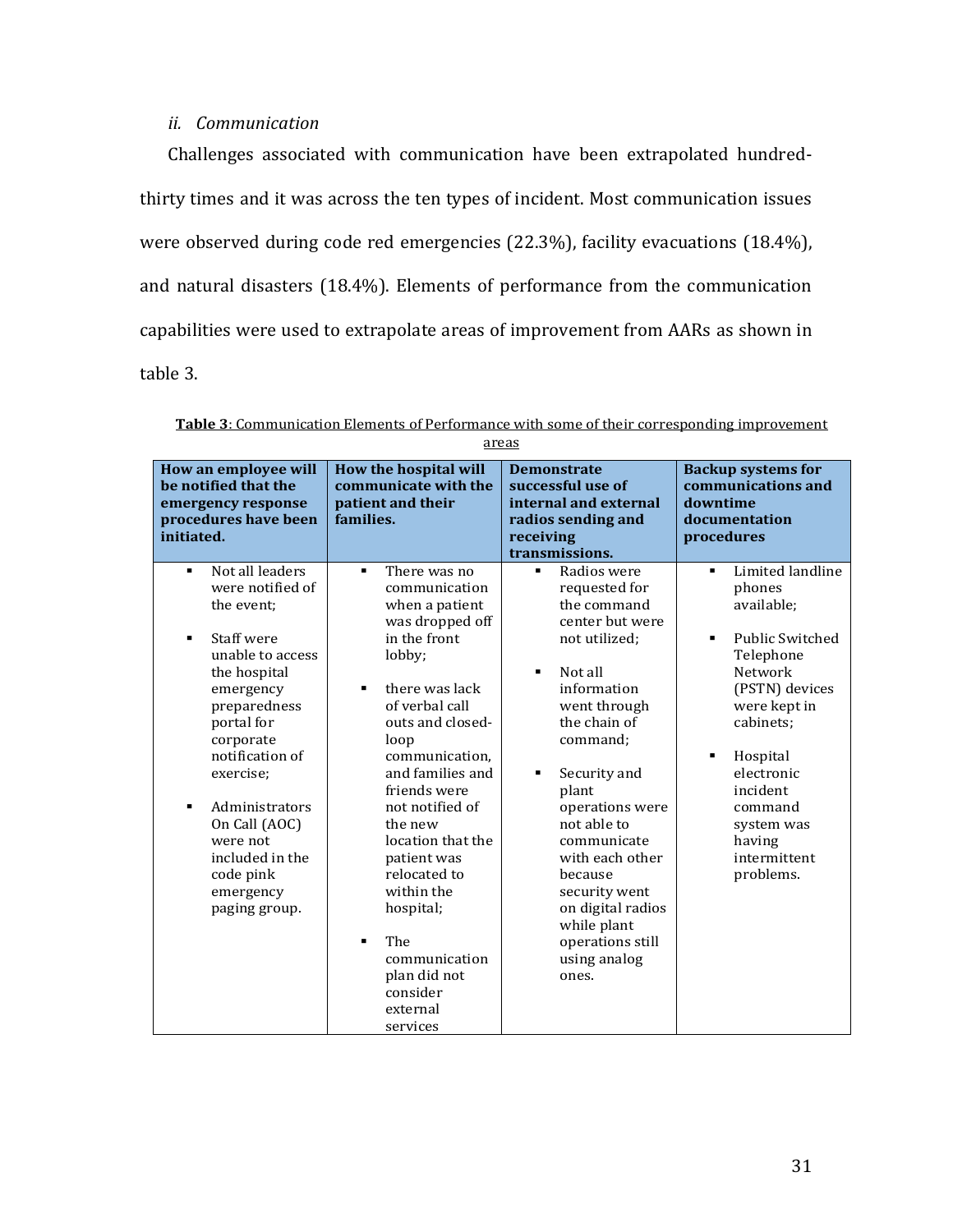### *iii. Safety and Security*

Safety and security capabilities were coded with eighty-nine statements that involved all AARs. Most safety and security issues were extrapolated from code red emergencies (23.4%), natural disasters (20.2%), facility evacuation (15.7%), and active shooter (15.7%). The remaining types of incident mentioned few improvement areas regarding safety and security. For example, communication system failure reported zero improvement area and one segment was extrapolated from code blue emergencies. We extrapolated the statements from the AARs and coded them with different elements of performance as shown in table 4.

| <b>Table 4:</b> Safety and Security Elements of Performance with some of their corresponding |  |                   |  |  |  |
|----------------------------------------------------------------------------------------------|--|-------------------|--|--|--|
|                                                                                              |  | improvement areas |  |  |  |

| <b>How hospital will</b><br>coordinate security<br>activities internally<br>and with community<br>security agencies.                                                                                                                                                                                                                      | <b>How to restrict facility</b><br>access and control<br>movement of an<br>unauthorized person.                                                                                                                                                                                                                   | How the hospital will<br>manage hazardous<br>materials.                                                                                                                                                                                                                                    | Demonstrate a chain<br>of custody for<br>personal belonging.                                                                                                                                                                                                                                                                                                                        |
|-------------------------------------------------------------------------------------------------------------------------------------------------------------------------------------------------------------------------------------------------------------------------------------------------------------------------------------------|-------------------------------------------------------------------------------------------------------------------------------------------------------------------------------------------------------------------------------------------------------------------------------------------------------------------|--------------------------------------------------------------------------------------------------------------------------------------------------------------------------------------------------------------------------------------------------------------------------------------------|-------------------------------------------------------------------------------------------------------------------------------------------------------------------------------------------------------------------------------------------------------------------------------------------------------------------------------------------------------------------------------------|
| Security staff<br>٠<br>were present in<br>the command<br>center, but not<br>utilized<br>sufficiently:<br>There was not<br>$\blacksquare$<br>enough security<br>staff to<br>effectively<br>search for the<br>missing child;<br>Some video<br>$\blacksquare$<br>surveillance<br>cameras were<br>not working<br>during the<br>power outages. | Security staff<br>$\blacksquare$<br>did not have<br>proxy badges to<br>access certain<br>areas of the<br>hospital;<br>Unnecessary<br>$\blacksquare$<br>personnel and<br>visitors in close<br>proximity to<br>scenes;<br>Not all<br>$\blacksquare$<br>employees were<br>wearing their<br>identification<br>badges. | Some<br>$\blacksquare$<br>hazardous<br>materials spill<br>procedures<br>were found not<br>up to date;<br>No safety and<br>$\blacksquare$<br>security staff<br>were present<br>for the drill:<br>Handling<br>$\blacksquare$<br>hazardous<br>materials was<br>not performed<br>appropriately | Patient<br>$\blacksquare$<br>evacuation was<br>delayed due to<br>poor handling<br>of their<br>personal<br>belongings;<br>Patient care<br>٠<br>devise batteries<br>were<br>overcharged<br>and heated up<br>during power<br>outage;<br>Upon initial<br>patient<br>movement, it<br>was unclear as<br>to what<br>entrance was<br>being used by<br>the vans to<br>transport<br>patients. |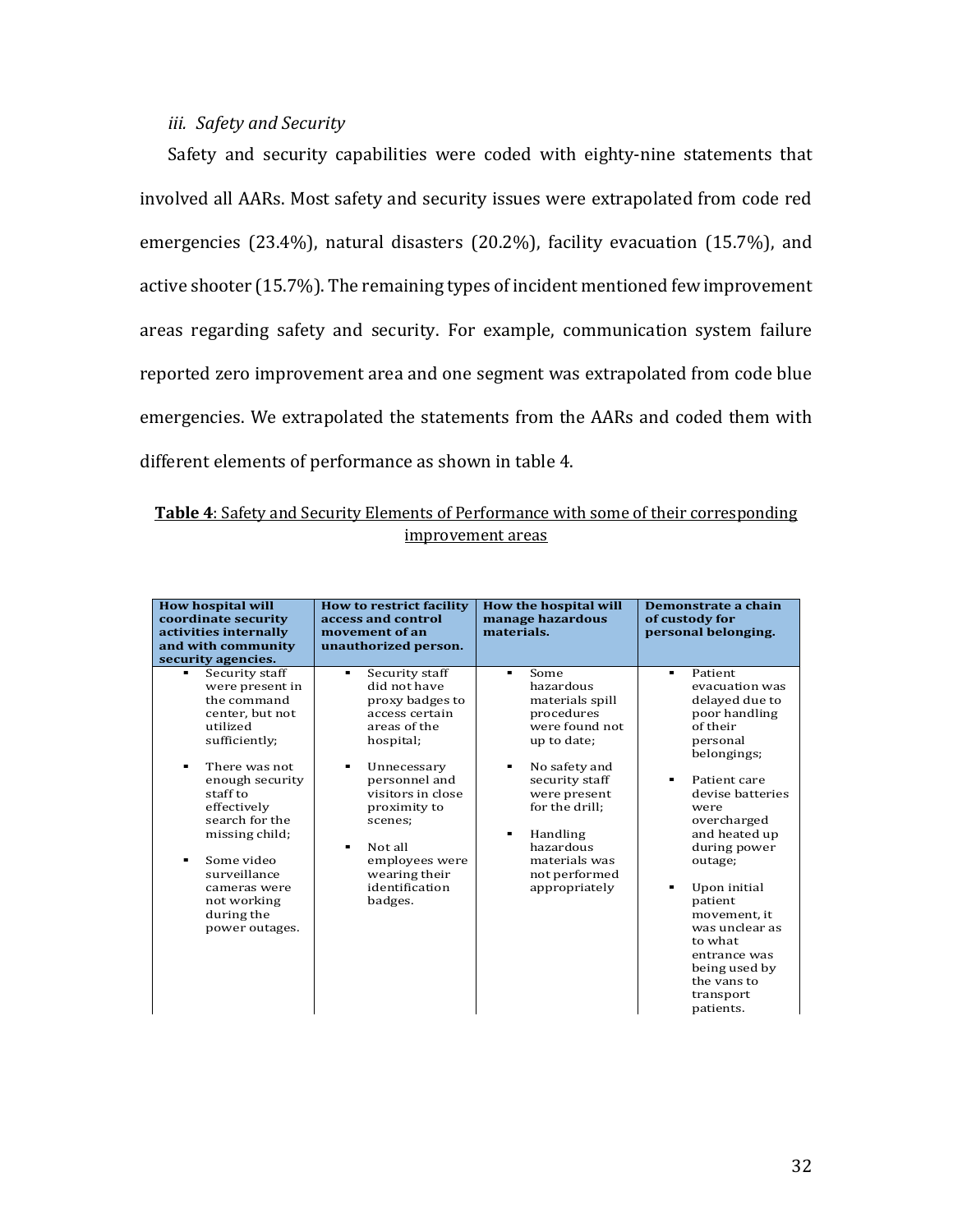### *iv. Resources and Assets*

Resources and Assets were coded, and fifty-five statements were extrapolated

from AARs. Natural disasters (25.4%), hazardous materials (21.8%), and code blue

(18.1%) had the highest coded segments. Improvement areas were extrapolated

based on their relation to the elements of performance of the capabilities.

### **Table 5**: Resources and Assets Elements of Performance with some of their corresponding improvement areas

| All evacuations<br>Some hospital's<br>There was no<br>٠<br>٠<br>٠<br>regardless of<br>departments<br>plan for full<br>did not have<br>the department<br>evacuation of<br>was non-<br>medications<br>hospital;<br>functional;<br>generating<br>evacuees had to<br>and supplies<br>go through the<br>when<br>There were not<br>٠<br>٠<br>ICS system as<br>requested;<br>enough vehicles<br>they all<br>to evacuate staff<br>dialysis.<br>compete for the<br>as not all them<br>Having patients<br>٠<br>all the way<br>drive to work;<br>same resources;<br>down the hall<br>Some of the<br>There was no<br>was a struggle<br>٠<br>inventory forms<br>bringing<br>separate<br>came back<br>medications<br>location<br>incomplete;<br>and supplies<br>designated to<br>down to the<br>set up<br>Patients rooms<br>٠ | How the hospital will<br>monitor quantities of<br>its resources and<br>assets during an<br>emergency. | <b>How hospitals will</b><br>obtain and replenish<br>medications. | <b>How the hospital</b><br>arranges<br>transportation of<br>patient. | How to conserve and<br>share resources with<br>other health care<br>organization |
|-----------------------------------------------------------------------------------------------------------------------------------------------------------------------------------------------------------------------------------------------------------------------------------------------------------------------------------------------------------------------------------------------------------------------------------------------------------------------------------------------------------------------------------------------------------------------------------------------------------------------------------------------------------------------------------------------------------------------------------------------------------------------------------------------------------------|-------------------------------------------------------------------------------------------------------|-------------------------------------------------------------------|----------------------------------------------------------------------|----------------------------------------------------------------------------------|
| Management<br>operations;<br>were not ready<br>Services<br>to<br>accommodate<br>Some<br>transport, and<br>department did<br>patients who<br>pediatric<br>not have<br>treatments.<br>were<br>pediatric chest<br>discharged.                                                                                                                                                                                                                                                                                                                                                                                                                                                                                                                                                                                      |                                                                                                       | point of                                                          | Emergency                                                            | Equipment such<br>the suction unit<br>There was not a<br>specific EOP for        |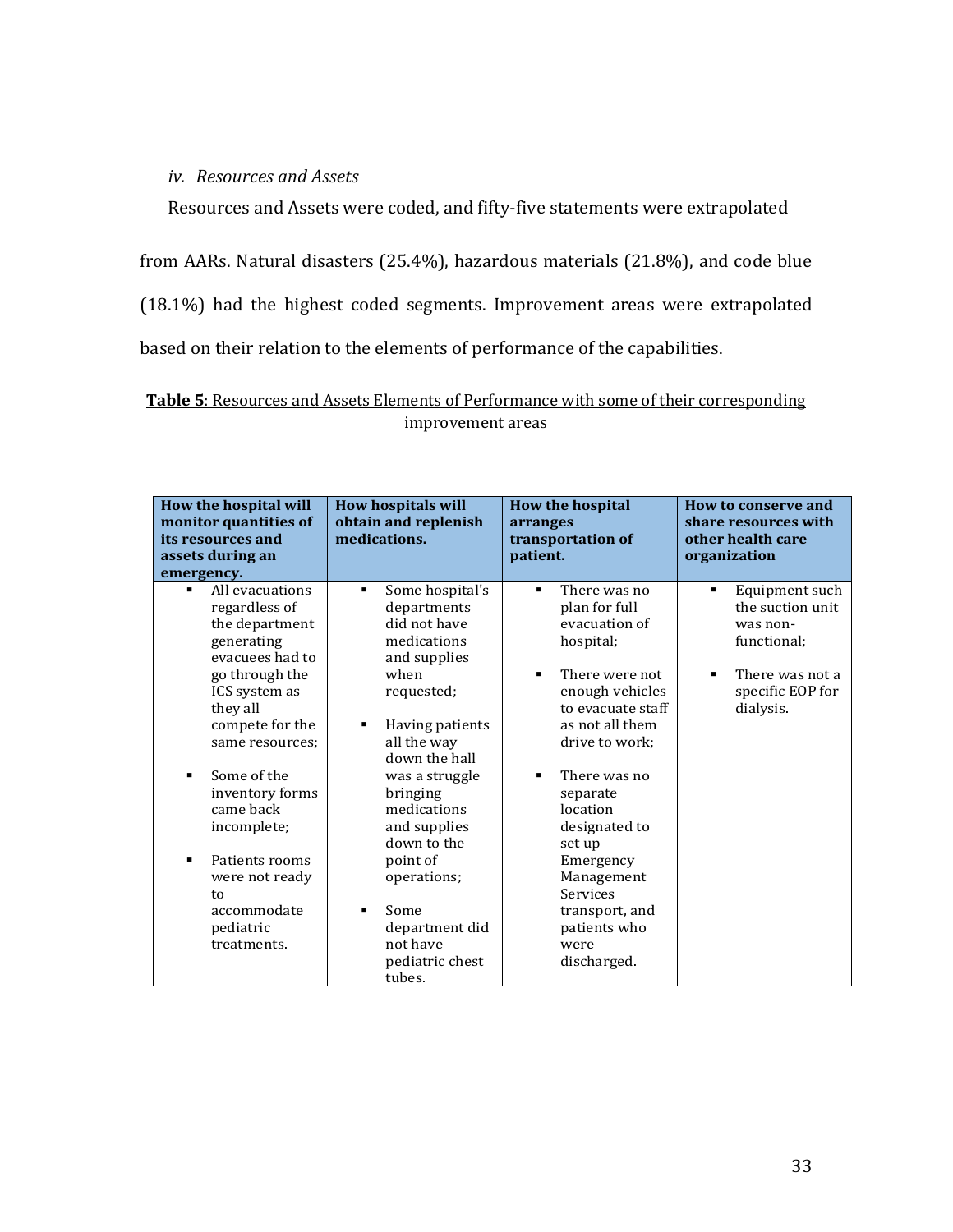#### *v. Patient clinical and support activities*

Patient clinical and support activities are one major capability that has been extensively evaluated by hospitals and it we have extrapolated statements from AARs forty-five times. Segments from AARs involved various types of incidents and the highest are as follow: Natural disasters (26.6%), facility evacuations (26.6), and road accident (20%). Exercises for active shooter did not mention improvement areas related to patient clinical and support activities. Elements of performance related to patient clinical and support activities were coded by relevant improvement areas segments as shown in table 6.

| How the hospital will manage<br>patient scheduling, triage,<br>assessment, and treatment.                                                                                                                                                                    | <b>How patient documentation</b><br>and tracking capabilities<br>during emergency.                                                                                                                                                                                                         | <b>How hospital demonstrated</b><br>horizontal and vertical patient<br>evacuation using equipment,<br>routes, and location of staging<br>areas.                                                                                                                                                                                               |
|--------------------------------------------------------------------------------------------------------------------------------------------------------------------------------------------------------------------------------------------------------------|--------------------------------------------------------------------------------------------------------------------------------------------------------------------------------------------------------------------------------------------------------------------------------------------|-----------------------------------------------------------------------------------------------------------------------------------------------------------------------------------------------------------------------------------------------------------------------------------------------------------------------------------------------|
| No plan was made for<br>п<br>alternate triage or<br>treatment sites;<br>there was no plan for<br>٠<br>alternative blood courier<br>service to provide blood<br>to the point of treatment;<br>There was a delay in<br>٠<br>providing food to the<br>patients. | No use of the disaster kits<br>and patient charts;<br>The tracking forms that<br>were available for the<br>exercise were not used<br>during the event;<br>There wasn't appropriate<br>internal and external<br>patient tracking system,<br>and there was delay<br>accessing patient chart. | Improvement areas<br>٠<br>involved the fact that not<br>all evacuation tags were<br>filled out;<br>The specialty clinic did<br>not appropriately use the<br>wheelchair stair machine<br>to vertically move<br>patients;<br>Staff who were assisting<br>in the relocation of<br>patients were not made<br>aware of any medical<br>precautions. |

**Table 6**: Patient clinical and support activities Elements of Performance with some of their corresponding improvement areas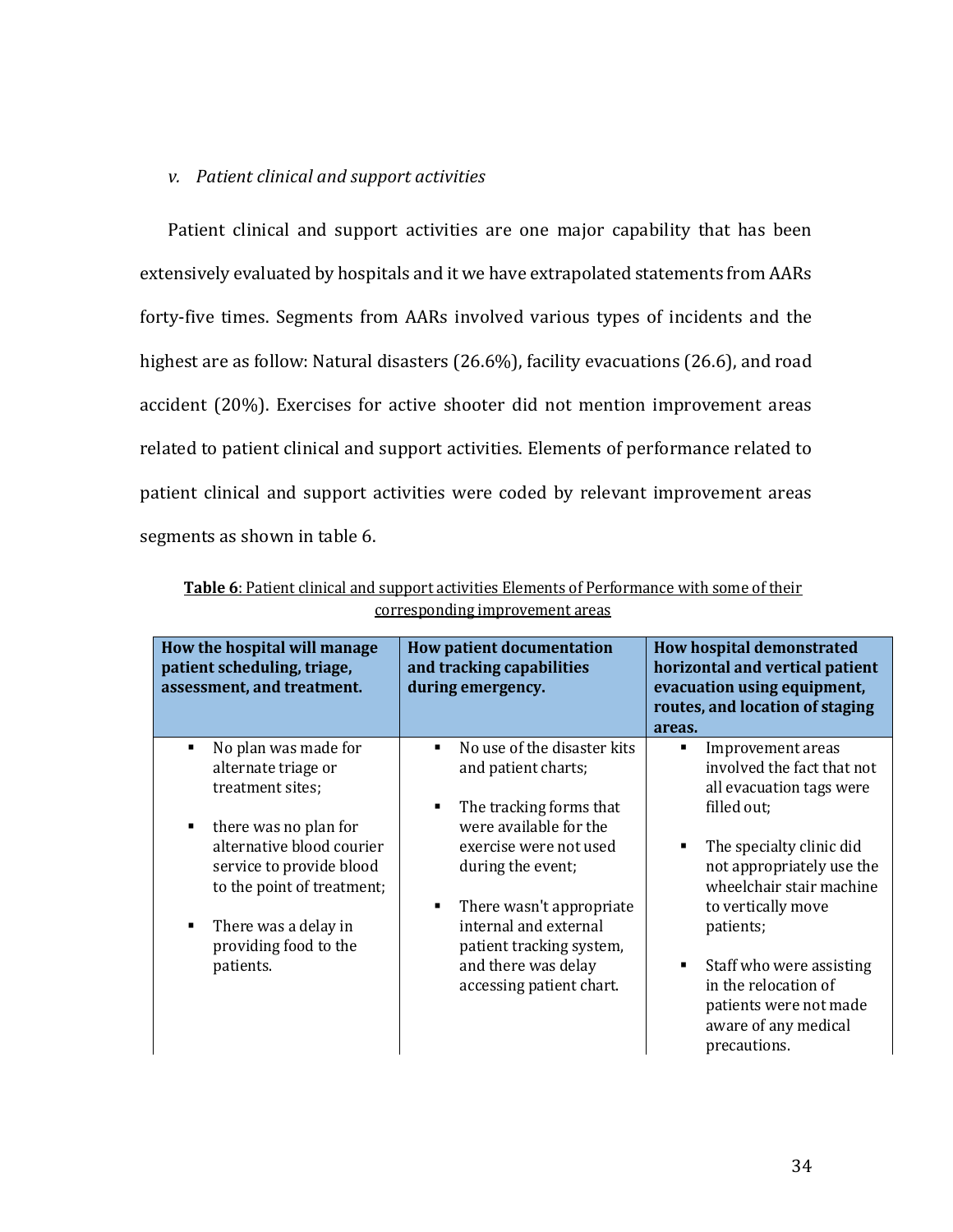#### *vi. Utilities management*

The capability for utility management resulted in thirteen coded segments and utility failure (30.7%) had the biggest number of improvement areas. As mentioned in table 7, various elements of performance were coded based on improvement areas from AARs.

|                                                                           | Availability of water, electricity, and HVAC.                                 |                                                                                                |
|---------------------------------------------------------------------------|-------------------------------------------------------------------------------|------------------------------------------------------------------------------------------------|
| Gas line rupture was not<br>$\blacksquare$<br>timely addressed;           | Multiple medication<br>٠<br>administration machines<br>were usable during the | staff were not sure what<br>$\blacksquare$<br>to do with the blood and<br>regents during power |
| Fire in kitchen caused by<br>$\blacksquare$<br>electricity was not timely | power outage;                                                                 | outage;                                                                                        |
| addressed;                                                                | The Complete blood<br>٠<br>count (CBC) machine in                             | Dryer that was on fire did<br>$\blacksquare$<br>not have high-                                 |
| Loss of power and non-<br>functional back-up                              | the laboratory shut down<br>due to heat:                                      | temperature sensors;                                                                           |
| generator were not                                                        |                                                                               | Double doors well closed<br>$\blacksquare$                                                     |
| properly addressed;                                                       | Computed Tomography                                                           | and that limited the                                                                           |
|                                                                           | (CT) and Magnetic                                                             | ventilation efforts.                                                                           |
|                                                                           | Resonance Imaging (MRI)                                                       |                                                                                                |
|                                                                           | were unable to be used                                                        |                                                                                                |
|                                                                           | during power outage due                                                       |                                                                                                |
|                                                                           | to heat sensitivity;                                                          |                                                                                                |

| <b>Table 7:</b> Utilities management Elements of Performance with some of their corresponding |
|-----------------------------------------------------------------------------------------------|
| improvement areas                                                                             |

### **5. Discussion**

AARs are knowledge management tools that can be used to identify, describe, and disseminate the insight and experiences gained by individuals and groups during a challenging event(Savoia et al., 2012) The analysis of AARs comprises an opportunity to identify common and/or recurring systems-level challenges. Recurring themes across different types of incidents and across multiple types of systems may present a direct mandate for hospitals to address the areas of improvement. The goal is to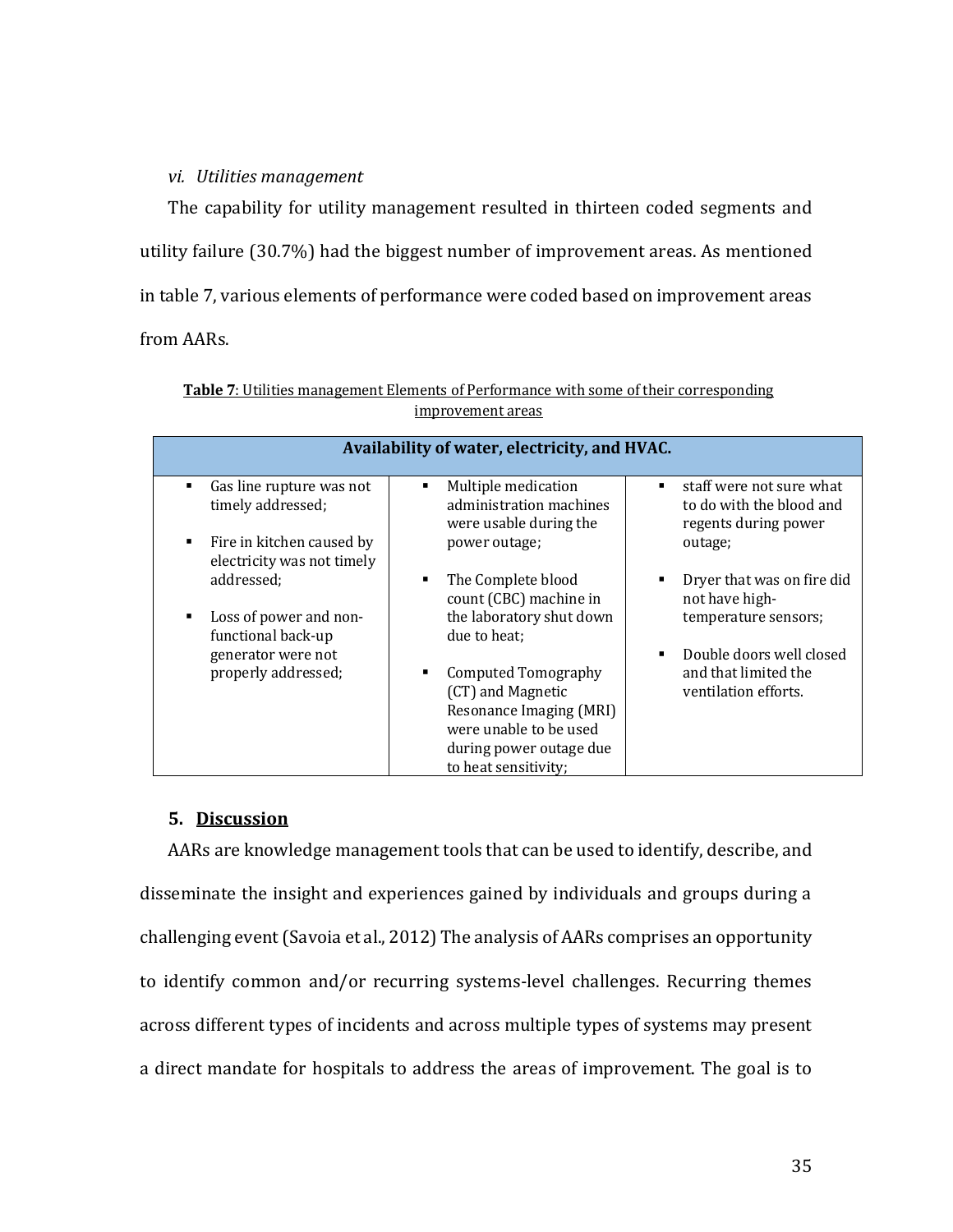create a requirement to test the areas of improvement in exercises to ensure that the corrective actions were successful. Therefore, improvement areas should be directly addressed by emergency operations planners, and tested through the interactive cycle of planning, testing, measuring and improving, as recommended in the FEMA guidance for the development of AARs/IPs (Savoia et al., 2012). Our study analyzed twenty-three AARs and improvement areas grouped according to the six Joint Commission critical areas of emergency response. Most common improvement areas were related to staff roles and responsibilities, and communication. We were unexpectedly surprised by the fact that staff roles and responsibility was the highest capability that needed improvement. Most literatures have mentioned communication to be challenging during emergency response as multiple responders coordinate their efforts. Therefore, we expected communication capability to involve more improvement areas.

The analysis of results related to staff revealed that most AARs have highlighted difficulties related to confusion in roles and responsibilities among various response personnel, and staff demonstrating a poor depth of knowledge of individual response roles. Ambiguity regarding role and responsibilities, and lack of use of the ICS were due to lack of training among responders. At various points of operation, additional staff was needed. Additional staff could have been mobilized from the labor pool.

In terms of how the hospital communicates with staff, patients, and external systems, the most frequent issues were related to the ability to process and release new information, which was often reported as not timely and not reaching all stakeholders. Therefore, we suggested the need to develop pre-approved messages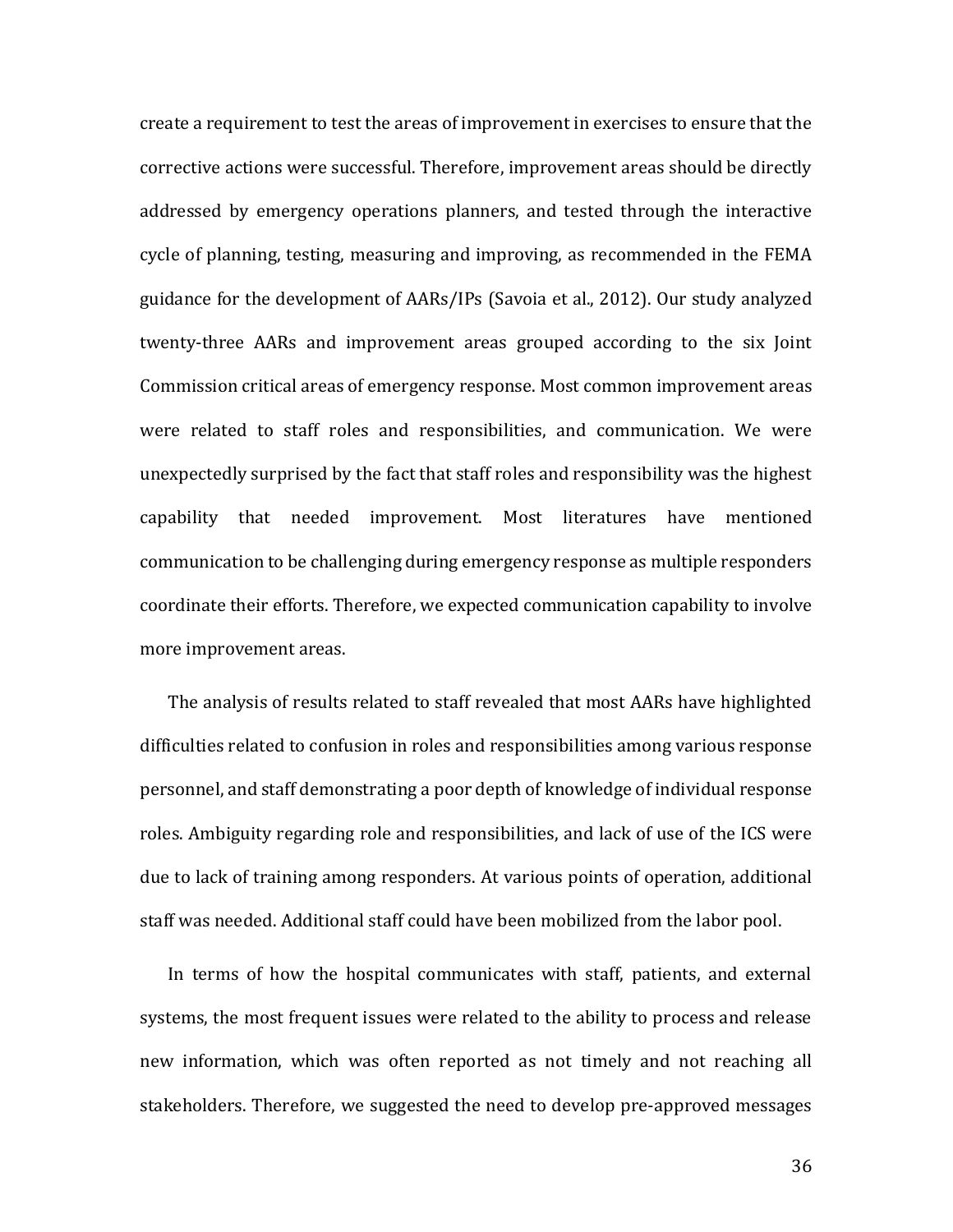to increase the timely release of information. Communication tracking was a challenge during code red, facility evacuations, and natural disasters with cases ranging from the redundancy of information to absolute lack of information. During the response to natural disasters, code red, and power outage, the damages to communication infrastructures such as radio and wireless communications systems may be the cause of major communication difficulties. Communication across different teams within the same hospital was a major issue due to a lack of clarity between routine activities and emergency operations. A recommendation would be to train more people to send out messages during emergency events using appropriate communication methods.

Our study has identified a number of common themes of "lessons learned" that we were able to retrieve from the AARs collected from hospitals. We believe that the common themes identified in our study provide data in support of current emergency preparedness and response initiatives. Our goal of the study is to provide substantial information on potential issues related to emergency response in hospitals. Instead of relying on complex training programs such as the multi-year training and exercise program (MYTEP) recommended by the HSEEP, local and state exercise planners can take advantage of simple summaries of the most common response challenges that have routinely proved to be problematic. Therefore, such data could be used by planners when drafting their MYTEP in order to proactively mitigate challenges during real events or exercises.

As recommended by the HSEEP guidelines, some AARs were designed to include improvement areas to address the problems they encountered. However, many of the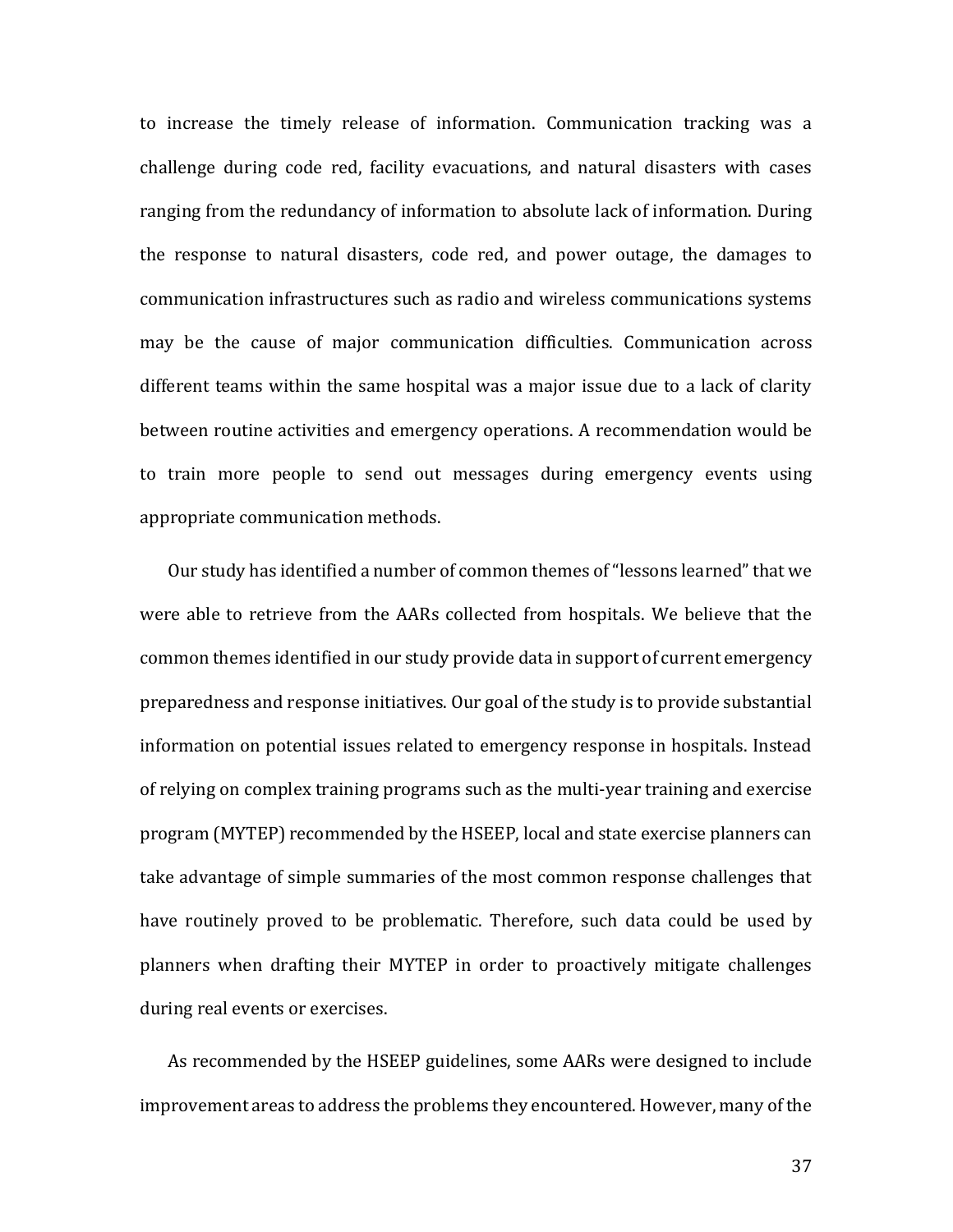recommendations for improvement were often rather generic and could not be converted into concrete corrective actions. For example, one hospital reported the need to *"create a communication plan"* but was unable to describe the requirements that the plan would entail. Many other hospitals argued that "*the planning section needed to fill additional positions to assist with the amount of information that needed to be evaluated and processed"* leaving ambiguity about which specific additional positions were needed. Many improvement areas were lacking specific examples to clearly illustrate what went wrong. Further, the lack of a consistent structure in AARs creates more challenge in the identification of root causes of problems. Therefore, it would be difficult to identify specific problems in order to aggregate the lessons learned.

We suggest that recommendations for improvement provide more detailed response challenges, and extensively use root cause analysis methodology to better understand the sources of the problems. A hospital should use a consistent and simple structure to identify emergency response challenges to its ability to apply lessons learned. The HSEEP and the Joint Commission should work together to reinforce the use of consistent AARs/IPs template across all hospitals in the US. Further, hospitals should be encouraged to test the emergency response capabilities described by the Joint Commission accreditation standards to facilitate consistent reporting mechanism for all types of incidents. That will avoid confusion regarding the competing, conflicting, and evolving federal capabilities lists. AAR data should be used by regulatory services for accountability purposes and to provide feedback to hospitals. Government may consider providing financial incentives that encourage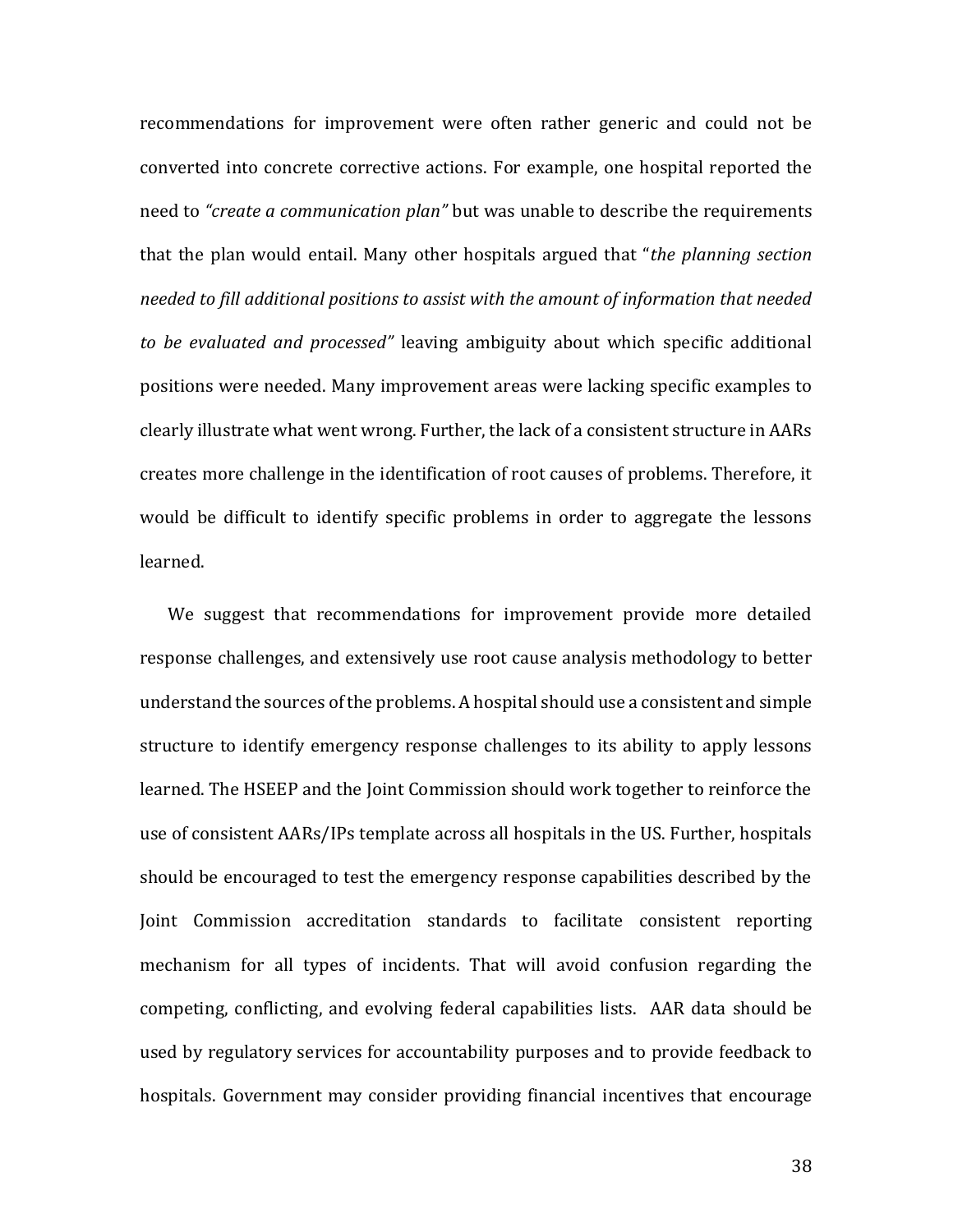meeting certain quality criteria in conducting exercises and producing IPs. Quality criteria could involve the use of standard capabilities frameworks, root cause analysis, concrete examples to illustrate response challenges, and result testing mechanisms to ensure effective implementation.

We believe that the use of consistent structure and including the definition of acronyms in AARs will facilitate the identification of problems that may be common to several hospitals. Therefore, urgent needs can be immediately addressed, and corrective actions can be proactively included in regional training and exercise programs. Emergency preparedness and response planners would have the opportunity to access best practice central repositories to facilitate the identification of common response challenges. Therefore, hospitals will have greater potential for learning from each other, and other healthcare organizations can benefit from IPs that were well produced and submitted to the central repositories.

#### i. Limitations/Delimitations of the study

Major limitation of the study is the reluctance of hospital to share information due to their fierce competition. A limitation of our study involved the fact that we had incomplete information as only the improvement matrices were requested from hospitals. Understanding the improvement matrices were challenging as they did not contain information regarding the overview of the exercise and the analysis of core capabilities. It was noted during the AARs analysis that there was no consistency on what was included in each critical area section, on how the critical areas were named or defined, or on the improvement areas. Furthermore, it was difficult to understand acronyms that were extensively used in the improvement matrices. Due to staff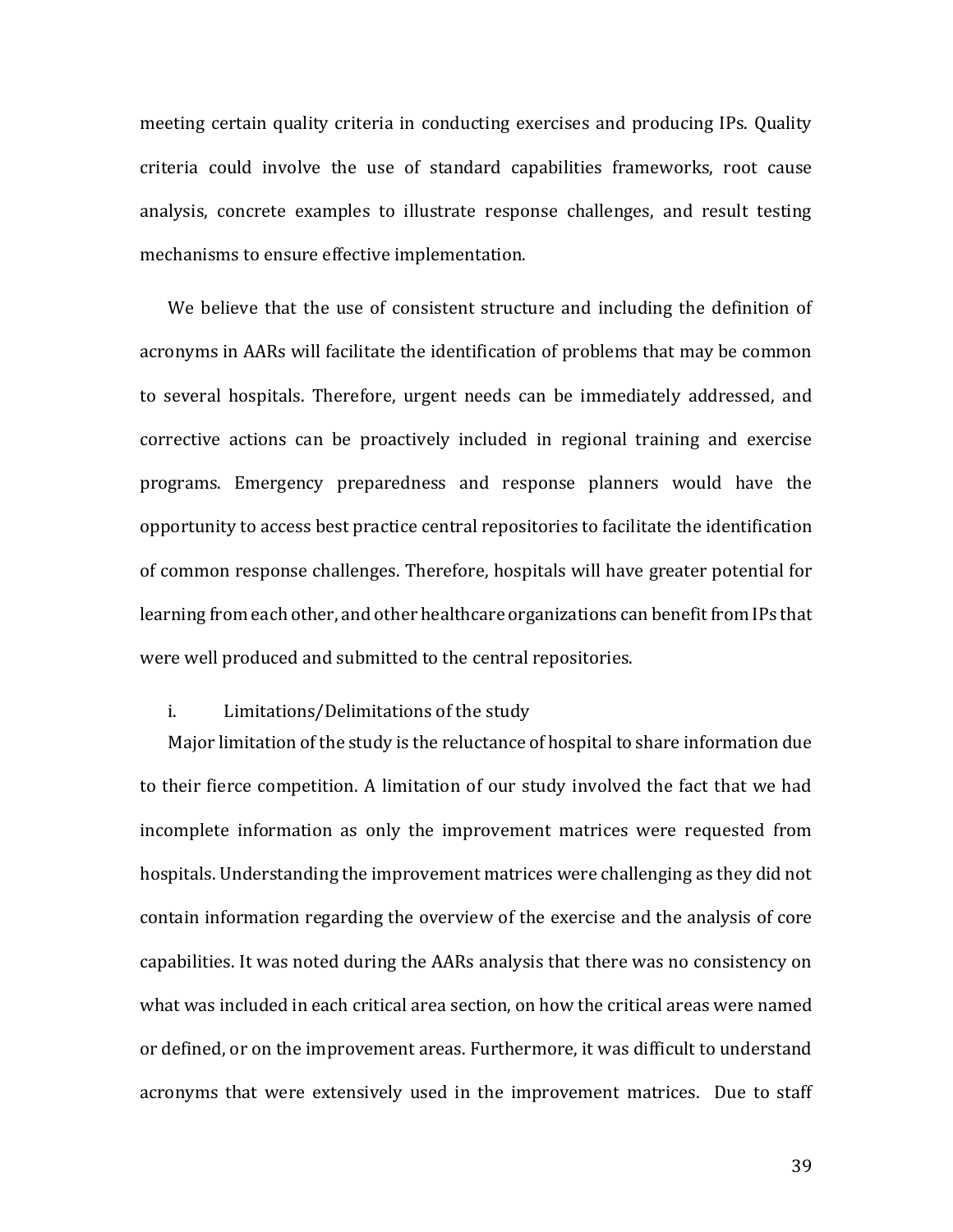turnover and the use of independent practitioners or volunteers, AARs should be written in the most clear way. We delimitated our study not to compare emergency response efforts between hospitals as our focus was more directed towards identifying common improvement areas. Also, we did not focus on the format of AARs as we did not receive full documents from some hospitals.

#### **6. Conclusions**

Knowledge management is an important discipline which involves the use of various strategies and practices to identify, define and disseminate insights and experiences gained over time (Savoia et al., 2012). A platform such as the Lessons Learned Information Sharing program and the AHEPP are available resources that could be used by hospitals to improve their emergency preparedness and response operations. Our systematic analysis of AARs enabled us to identify common challenges that have consistently emerged during emergency events or exercises related to different types of disasters from a small sample of U.S. hospitals. These improvement areas involve issues that should be avoided in future emergency responses. Training and educations could focus on common improvement areas in order to achieve best value for the use of their resources. We believe that the outcome of our study could be a basis for a future widespread data-driven support system for identifying key areas of concerns to be mitigated during the emergency response planning process. Further, we believe that future exercises could include these challenges in their objectives as a mechanism for ensuring that emergency response efforts are successful. Future studies could involve larger comparisons of hospitals or the evaluation of the implementation of corrective actions within the same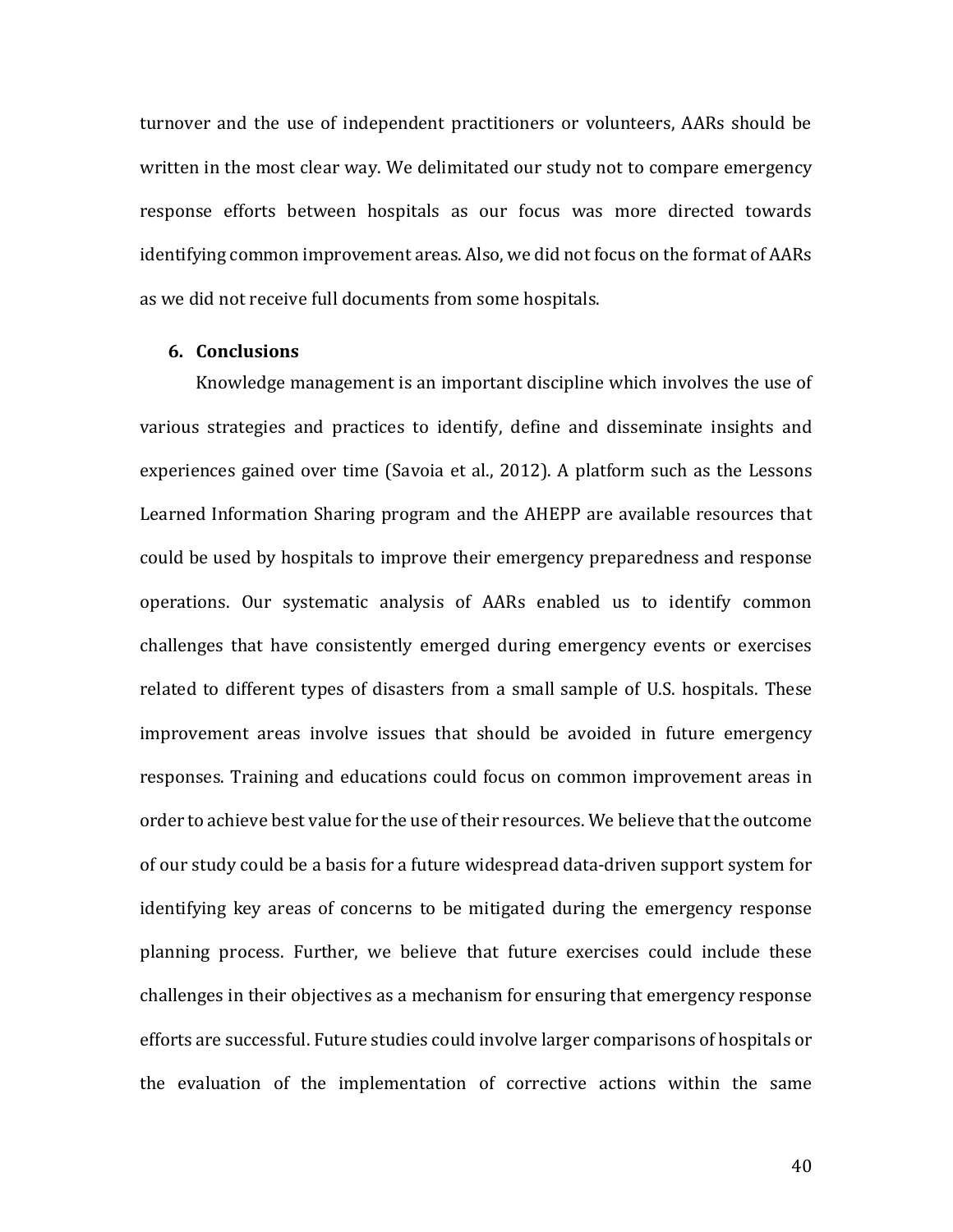organization in order to create a collective learning platform from which the entire country can learn from.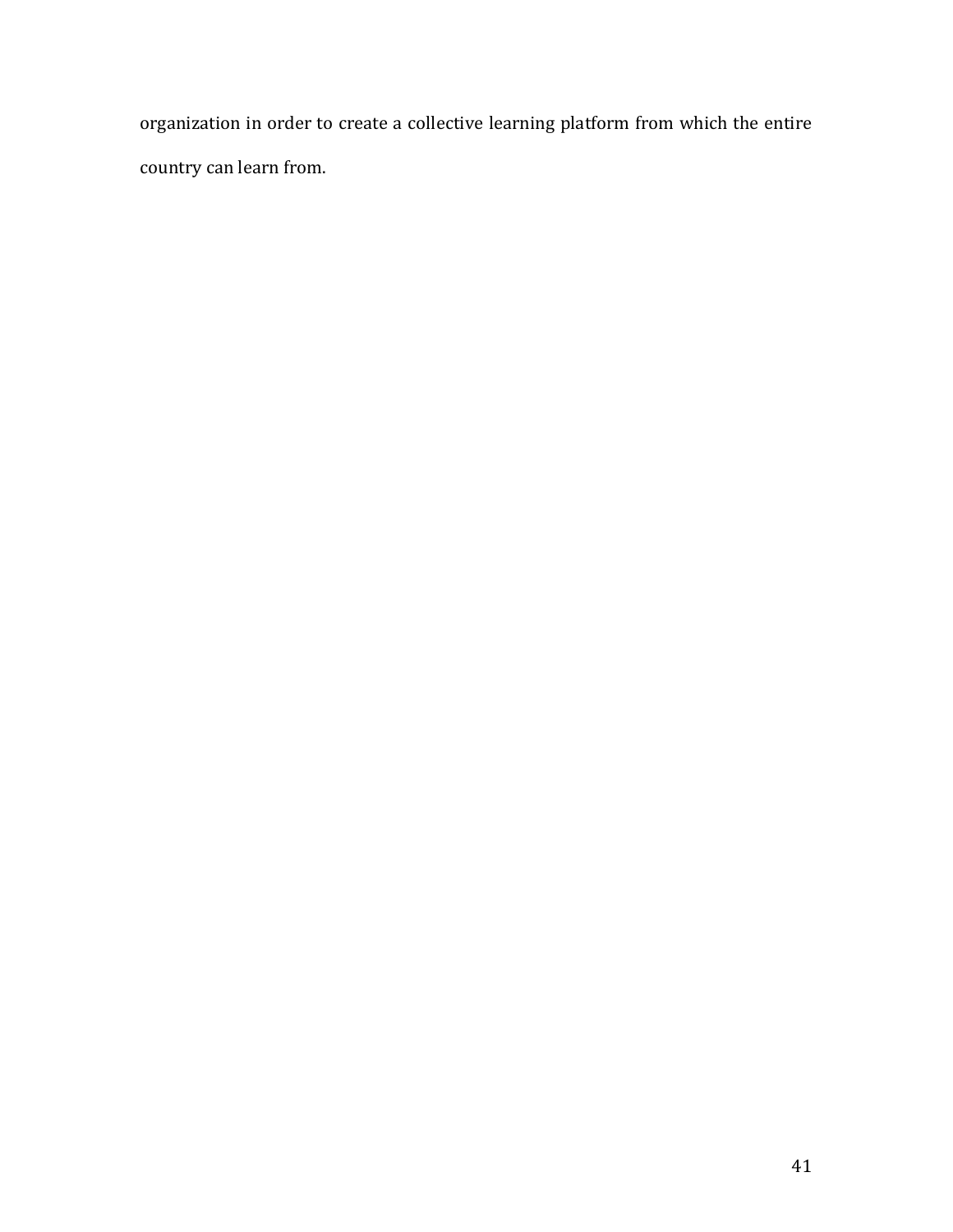# Annexes 1

| Improvement Areas Occurrences Per Threat Category |                         |                                               |                                |        |                        |                            |     |                      |  |  |  |
|---------------------------------------------------|-------------------------|-----------------------------------------------|--------------------------------|--------|------------------------|----------------------------|-----|----------------------|--|--|--|
| <b>Threat Category</b>                            | Resources and<br>Assets | Patient clinical<br>and support<br>activities | <b>Utilities</b><br>management | Staff  | Safety and<br>security | <b>Communication</b> Total |     | Percentage<br>$(\%)$ |  |  |  |
| Communication System failure                      | 0                       |                                               | O                              | 10     | O                      | 8                          | 18  | 30 <sub>o</sub>      |  |  |  |
| Natural disasters                                 | 14                      | 12                                            | 2                              | 25     | 18                     | 24                         | 95  | 19.9                 |  |  |  |
| Child abduction                                   | 0                       | 0                                             | O                              | 3      | }                      | b                          | 12  | 25                   |  |  |  |
| Real Event-Road Accident                          | 4                       | 9                                             | O                              | 13     | 4                      | 4                          | 34  | 71                   |  |  |  |
| <b>Utility Failure</b>                            | 4                       | $\iota$                                       | $\frac{1}{4}$                  | 2      | 5                      | 4                          | 21  | 44                   |  |  |  |
| <b>Facility Evacuation</b>                        | 7                       | 12                                            | 2                              | 31     | 14                     | 24                         | 90  | 18,8                 |  |  |  |
| Active Shooter                                    | $\gamma$                | 0                                             | O                              | 12     | 14                     | 12                         | 40  | $\frac{0.4}{0.1}$    |  |  |  |
| Hazardous Materials                               | 12                      | ۴<br>Ć                                        | $\eta$                         | 23     | 10                     | 13                         | 65  | 136                  |  |  |  |
| Code Bleu: Cardiac or Respiratory arrest          | 10                      | 2                                             | ≬                              | 11     | 1                      | b                          | 30  | 63                   |  |  |  |
| Code Red: Fire or Smoke                           | $\iota$                 | }                                             | 3                              | $16\,$ | 20                     | 29                         | 73  | 15.3                 |  |  |  |
| Total                                             | 55                      | 45                                            | 13                             | 146    | 89                     | 130                        | 478 |                      |  |  |  |
| Percentage (%)                                    | 11.5                    | 9,4                                           | 27                             | 30.5   | 18.6                   | 27.2                       |     |                      |  |  |  |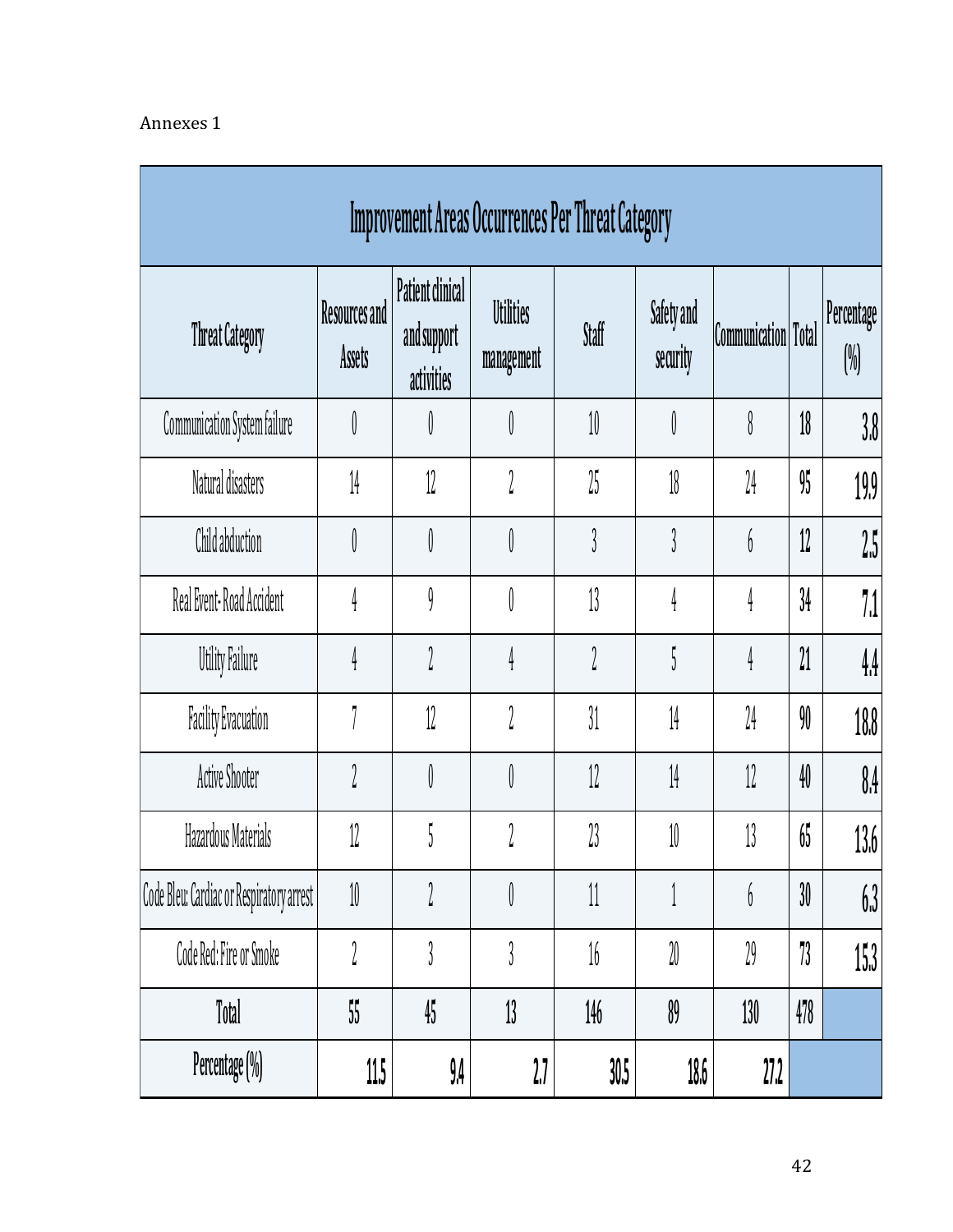# **Annexes 2**

| Number of Coded Segment Per Document     |                                                                           |                      |                             |                               |                |  |  |  |  |  |  |
|------------------------------------------|---------------------------------------------------------------------------|----------------------|-----------------------------|-------------------------------|----------------|--|--|--|--|--|--|
| Document group                           | Document name                                                             | <b>Creation date</b> | Number of coded<br>segments | Number of memos               | Author         |  |  |  |  |  |  |
| Code Red: Fire or Smoke                  | Submission 1 Code red: fire or smoke in the hospital                      | 3/25/2019 10:30:47   | 48                          | $\emptyset$                   | AdilyAbdoulaye |  |  |  |  |  |  |
| Code Bleu: Cardiac or Respiratory arrest | Submission 10 Code blue: cardiac or respiratory<br>arrest                 | 3/25/2019 10:30:48   | 30                          | $\emptyset$                   | AdilyAbdoulaye |  |  |  |  |  |  |
| Communication System faillure            | Submission 13 Fiber Optic Line Cut                                        | 3/25/2019 10:30:49   | 4                           | $\emptyset$                   | AdilyAbdoulaye |  |  |  |  |  |  |
| Hazardous Materials                      | Submission 15 Hazmat Incident Full Scale Exercise                         | 3/25/2019 10:30:49   | 17                          | $\emptyset$                   | AdilyAbdoulaye |  |  |  |  |  |  |
| Active Shooter                           | Submission 16 Active Shooter Full Scale Exercise                          | 3/25/2019 10:30:49   | 24                          | $\emptyset$                   | AdilyAbdoulaye |  |  |  |  |  |  |
| Real Event-Road Accident                 | Submission 18 Real Event Bus accident                                     | 3/25/2019 10:30:49   | 34                          | $\begin{matrix} \end{matrix}$ | AdilyAbdoulaye |  |  |  |  |  |  |
| Natural disasters                        | Submission 19 Tornado/Hazardous Materials Table<br>Top Exercise           | 3/25/2019 10:30:49   | 12                          | $\emptyset$                   | AdilyAbdoulaye |  |  |  |  |  |  |
| Child abduction                          | Submission 20 child abduction                                             | 3/25/2019 10:30:49   | 12                          | $\emptyset$                   | AdilyAbdoulaye |  |  |  |  |  |  |
| <b>Utility Faillure</b>                  | Submission 22 power outage                                                | 3/25/2019 10:31:29   | 16                          | $\begin{matrix} \end{matrix}$ | AdilyAbdoulaye |  |  |  |  |  |  |
| <b>Facility Evacuation</b>               | Submission 23 Evacuation                                                  | 3/25/2019 10:31:29   | 4                           | $\emptyset$                   | AdilyAbdoulaye |  |  |  |  |  |  |
| Communication System faillure            | Submission 3 IT system Faillure                                           | 3/15/2019 13:03:41   | 14                          |                               | AdilyAbdoulaye |  |  |  |  |  |  |
| <b>Utility Faillure</b>                  | Submission 5 Utility Failure resulting in RO<br>treatment system s        | 3/15/2019 13:03:41   | 5                           | $\emptyset$                   | AdilyAbdoulaye |  |  |  |  |  |  |
| Active Shooter                           | Submission 8 Active Shooter                                               | 3/25/2019 10:30:47   | 16                          | $\varnothing$                 | AdilyAbdoulaye |  |  |  |  |  |  |
| Code Red: Fire or Smoke                  | Submission 11 Code red: fire or smoke in the hospital                     | 3/25/2019 10:30:48   | 25                          | $\emptyset$                   | AdilyAbdoulaye |  |  |  |  |  |  |
| Hazardous Materials                      | Submission 12 Medical gas Leak                                            | 3/25/2019 10:30:48   | $\frac{4}{3}$               | $\emptyset$                   | AdilyAbdoulaye |  |  |  |  |  |  |
| Natural disasters                        | Submission 14 Simulation Drill                                            | 3/25/2019 10:30:49   | 52                          | $\emptyset$                   | AdilyAbdoulaye |  |  |  |  |  |  |
| <b>Facility Evacuation</b>               | Submission 17 Evacuation Full-Scale Exercise                              | 3/25/2019 10:30:49   | 45                          | $\emptyset$                   | AdilyAbdoulaye |  |  |  |  |  |  |
| <b>Facility Evacuation</b>               | Submission 2 Facility Evacuation and Closure<br><b>Functional Exercis</b> | 3/15/2019 13:03:41   | 41                          | $\emptyset$                   | AdilyAbdoulaye |  |  |  |  |  |  |
| Hazardous Materials                      | Submission 9 Hazardous Materials exposure                                 | 3/25/2019 10:30:48   | 19                          | $\emptyset$                   | AdilyAbdoulaye |  |  |  |  |  |  |
| Natural disasters                        | Submission 21 earthquakes                                                 | 3/25/2019 10:30:49   | 29                          | $\emptyset$                   | AdilyAbdoulaye |  |  |  |  |  |  |
| Natural disasters                        | Submission 6 F5 Tornado                                                   | 3/15/2019 13:03:41   | $\overline{2}$              | $\emptyset$                   | AdilyAbdoulaye |  |  |  |  |  |  |
| Hazardous Materials                      | Submission 7 Air Quality Incident - Hazardous<br>Materials exposur        | 3/15/2019 13:03:41   | 6                           | 0                             | AdilyAbdoulaye |  |  |  |  |  |  |
| Hazardous Materials                      | Submission 4 Airborne threat to the healthcare<br>facility                | 3/15/2019 13:03:41   | 19                          | $\boldsymbol{0}$              | AdilyAbdoulaye |  |  |  |  |  |  |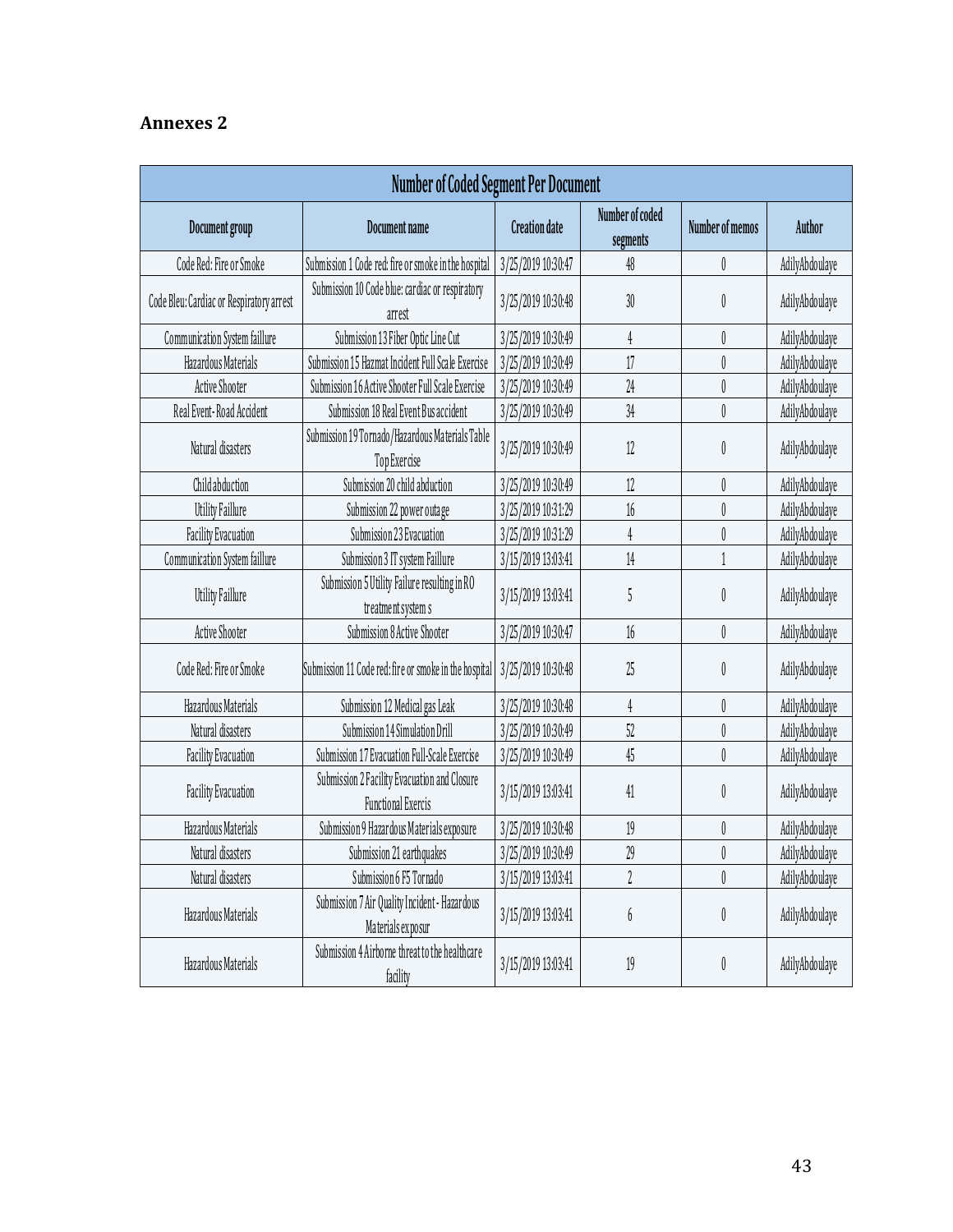#### References

- 1. Adini, B., Goldberg, A., Laor, D., Cohen, R., Zadok, R., & Bar-Dayan, Y. (2006). Assessing levels of hospital emergency preparedness. *Prehospital and Disaster Medicine, 21*(6), 451-457.
- 2. Adini, B., Laor, D., Hornik-Lurie, T., Schwartz, D., & Aharonson-Daniel, L. (2012). Improving hospital mass casualty preparedness through ongoing readiness evaluation. *American Journal of Medical Quality, 27*(5), 426-433.
- 3. Altay, N., & Green III, W. G. (2006). OR/MS research in disaster operations management. *European Journal of Operational Research, 175*(1), 475-493.
- 4. Barnes, B. A. (2017). Federal preparedness grants: An investigation of the impacts to local and state emergency management programs.
- 5. Bobko, J. P., Sinha, M., Chen, D., Patterson, S., Baldridge, T., Eby, M., . . . Lichtman, O. (2018). A tactical medicine after-action report of the san bernardino terrorist incident. *Western Journal of Emergency Medicine, 19*(2), 287.
- 6. Brunner, J., Rocha, T. C., Chudgar, A. A., Goralnick, E., Havens, J. M., Raja, A. S., & Sodickson, A. (2014). The boston marathon bombing: After-action review of the brigham and women's hospital emergency radiology response. *Radiology, 273*(1), 78-87. doi:10.1148/radiol.14140253
- 7. Curry, L. (2005). The future of the public's health in the 21st century. *Generations, 29*(2), 82.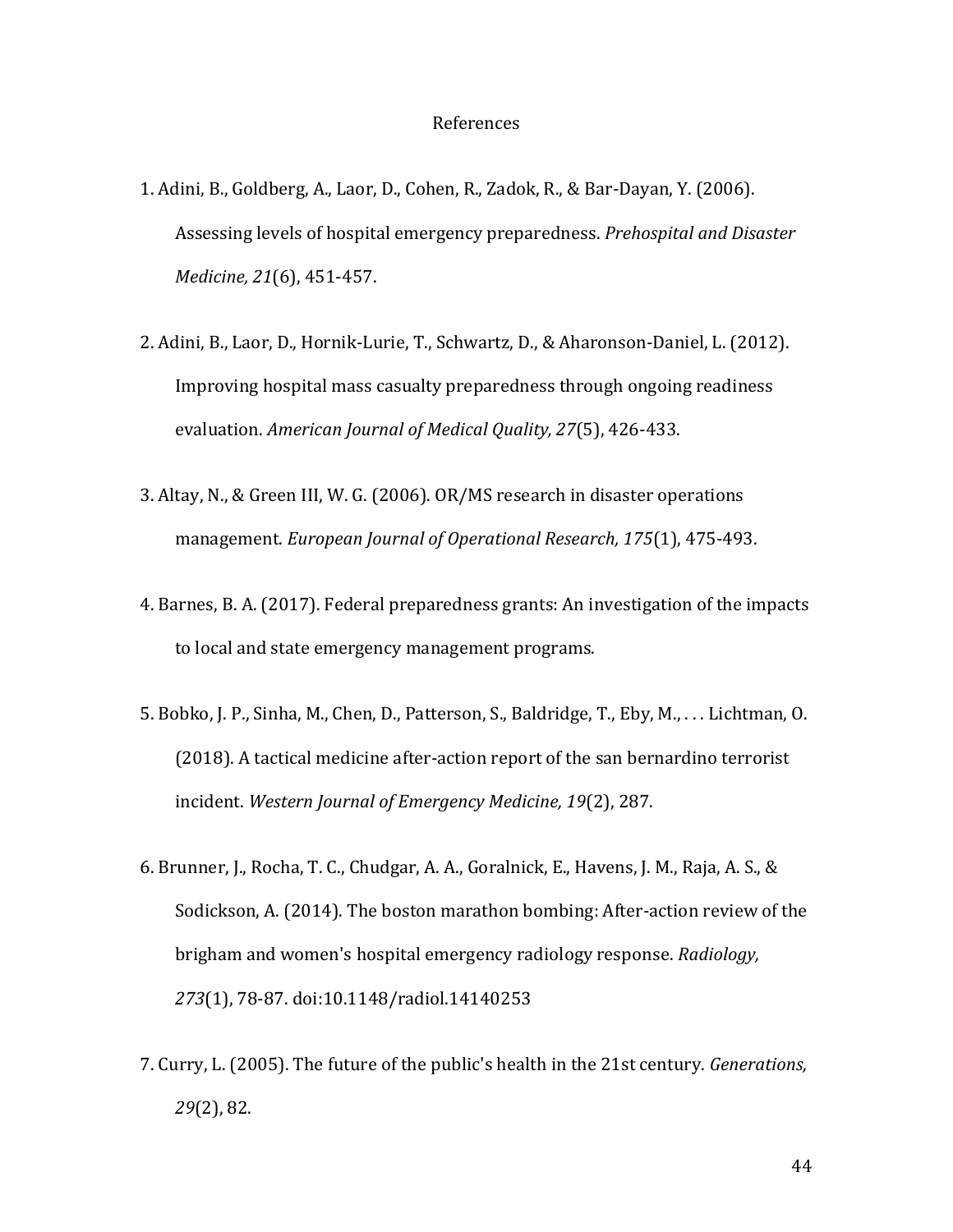- 8. der Heide, E. A. (2006). The importance of evidence-based disaster planning. *Annals of Emergency Medicine, 47*(1), 34-49.
- 9. Der-Martirosian, C., Radcliff, T. A., Gable, A. R., Riopelle, D., Hagigi, F. A., Brewster, P., & Dobalian, A. (2017). Assessing hospital disaster readiness over time at the US department of veterans affairs. *Prehospital and Disaster Medicine, 32*(1), 46- 57. doi:10.1017/S1049023X16001266
- 10. Devkaran, S., & O'Farrell, P. N. (2015). The impact of hospital accreditation on quality measures: An interrupted time series analysis. *BMC Health Services Research, 15*(1), 137.
- 11. Djalali, A., Carenzo, L., Ragazzoni, L., Azzaretto, M., Petrino, R., Della Corte, F., & Ingrassia, P. L. (2014). Does hospital disaster preparedness predict response performance during a full-scale exercise? A pilot study. *Prehospital and Disaster Medicine, 29*(5), 441-447.
- 12. Ferrer, R. R., Ramirez, M., Sauser, K., Iverson, E., & Upperman, J. S. (2009). Emergency drills and exercises in healthcare organizations: Assessment of pediatric population involvement using after-action reports. *American Journal of Disaster Medicine, 4*(1), 23-32.
- 13. Franco, C., Toner, E., Waldhorn, R., Inglesby, T. V., & O'Toole, T. (2007). The national disaster medical system: Past, present, and suggestions for the future. *Biosecurity and Bioterrorism: Biodefense Strategy, Practice, and Science, 5*(4), 319-326.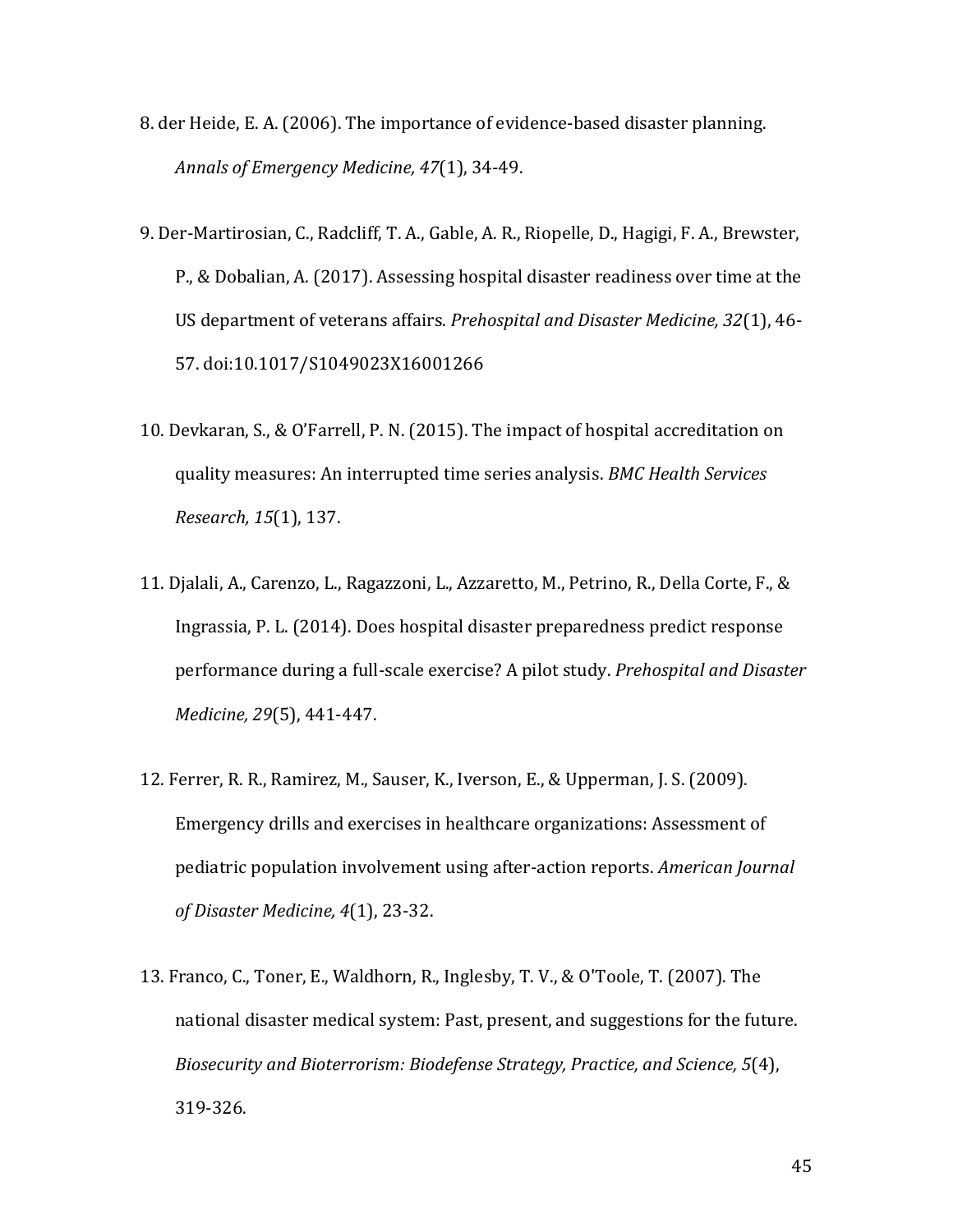- 14. Hurtado, C., Meyer, D., Snyder, M., & Nuzzo, J. B. (2018). Evaluating the frequency of operational research conducted during the 2014–2016 west africa ebola epidemic. *International Journal of Infectious Diseases, 77*, 29-33.
- 15. Ingrassia, P. L., Prato, F., Geddo, A., Colombo, D., Tengattini, M., Calligaro, S., . . . Della Corte, F. (2010). Evaluation of medical management during a mass casualty incident exercise: An objective assessment tool to enhance direct observation. *The Journal of Emergency Medicine, 39*(5), 629-636.
- 16. Jenkins, J. L., Kelen, G. D., Sauer, L. M., Fredericksen, K. A., & McCarthy, M. L. (2009). Review of hospital preparedness instruments for national incident management system compliance. *Disaster Medicine and Public Health Preparedness, 3*(S1), S83-S89.
- 17. Joint Commission. (2014). *Hospital accreditation standards*
- 18. Lindsay, B. R. (2017). *FEMA's disaster relief fund: Overview and selected issues* Congressional Research Service.
- 19. Lowe, J. J., Hansen, K. F., Sanger, K. K., & Obaid, J. M. (2016). A 3-year health care coalition experience in advancing hospital evacuation preparedness. *Prehospital and Disaster Medicine, 31*(6), 658-662.
- 20. Mast, J., Poore, J., Stephenson, E., Harter, A., Fawcett, D., Roembke, C., . . . Voris, A. (2016). An exercise in the provision of care for an adult patient under investigation (PUI) for ebola: A patient care drill.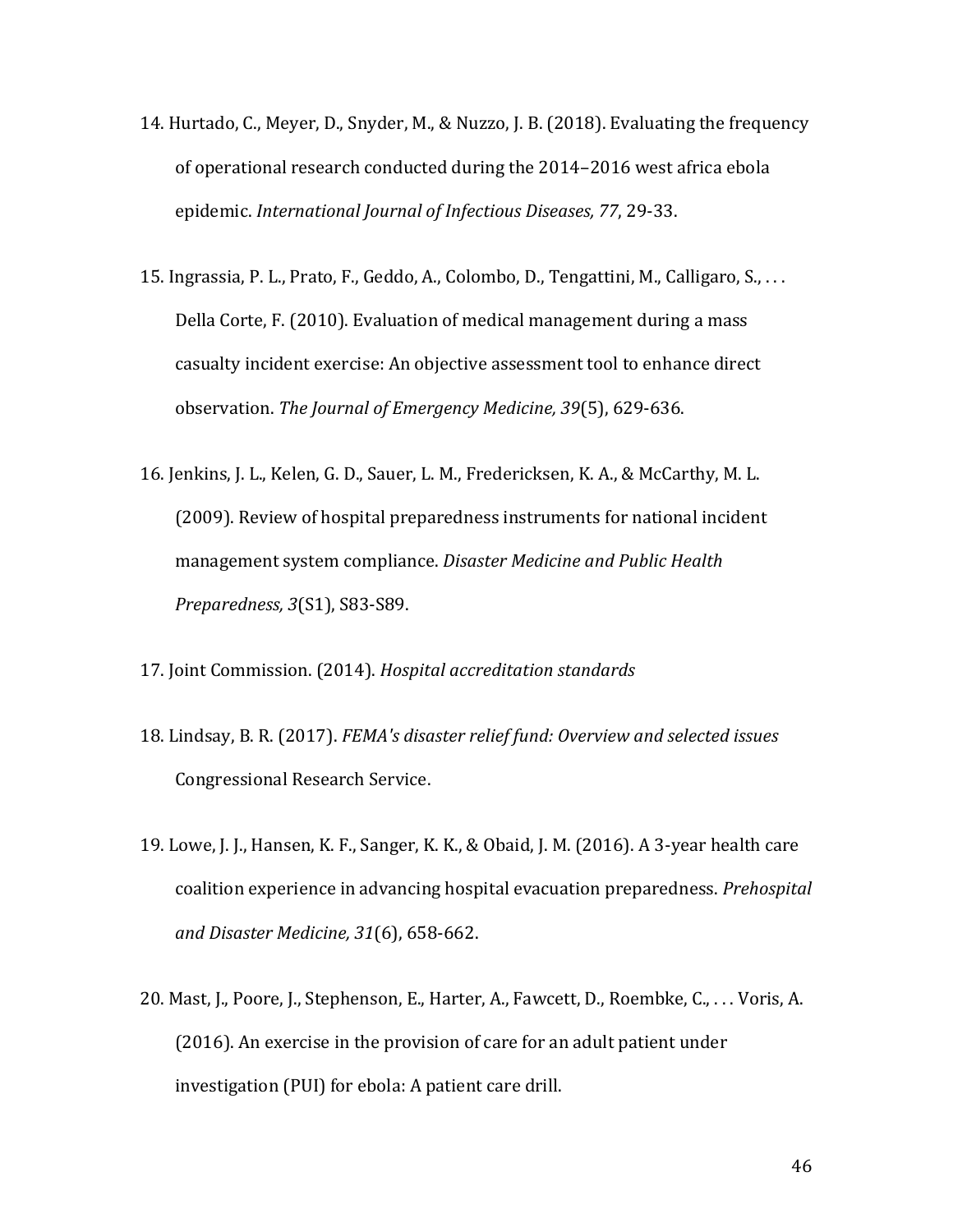- 21. McCarthy, M. L., Brewster, P., Hsu, E. B., Macintyre, A. G., & Kelen, G. D. (2009). Consensus and tools needed to measure health care emergency management capabilities. *Disaster Medicine and Public Health Preparedness, 3*(S1), S45-S51.
- 22. Morris, S. C. (2016). *A Quantitative Comparative Analysis of Public Health Emergency Preparedness and Healthcare Preparedness Program Performance in Georgia,*
- 23. Nekoie-Moghadam, M., Kurland, L., Moosazadeh, M., Ingrassia, P. L., Della Corte, F., & Djalali, A. (2016). Tools and checklists used for the evaluation of hospital disaster preparedness: A systematic review. *Disaster Medicine and Public Health Preparedness, 10*(5), 781-788.
- 24. Norige, A., Yenson, S., Elkin, G., Mapar, J., & Legary, J. (2012). Homeland security exercise and evaluation program-enterprise platform (HSEEP-EP): An innovative service oriented architecture approach. Paper presented at the *2012 IEEE Conference on Technologies for Homeland Security (HST), 123-128.*
- 25. Percarpio, K. B., Watts, B. V., & Weeks, W. B. (2008). The effectiveness of root cause analysis: What does the literature tell us? *The Joint Commission Journal on Quality and Patient Safety, 34*(7), 391-398.
- 26. Roaten, K., Johnson, C., Genzel, R., Khan, F., & North, C. S. (2018). Development and implementation of a universal suicide risk screening program in a safetynet hospital system. *The Joint Commission Journal on Quality and Patient Safety, 44*(1), 4-11.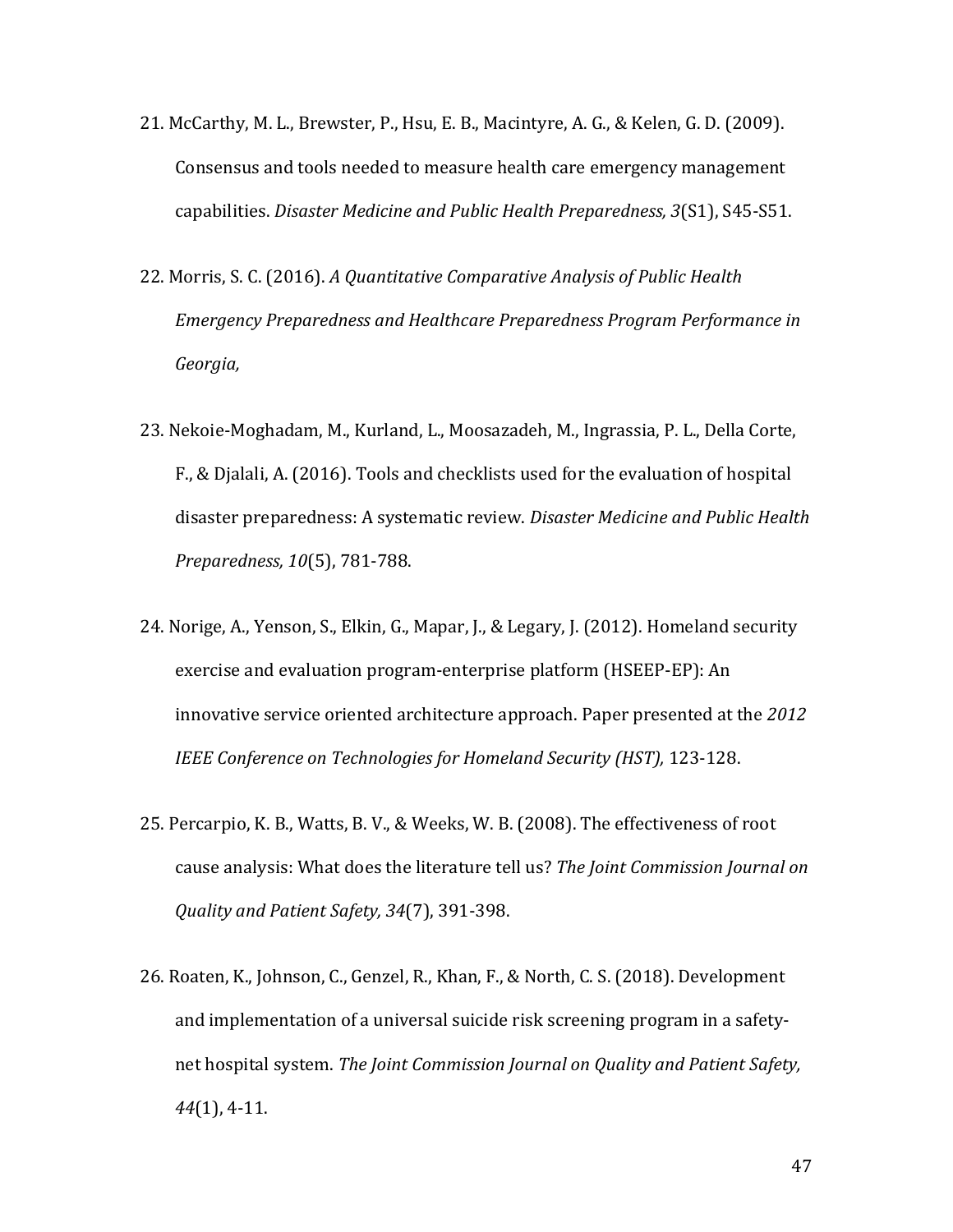- 27. Roberts, J. S., Coale, J. G., & Redman, R. R. (1987). A history of the joint commission on accreditation of hospitals. *Jama, 258*(7), 936-940.
- 28. Rooney, J. J., & Heuvel, L. N. V. (2004). Root cause analysis for beginners. *Quality Progress, 37*(7), 45-56.
- 29. Rose, D. A., Murthy, S., Brooks, J., & Bryant, J. (2017). The evolution of public health emergency management as a field of practice. *American Journal of Public Health, 107*(S2), S126-S133.
- 30. Ross, M. C., Smith, K. K., Smith, A., Ryan, R., Webb, L., & Humphreys, S. (2008). Analysis of after-action reporting by deployed nurses. *Military Medicine, 173*(2), 210-216.
- 31. Savoia, E., Agboola, F., & Biddinger, P. D. (2012). Use of after action reports (AARs) to promote organizational and systems learning in emergency preparedness. *International Journal of Environmental Research and Public Health, 9*(8), 2949-2963.
- 32. SCHYVE, P. M. (2000). The evolution of external quality evaluation: Observations from the joint commission on accreditation of healthcare organizations. *International Journal for Quality in Health Care, 12*(3), 255-258.
- 33. Seid, M., Lotstein, D., Williams, V. L., Nelson, C., Leuschner, K. J., Diamant, A., . . . Lurie, N. (2007). Quality improvement in public health emergency preparedness. *Annu.Rev.Public Health, 28*, 19-31.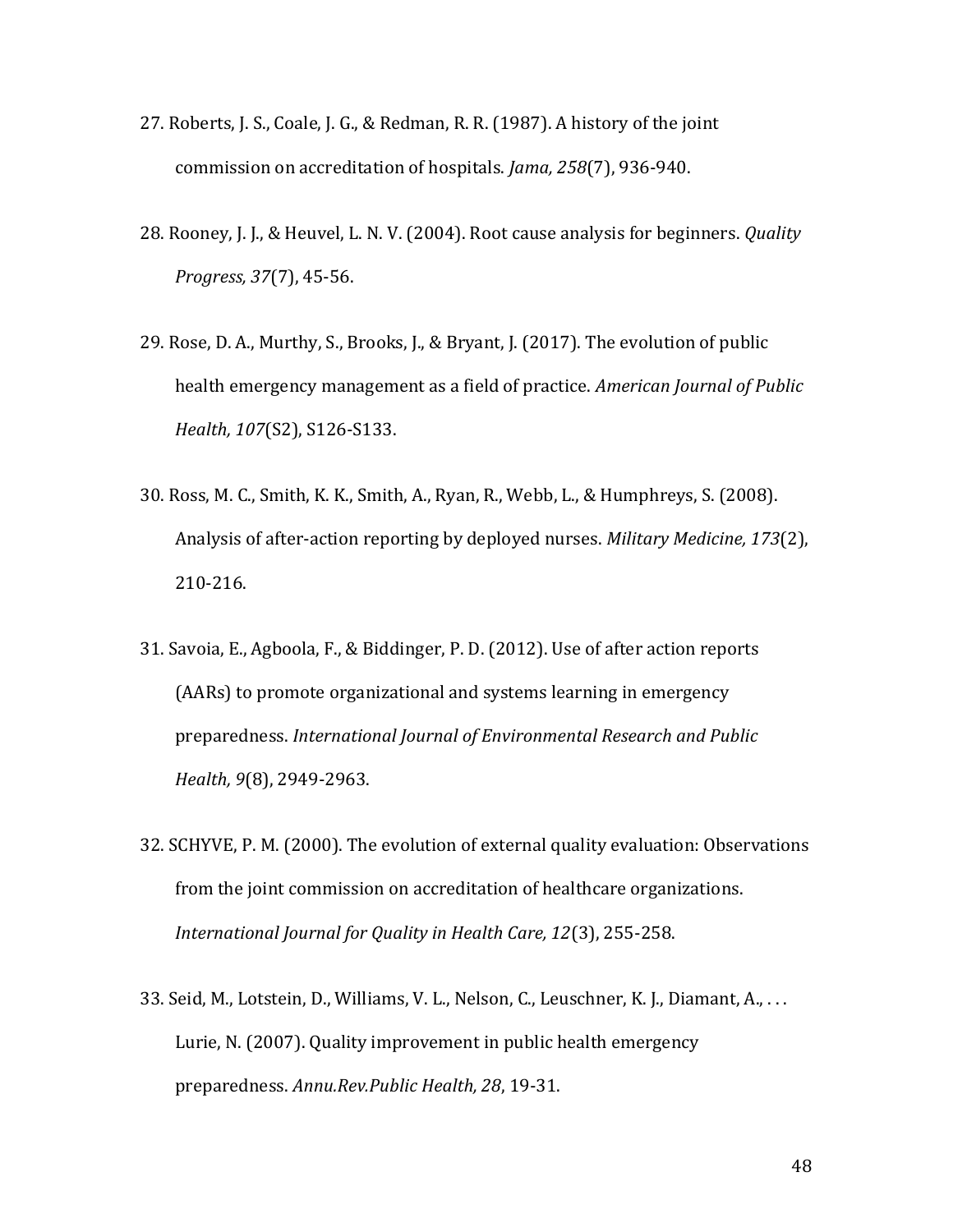- 34. Shine, K. I., Hill, M. N., Pope, A. M., & Altevogt, B. M. (2008). *Research priorities in emergency preparedness and response for public health systems: A letter report* National Academies Press.
- 35. Singleton, C., DeBastiani, S., Rose, D., & Kahn, E. B. (2014). An analysis of root cause identification and continuous quality improvement in public health H1N1 after-action reports. *Journal of Public Health Management and Practice, 20*(2), 197-204.
- 36. Szoenyi, M., Venkateswaran, K., Keating, A., & MacClune, K. (2017). After the flood is before the next flood: The Post‐Event review capability methodology developed by zurich's flood resilience alliance. *Flood Damage Survey and Assessment: New Insights from Research and Practice, 228*, 137.
- 37. Tobert, D., von Keudell, A., & Rodriguez, E. K. (2015). Lessons from the boston marathon bombing: An orthopaedic perspective on preparing for high-volume trauma in an urban academic center. *Journal of Orthopaedic Trauma, 29*, S7-S10.
- 38. Toner, E. (2017). Healthcare preparedness: Saving lives. *Health Security, 15*(1), 8-11.
- 39. Veenema, T. G. (2018). *Disaster nursing and emergency preparedness* Springer Publishing Company.